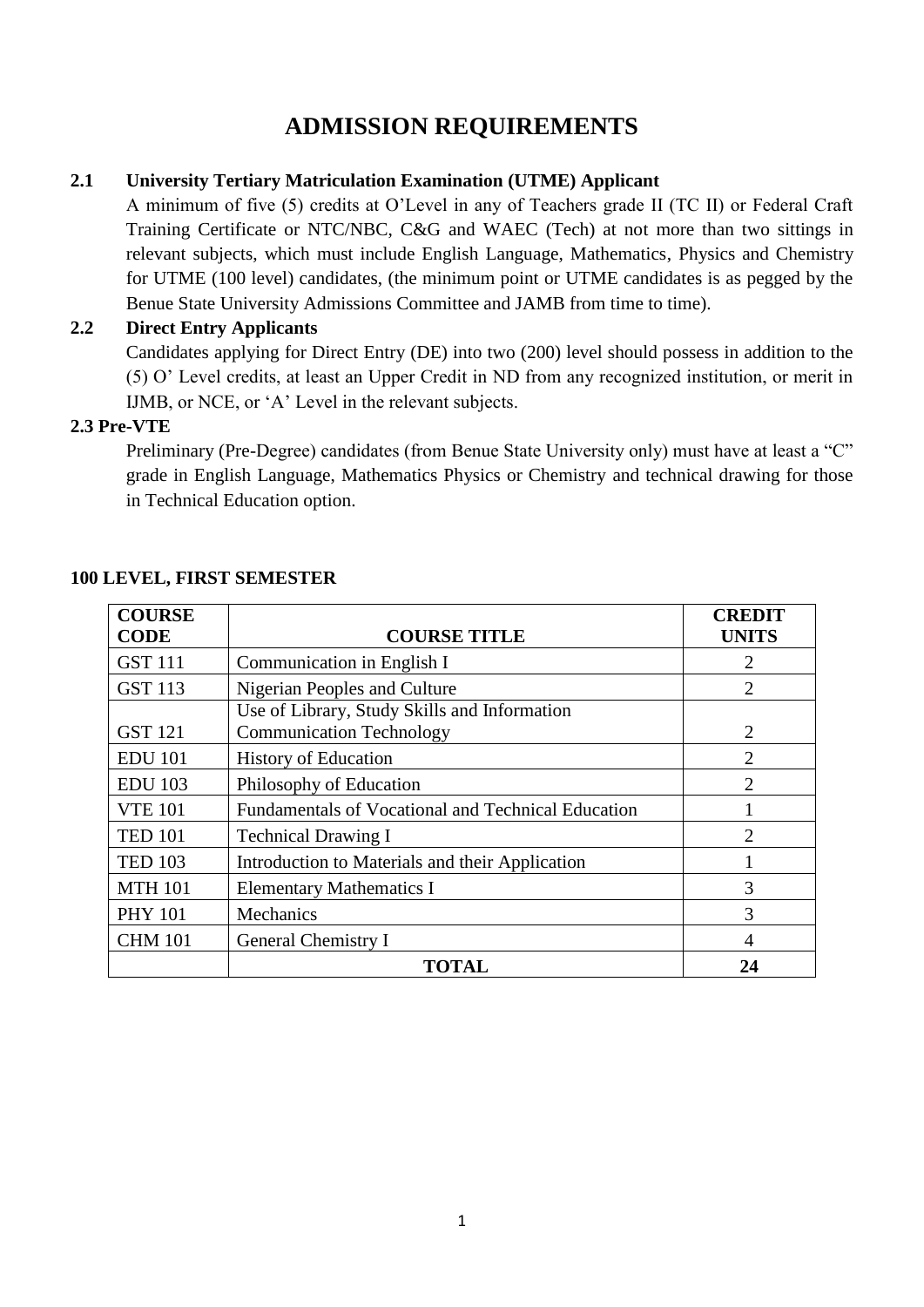# **100 LEVELSECOND SEMESTER**

| <b>COURSE</b><br><b>CODES</b> | <b>COURSE TITLE</b>                    | <b>CREDIT</b><br><b>UNITS</b> |
|-------------------------------|----------------------------------------|-------------------------------|
| <b>GST 122</b>                | Communication in English II            | 2                             |
| <b>GST 112</b>                | Logic, Philosophy and Human Existence  | 2                             |
| <b>EDU 102</b>                | Introduction to Educational Psychology | $\overline{2}$                |
| <b>VTE 102</b>                | <b>Improvisation of Equipment</b>      | $\overline{2}$                |
| <b>TED 102</b>                | <b>Technical Writing</b>               | 2                             |
| <b>TED 104</b>                | <b>Safety Technology</b>               | $\mathcal{D}_{\mathcal{L}}$   |
| <b>MTH 102</b>                | <b>Elementary Mathematics II</b>       | 3                             |
| <b>PHY 102</b>                | Heat and Properties of Matter          | 3                             |
| <b>CHM 110</b>                | Introduction to Inorganic Chemistry    | 2                             |
| <b>TED 106</b>                | <b>Basic Electricity</b>               | $\overline{2}$                |
|                               | <b>TOTAL</b>                           | 22                            |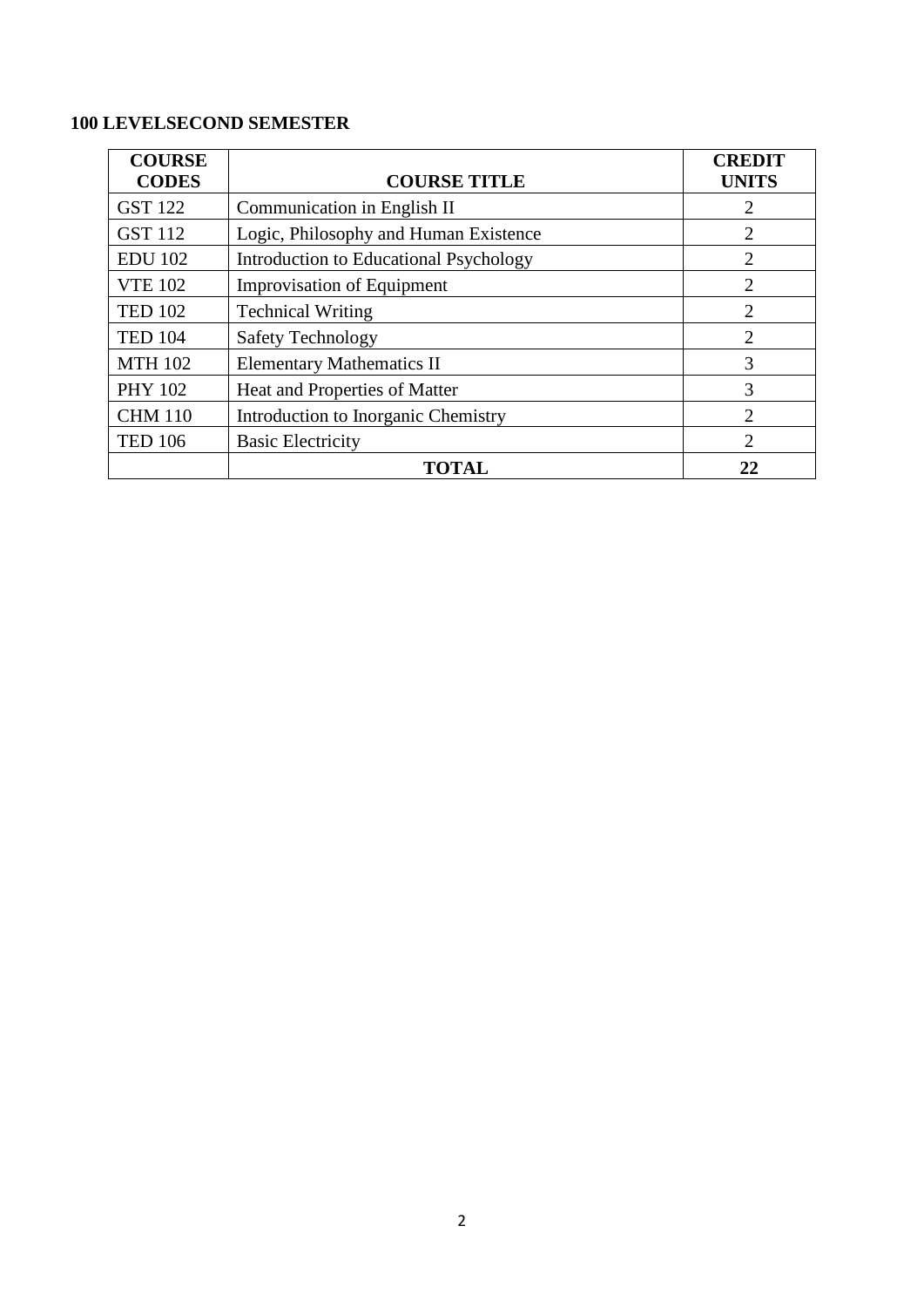# **200 LEVEL, FIRST SEMESTER**

| <b>COURSE CODE</b> | <b>COURSE TITLE</b>                                            | <b>CREDIT UNIT</b> |
|--------------------|----------------------------------------------------------------|--------------------|
| <b>EPS 201</b>     | <b>Entrepreneurship Studies I</b>                              | 2                  |
| <b>GST 211</b>     | History and Philosophy of Science                              | $\overline{2}$     |
| <b>EDU 201</b>     | Sociology of Education                                         | $\overline{2}$     |
| <b>EDU 203</b>     | Curriculum and Instruction                                     | $\overline{2}$     |
| <b>TED 201</b>     | <b>Technical Drawing II</b>                                    | $\overline{2}$     |
| <b>TED 203</b>     | Computer Aided Drafting (CAD) I                                | $\overline{2}$     |
| <b>TED 205</b>     | <b>Basic Applied Mechanics</b>                                 | $\overline{2}$     |
| <b>MTH 131</b>     | <b>Statistics for Physical Sciences and Engineering</b>        | $\overline{4}$     |
|                    | <b>Specialization Options</b>                                  |                    |
|                    | <b>AUTOMOBILE TECHNOLOGY</b>                                   |                    |
| <b>MTE229</b>      | Traffic and Highway Safety                                     | $\overline{2}$     |
| <b>MTE 231</b>     | <b>Fundamentals of Automobile Technology</b>                   | $\overline{2}$     |
|                    | <b>BUILDING TECHNOLOGY (Choose 4 -6 Credits)</b>               |                    |
| <b>CTE211</b>      | <b>Introduction to Building Services</b>                       | $\overline{2}$     |
| <b>CTE 213</b>     | <b>Construction Technology Laboratory I</b>                    | 3                  |
| <b>CTE 215</b>     | Architectural Drawing I                                        | $\overline{2}$     |
| <b>GEO 193</b>     | <b>Basic Surveying</b>                                         | 3                  |
|                    | ELECTRICAL/ELECTRONICS TECHNOLOGY (Choose 4 -6 Credits)        |                    |
| <b>ETE 221</b>     | <b>Utility Power Systems</b>                                   | $\overline{2}$     |
| <b>ETE 223</b>     | <b>Circuit Theory</b>                                          | $\overline{2}$     |
| <b>ETE 225</b>     | <b>Electronics Devices</b>                                     | 3                  |
| <b>ETE 227</b>     | <b>Electrical Measuring Instruments</b>                        | $\overline{2}$     |
|                    | <b>PRODUCTION TECHNOLOGY (Choose 4 -6 Credits)</b>             |                    |
| <b>MTE 233</b>     | <b>Metals and Metal Processes</b>                              | 1                  |
| <b>MTE 235</b>     | <b>Metal Bulk Deformation Processes</b>                        | $\overline{2}$     |
| <b>MTE 237</b>     | <b>Equipment Maintenance</b>                                   | $\overline{2}$     |
| <b>MTE 239</b>     | Welding & Sheet Metal Fabrication Processes                    | 1                  |
|                    | <b>REFRIGERATION AND AIRCONDITIONING (Choose 4 -6 Credits)</b> |                    |
| <b>MTE 241</b>     | Introduction to Refrigeration and Air-Conditioning             | $\overline{2}$     |
| <b>MTE 243</b>     | Refrigeration Systems and Selection                            | $\overline{2}$     |
| <b>MTE 247</b>     | Air-conditioning Systems and Selection                         | $\overline{2}$     |
|                    | <b>WOODWORKING TECHNOLOGY (Choose 4 -6 Credits)</b>            |                    |
| <b>CTE 217</b>     | Woodworking                                                    | $\mathbf{2}$       |
| <b>CTE 219</b>     | Joinery I                                                      | 3                  |
| <b>CTE 221</b>     | Machine Woodworking                                            | $\overline{2}$     |
|                    | <b>Electives: Choose Between 2 - 4 Credits</b>                 |                    |
| <b>CTE 213</b>     | <b>Construction Technology Laboratory I</b>                    | $\overline{2}$     |
| <b>CTE 215</b>     | Architectural Drawing I                                        | $\overline{2}$     |
|                    | <b>TOTAL</b>                                                   | $20 - 24$          |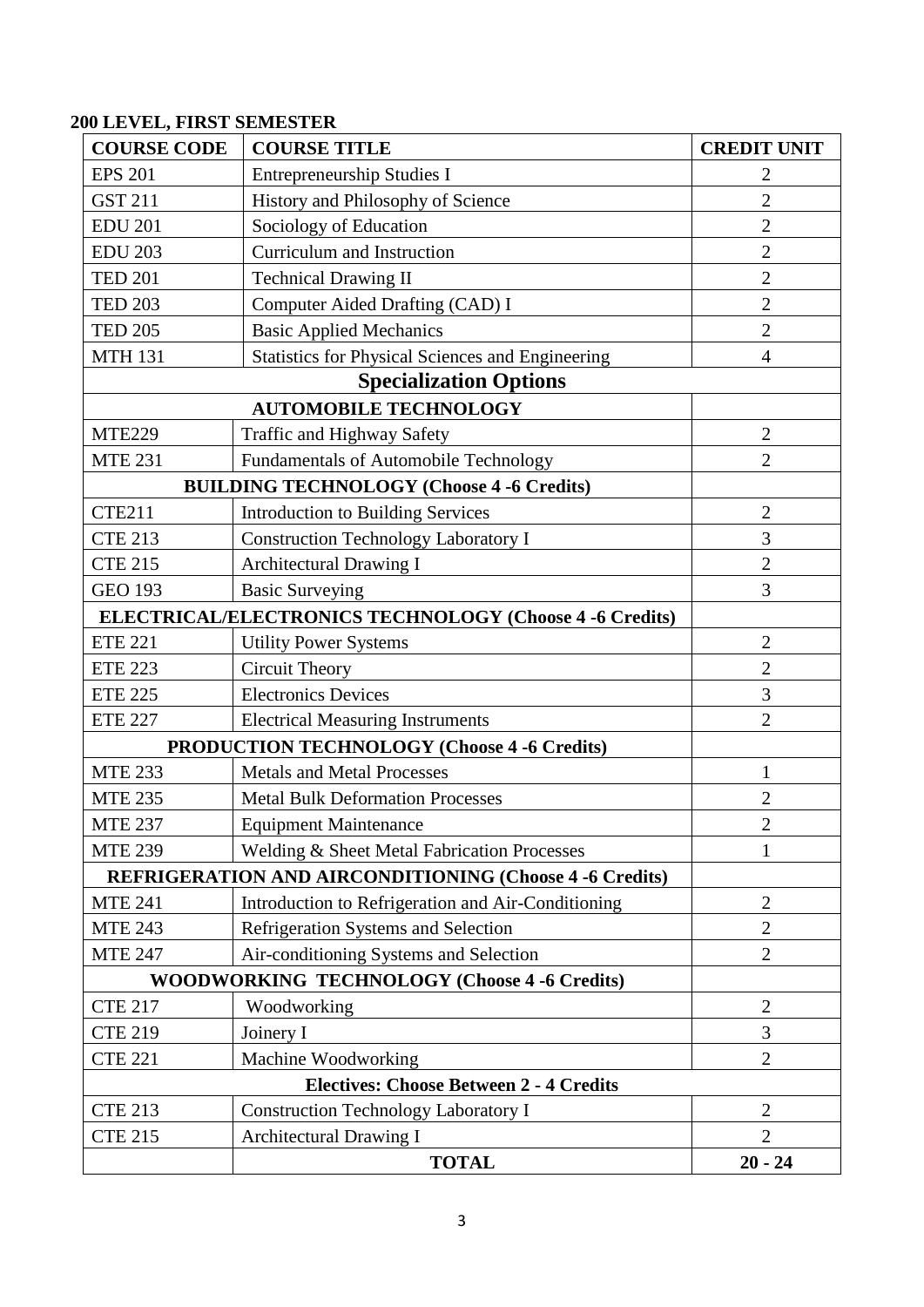# **200 LEVEL, SECOND SEMESTER**

| <b>COURSE CODE</b>                                     | <b>COURSE TITLE</b>                                           | <b>CREDIT UNIT</b> |
|--------------------------------------------------------|---------------------------------------------------------------|--------------------|
| <b>EPS 202</b>                                         | Entrepreneurship Studies II                                   | $\overline{2}$     |
| <b>GST 222</b>                                         | Peace and Conflict Resolution                                 | $\overline{2}$     |
| <b>EDU 202</b>                                         | <b>Educational Psychology</b>                                 | $\overline{2}$     |
| <b>EDU 204</b>                                         | <b>Instructional Technology</b>                               | $\overline{2}$     |
| <b>VTE 202</b>                                         | <b>Facilities Planning for VTE</b>                            | $\overline{2}$     |
| <b>VTE 204</b>                                         | Principles and Methods of Teaching in VTE I                   | $\overline{2}$     |
| <b>TED 202</b>                                         | <b>Strength of Materials</b>                                  | $\overline{c}$     |
| <b>TED 204</b>                                         | <b>Computer Aided Drafting II</b>                             | 2                  |
|                                                        | <b>Specialization Options</b>                                 |                    |
|                                                        | <b>AUTOMOBILE TECHNOLOGY(Choose 4 -7 Credits)</b>             |                    |
| <b>MTE 236</b>                                         | <b>Motors and Generators</b>                                  | $\overline{2}$     |
| <b>MTE 238</b>                                         | Thermodynamics of Internal Combustion Engines                 | $\overline{2}$     |
| <b>MTE 242</b>                                         | <b>Auto Electrical Works</b>                                  | 3                  |
|                                                        | <b>BUILDING TECHNOLOGY(Choose 4 -8 Credits)</b>               |                    |
| <b>CTE 212</b>                                         | Architectural Design I                                        | $\overline{2}$     |
| <b>CTE 214</b>                                         | Law of Contract and Arbitration                               | $\overline{c}$     |
| <b>CTE 216</b>                                         | Measurements and Quantities of Building Works                 | $\overline{2}$     |
| <b>CTE 218</b>                                         | <b>Related Building Trades</b>                                | $\overline{2}$     |
| ELECTRICAL/ELECTRONICS TECHNOLOGY(Choose 4 -8 Credits) |                                                               |                    |
| <b>ETE 226</b>                                         | <b>Linear Network Theory</b>                                  | $\overline{2}$     |
| <b>ETE 228</b>                                         | <b>Digital Electronics</b>                                    | $\overline{2}$     |
| <b>ETE 232</b>                                         | Telecommunications                                            | $\overline{2}$     |
| <b>ETE 234</b>                                         | <b>Electrical Installation I</b>                              | $\overline{2}$     |
|                                                        | <b>PRODUCTION TECHNOLOGY (Choose 4 -8 Credits)</b>            |                    |
| <b>MTE 244</b>                                         | <b>Machining Processes I</b>                                  | 1                  |
| <b>MTE 246</b>                                         | Joining Processes and Equipment                               | 1                  |
| <b>MTE 248</b>                                         | <b>Hydraulics and Pneumatics Technology</b>                   | $\overline{2}$     |
| <b>MTE 252</b>                                         | Powder Metallurgy & Ceramics Processes                        | 1                  |
| <b>MTE 254</b>                                         | Product Design I                                              | 3                  |
|                                                        | <b>REFRIGERATION AND AIRCONDITIONING(Choose 4 -8 Credits)</b> |                    |
| <b>MTE 256</b>                                         | Refrigerants and Lubrication Oils                             | $\overline{2}$     |
| <b>MTE 258</b>                                         | Refrigeration & Air Conditioning Controls                     | $\overline{2}$     |
| <b>MTE 262</b>                                         | Theory of Air Conditioning & Application                      | 2                  |
| <b>MTE 264</b>                                         | Psychometrics of Air Conditioning                             | $\overline{2}$     |
|                                                        | <b>WOODWORKING TECHNOLOGY(Choose 4 -8 Credits)</b>            |                    |
| <b>CTE 222</b>                                         | Wood Technology                                               | $\overline{2}$     |
| <b>CTE 224</b>                                         | Woodwork Interior & Exterior Finishing to Buildings           | $\overline{2}$     |
| <b>CTE 216</b>                                         | Measurement & quantities of building works                    | $\overline{c}$     |
| <b>CTE 218</b>                                         | <b>Related Building Trades</b>                                | $\overline{2}$     |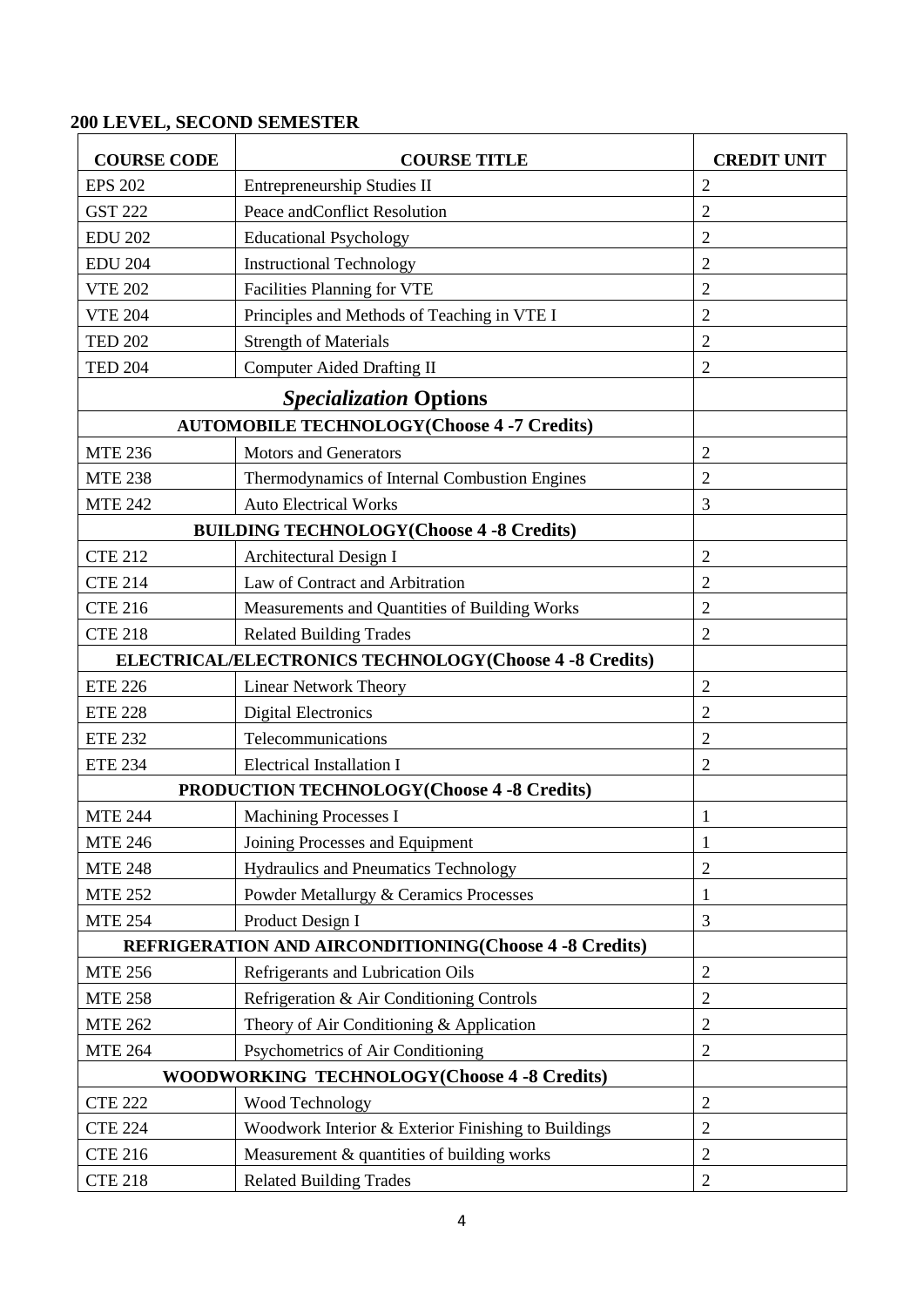# **TOTAL 20 - 24**

# **300 LEVELFIRST SEMESTER**

| <b>COURSE</b><br><b>CODE</b> | <b>COURSE TITLE</b>                                                                   | <b>CREDIT</b><br><b>UNIT</b> |
|------------------------------|---------------------------------------------------------------------------------------|------------------------------|
| <b>EPS 301</b>               | <b>Entrepreneurship Vocations I</b>                                                   | $\overline{2}$               |
| <b>EDU 301</b>               | <b>Educational Statistics I</b>                                                       | $\overline{2}$               |
| <b>EDU 303</b>               | <b>Curriculum Studies II</b>                                                          | $\overline{2}$               |
| <b>EDU 309</b>               | Introduction to Guidance and Counseling                                               | $\overline{2}$               |
| <b>EDU 403</b>               | <b>Tests and Measurement</b>                                                          | $\overline{2}$               |
| <b>VTE 301</b>               | Principles and Methods of Teaching in Vocational and<br><b>Technical Education II</b> | $\overline{2}$               |
|                              | <b>Specialization Options</b>                                                         |                              |
|                              | <b>AUTOMOBILE TECHNOLOGY (Choose 8 -10 Credits)</b>                                   |                              |
| <b>MTE351</b>                | <b>Automobile Traction And Brakes Systems</b>                                         | $\overline{2}$               |
| <b>MTE 353</b>               | <b>Engine Rebuilding</b>                                                              | $\overline{2}$               |
| <b>MTE 355</b>               | <b>Auto Transmission System</b>                                                       | $\overline{2}$               |
| <b>MTE 357</b>               | <b>Mechanical Power Transmission</b>                                                  | $\overline{2}$               |
| <b>MTE 359</b>               | Autotronics                                                                           | $\overline{2}$               |
|                              | <b>BUILDING TECHNOLOGY (Choose 8 -10 Credits)</b>                                     |                              |
| <b>CTE 311</b>               | <b>Structural Design I</b>                                                            | $\overline{2}$               |
| <b>CTE 313</b>               | <b>Reinforced Concrete Design</b>                                                     | $\overline{2}$               |
| <b>CTE 315</b>               | Soil Mechanics and Laboratory                                                         | $\overline{2}$               |
| <b>CTE 317</b>               | <b>Construction TechnologyLaboratory II</b>                                           | $\overline{2}$               |
| <b>CTE 319</b>               | <b>Building Maintenance</b>                                                           | $\overline{2}$               |
|                              | <b>ELECTRICAL TECHNOLOGY (Choose 8 -10 Credits)</b>                                   |                              |
| <b>ETE 331</b>               | <b>Energy and Electrical Power Machines</b>                                           | $\overline{2}$               |
| <b>ETE 333</b>               | <b>Electrical Power Generation and Distribution</b>                                   | 2                            |
| <b>ETE 335</b>               | <b>Electrical Drafting</b>                                                            | $\overline{2}$               |
| <b>ETE 337</b>               | <b>Power Electronics</b>                                                              | $\overline{2}$               |
| <b>ETE 341</b>               | <b>Control Circuit Systems I</b>                                                      | $\overline{2}$               |
|                              | <b>ELECTRONICS TECHNOLOGY (Choose 8 -10 Credits)</b>                                  |                              |
| <b>ETE 339</b>               | <b>Digital Electronics I</b>                                                          | $\overline{2}$               |
| <b>ETE 343</b>               | Television                                                                            | $\mathbf{2}$                 |
| <b>ETE 345</b>               | <b>Electronic Design and Drafting</b>                                                 | $\overline{2}$               |
| <b>ETE 347</b>               | <b>Telecommunications II</b>                                                          | $\overline{2}$               |
| <b>ETE 349</b>               | <b>Power Electronics</b>                                                              | $\overline{2}$               |
|                              | <b>PRODUCTION TECHNOLOGY (Choose 8 -12 Credits)</b>                                   |                              |
| <b>MTE 361</b>               | Foundry Technology I                                                                  | $\mathfrak{2}$               |
| <b>MTE 363</b>               | <b>Machining Processes II</b>                                                         | $\mathbf{1}$                 |
| <b>MTE 365</b>               | PlasticsProcessing                                                                    | $\overline{2}$               |
| <b>MTE 367</b>               | Product Design II                                                                     | $\overline{2}$               |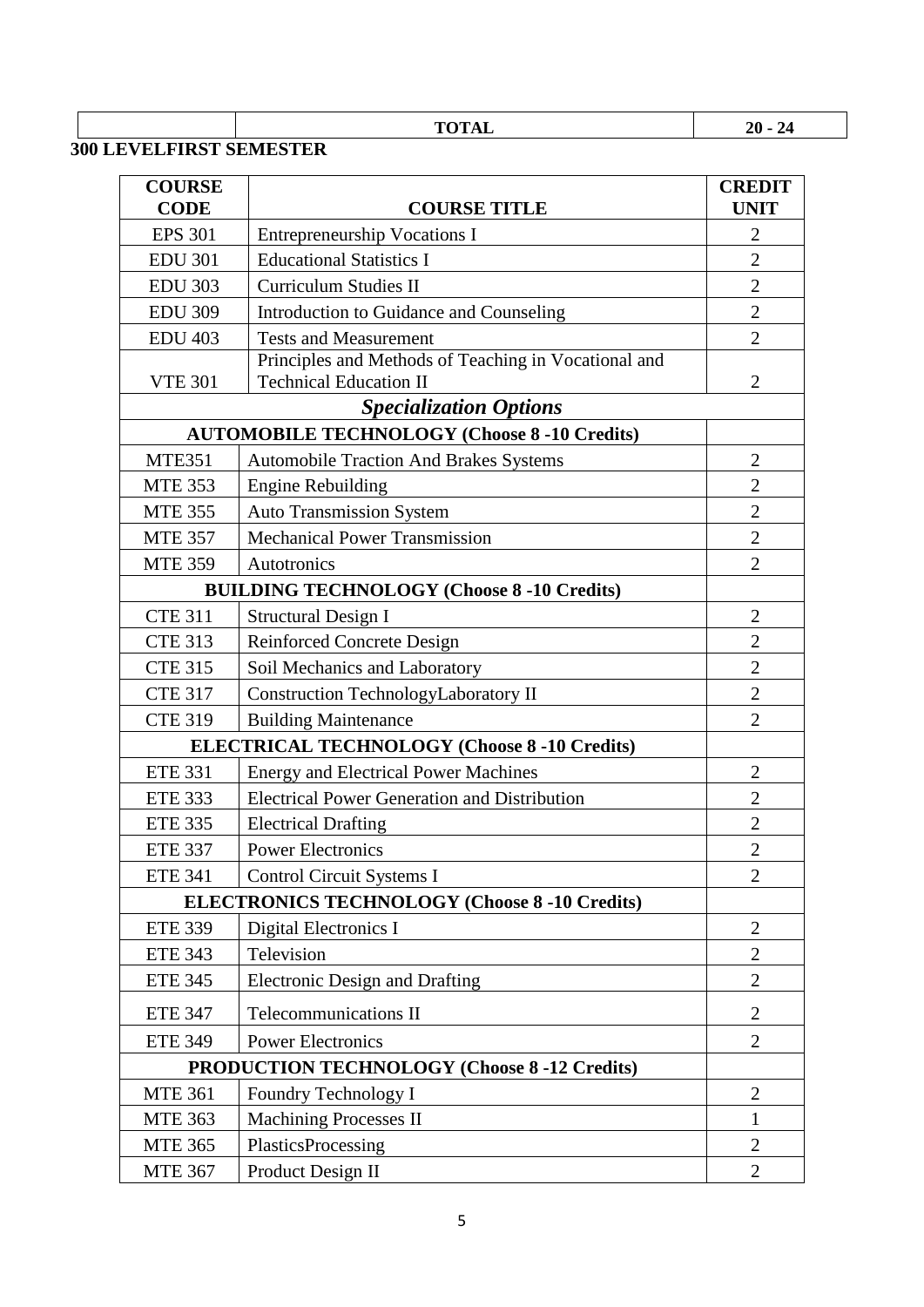| <b>MTE 369</b>                                       | <b>Production Management</b>                                   |                             |  |  |  |  |
|------------------------------------------------------|----------------------------------------------------------------|-----------------------------|--|--|--|--|
| <b>MTE 371</b>                                       | Tools and Die Design                                           | 2                           |  |  |  |  |
| <b>ETE 331</b>                                       | <b>Energy and Electrical Power Machines</b>                    | $\mathcal{D}_{\mathcal{L}}$ |  |  |  |  |
|                                                      | <b>REFRIGERATION AND AIRCONDITIONING(Choose 8 -10 Credits)</b> |                             |  |  |  |  |
| <b>MTE 373</b>                                       | <b>Refrigeration Components</b>                                | $\mathfrak{D}$              |  |  |  |  |
| <b>MTE 375</b>                                       | <b>Modern Refrigeration Practice</b>                           | $\overline{2}$              |  |  |  |  |
| <b>MTE 377</b>                                       | Modern Air-conditioning Practice                               | $\mathfrak{D}$              |  |  |  |  |
| <b>MTE 379</b>                                       | Maintenance of RAC Equipment                                   | $\mathcal{D}_{\mathcal{L}}$ |  |  |  |  |
| <b>MTE 381</b>                                       | Basic Thermodynamics of RAC                                    | $\mathcal{D}_{\mathcal{A}}$ |  |  |  |  |
| <b>WOODWORKING TECHNOLOGY (Choose 8 -11 Credits)</b> |                                                                |                             |  |  |  |  |
| <b>CTE 321</b>                                       | <b>Upholstery Technology</b>                                   | $\mathfrak{D}$              |  |  |  |  |
| <b>CTE 323</b>                                       | Carpentry I                                                    | 3                           |  |  |  |  |
| <b>CTE 325</b>                                       | Joinery II                                                     | $\mathfrak{D}$              |  |  |  |  |
| <b>CTE 327</b>                                       | Furniture Design and Construction Technology                   |                             |  |  |  |  |
| <b>CTE 319</b>                                       | <b>Building Maintenance</b>                                    |                             |  |  |  |  |
|                                                      | <b>TOTAL</b>                                                   | $18 - 24$                   |  |  |  |  |

# **300 LEVELSECOND SEMESTER**

| <b>COURSE</b>  |                                                 | <b>CREDIT</b><br><b>UNIT</b> |
|----------------|-------------------------------------------------|------------------------------|
| <b>CODE</b>    | <b>COURSE TITLE</b>                             |                              |
| <b>EPS 302</b> | <b>Entrepreneurship Vocations II</b>            |                              |
| <b>VTE 302</b> | <b>Industrial Training</b>                      |                              |
| <b>VTE 304</b> | Problems and Projects in Area of Specialization |                              |
|                | <b>TOTAL</b>                                    | 10                           |

# **400 LEVELFIRST SEMESTER**

| <b>COURSE</b><br><b>CODE</b> | <b>COURSE TITLE</b>            | <b>CREDIT</b><br><b>IINIT</b> |
|------------------------------|--------------------------------|-------------------------------|
| <b>EDU 401</b>               | <b>Teaching Practice</b>       |                               |
| <b>VTE 401</b>               | <b>Field Trips to Industry</b> |                               |
|                              | <b>TOTAL</b>                   |                               |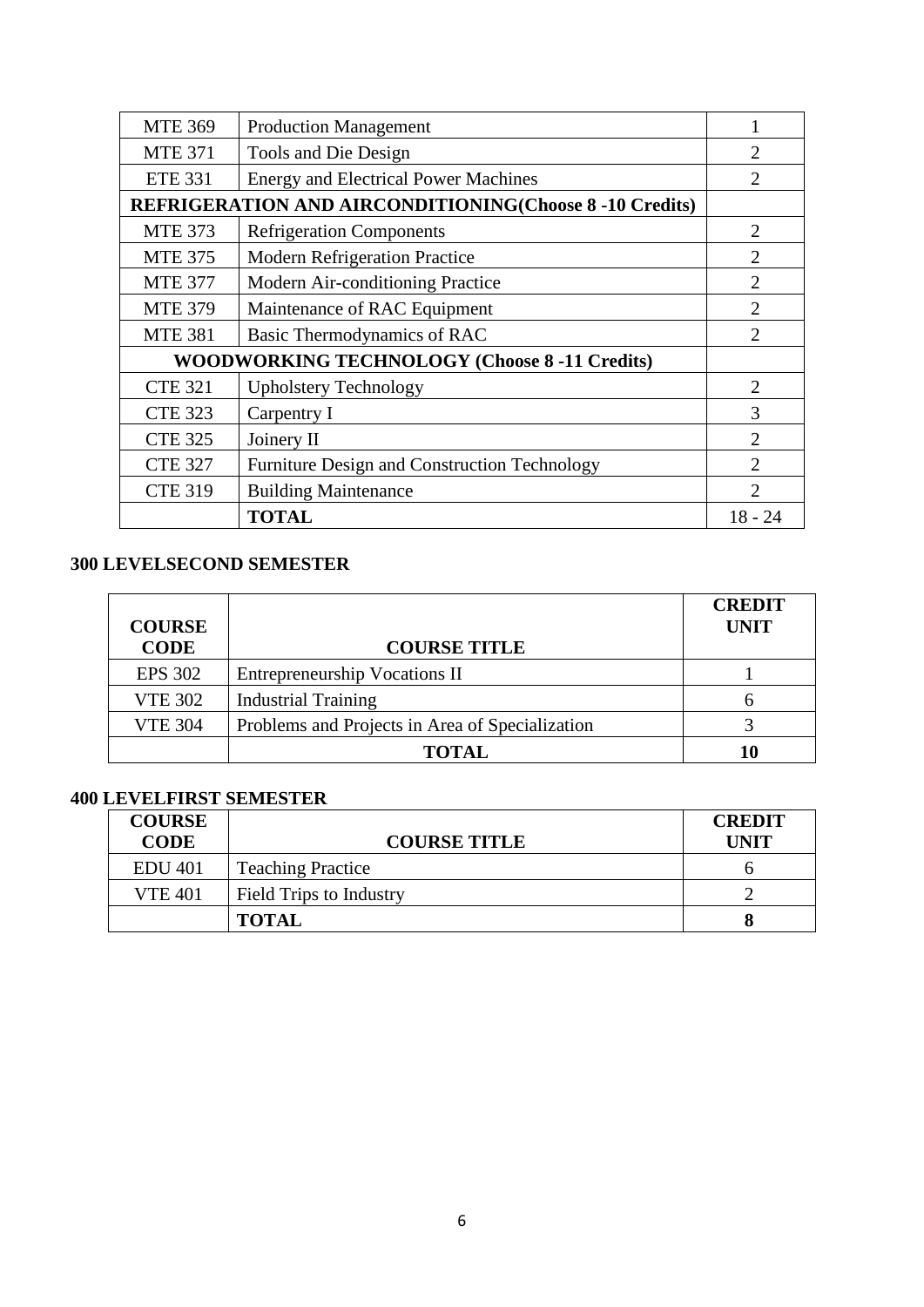# **400 LEVELSECOND SEMESTER**

| <b>COURSE</b>  |                                                                    | <b>CREDIT</b>  |
|----------------|--------------------------------------------------------------------|----------------|
| <b>CODE</b>    | <b>COURSE TITLE</b>                                                | <b>UNIT</b>    |
| <b>EDU 302</b> | <b>Educational Research Methods</b>                                | $\overline{2}$ |
| <b>EDU 304</b> | <b>Curriculum Studies II</b>                                       | $\overline{2}$ |
| <b>EDU 402</b> | <b>Research Project</b>                                            | 6              |
|                | Planning and Administration of Vocational and Technical            |                |
| <b>VTE 402</b> | Education                                                          | $\overline{2}$ |
| <b>VTE 404</b> | Seminar in Vocational and Technical Education                      | $\overline{2}$ |
|                | <b>Specialization Options: Choose any of the following options</b> |                |
|                | <b>AUTOMOBILE TECHNOLOGY</b>                                       |                |
| <b>MTE458</b>  | <b>Autobody Repairs and Finishing</b>                              | $\overline{2}$ |
|                | Auto Parts Marketing, Workshop Management and                      |                |
| <b>MTE 462</b> | Administration                                                     | $\overline{2}$ |
| <b>MTE 464</b> | Diesel Engine                                                      | $\mathbf{2}$   |
| <b>MTE 466</b> | Automobile Air Conditioning                                        | $\overline{2}$ |
|                | <b>BUILDING TECHNOLOGY</b>                                         |                |
| <b>CTE 412</b> | Site Organization and Equipment selection                          | $\mathbf{1}$   |
| <b>CTE 414</b> | <b>Specification Writing</b>                                       | $\mathbf{1}$   |
| <b>CTE 416</b> | <b>Construction Project Management</b>                             | $\overline{2}$ |
| <b>CTE 418</b> | <b>Architectural Drawing III</b>                                   | $\overline{2}$ |
| <b>CTE 422</b> | <b>Structural Design II</b>                                        | $\overline{2}$ |
|                | <b>ELECTRICAL TECHNOLOGY</b>                                       |                |
| <b>ETE 444</b> | Operation and Maintenance of AC/DC Machines                        | 4              |
| <b>ETE 446</b> | <b>Electrical Installation Practice II</b>                         | $\overline{2}$ |
|                | <b>ELECTIVE</b>                                                    |                |
| <b>ETE 452</b> | Control Circuit System II                                          | $\overline{2}$ |
|                | <b>ELECTRONICS TECHNOLOGY</b>                                      |                |
| <b>ETE 448</b> | Electronics Communication                                          | $\mathbf{2}$   |
| <b>ETE 452</b> | Control Circuit System II                                          | 2              |
| <b>ETE 454</b> | <b>Electronics Servicing Techniques</b>                            | 3              |
|                | PRODUCTION TECHNOLOGY                                              |                |
| <b>MTE 472</b> | Foundry Technology II                                              | $\overline{2}$ |
| <b>MTE 474</b> | Metrology, instrumentation & Quality control processes             | $\overline{2}$ |
| <b>MTE 476</b> | Physical Metallurgy and Heat Treatment                             | $\overline{2}$ |
| <b>MTE 478</b> | <b>Surface Technology</b>                                          | $\overline{2}$ |
|                | <b>ELECTIVES: Choose 2 Credits from any of</b>                     |                |
| <b>MTE 482</b> | <b>Automated Manufacturing Systems</b>                             | $\overline{2}$ |
| <b>MTE 484</b> | <b>Industrial Facilities Planning</b>                              | $\overline{2}$ |
| <b>ETE 444</b> | Operation and Maintenance of AC/DC Machines                        | $\overline{2}$ |
| <b>ETE 446</b> | <b>Electrical Installation II</b>                                  | $\overline{2}$ |
| <b>MTE 486</b> | <b>Machine Design</b>                                              | 2              |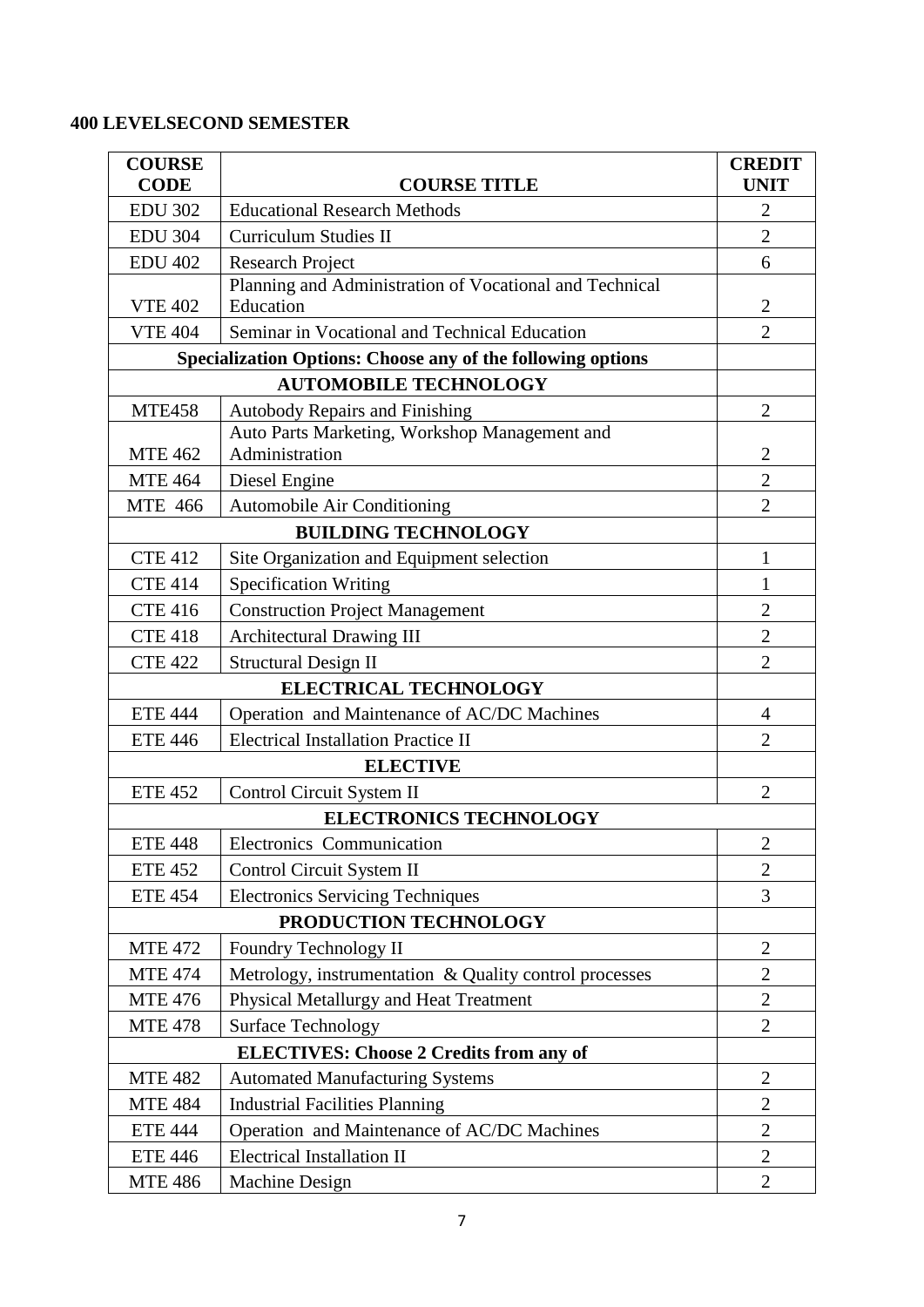| <b>CTE 434</b>                |                                               |                             |  |  |  |  |
|-------------------------------|-----------------------------------------------|-----------------------------|--|--|--|--|
|                               | REFRIGERATION AND AIRCONDITIONING             |                             |  |  |  |  |
| <b>MTE 488</b>                | <b>Special Refrigeration Applications</b>     | 2                           |  |  |  |  |
| <b>MTE 492</b>                | Cold Store Installation & Maintenance         | 2                           |  |  |  |  |
| <b>MTE 494</b>                | <b>Heat Load Estimation</b>                   | 2                           |  |  |  |  |
| <b>MTE 496</b>                | 2                                             |                             |  |  |  |  |
| <b>WOODWORKING TECHNOLOGY</b> |                                               |                             |  |  |  |  |
| <b>CTE 432</b>                | Production Management in Woodworking Industry | $\mathcal{D}_{\mathcal{L}}$ |  |  |  |  |
| <b>CTE 434</b>                | <b>Wood Finishing Technology</b>              | $\mathcal{D}_{\mathcal{L}}$ |  |  |  |  |
| <b>CTE 436</b>                | Maintenance of Wood Processing Equipment      | 2                           |  |  |  |  |
| <b>CTE 438</b>                | Carpentry II                                  | $\mathcal{D}_{\mathcal{L}}$ |  |  |  |  |
|                               | TOTAL                                         | $20 - 24$                   |  |  |  |  |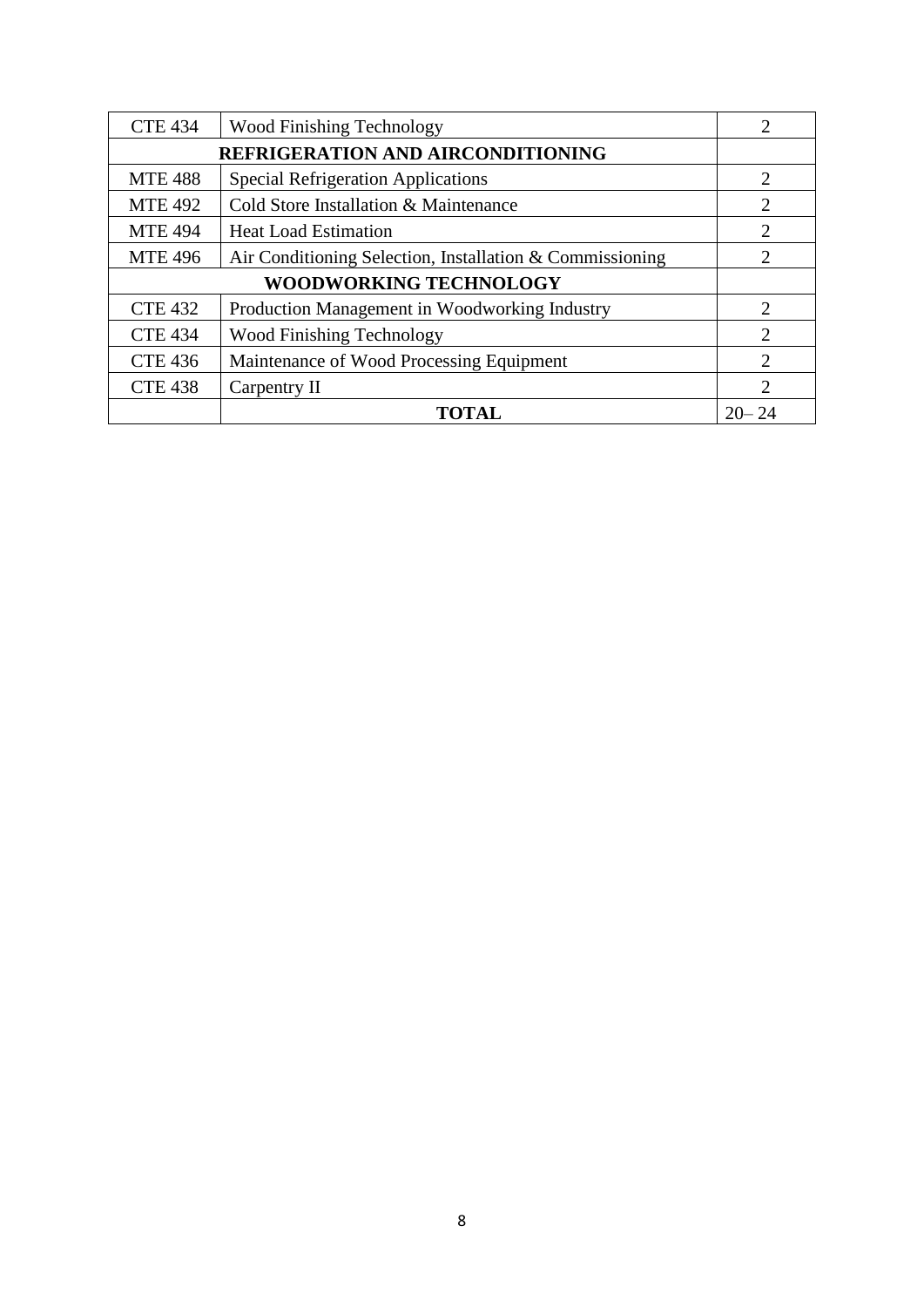# **COURSE DESCRIPTIONS**

# **EDU 101: HISTORY OF EDUCATION 2 CR**

A study of educational development and institutions from ancient times to the present with particular reference to the evolution of modern education in Nigeria.

# **EDU 102: INTRODUCTION TO EDUCATIONAL PHILOSOPHY 2CR**

This is a faculty based course designed to introduce all education students to the basic elements of psychology as it is applied to teaching and learning processes. It covers areas such as learning, theories of learning and motivation, individual differences and personality development among others.

## **EDU 103: PHILOSOPHY OF EDUCATION 2CR**

An introduction to major philosophical ideas which have influenced educational thought and practices and the relevance of these to the development of education in Nigeria.

#### **EDU 201: SOCIOLGY OF EDUCATION 2CR**

An examination of the school as a micro society; a study of the school as a component of the larger society as well as inter dependence of the school and the larger society.

#### **EDU 202: EDUCATIONAL PSYCHOLOGY 2 CR**

This course covers the broad areas of general Psychology developmental psychology and human learning.

#### **EDU 203: CURRICULUM AND INSTRUCTION 2CR**

Introduction to the school curriculum with particular reference to primary and secondary schools, general principles and methods of instruction, communication in instruction, and introduction to the teaching profession.

## **EDU 204: INSTRUCTIONAL TECHNOLOGY 2CR**

General principles for selection and use of audio-visual materials. Techniques for production/ improvisation of instructional materials e.g. pictures manipulation, dry mounting, rubber cement/gum mounting, and lettering (stencil and mechanical). Operation of equipment e.g. overhead, opaque slide and film projectors, duplicating scanner and photocopier machines and tape recorders.

# **EDU 301: EDUCATIONAL STATISTICS 2CR**

An introduction to basic statistics, both descriptive and inferential. Organization and analysis of collected data in educational problems. Approximations; measures of central tendency (mean median mode), representation of data (bar chart, pie chart, histogram, relative frequency curve, Ogive), measure of variability (Range), and correlations. Introduction to hypothesis testing.

# **EDU 302: EDUCATIONAL RESEARCH METHODS 2 CR**

An experience in problem identification, types, design, data gathering, processing, analyzing, interpreting and reporting in education

#### **EDU 303: CURRICULUM STUDIES I 2CR**

An in depth exposure of students to the concept of curriculum; its foundations and their policy implications, patterns/models of curriculum organization/design. Application to the Nigerian education system to be emphasized.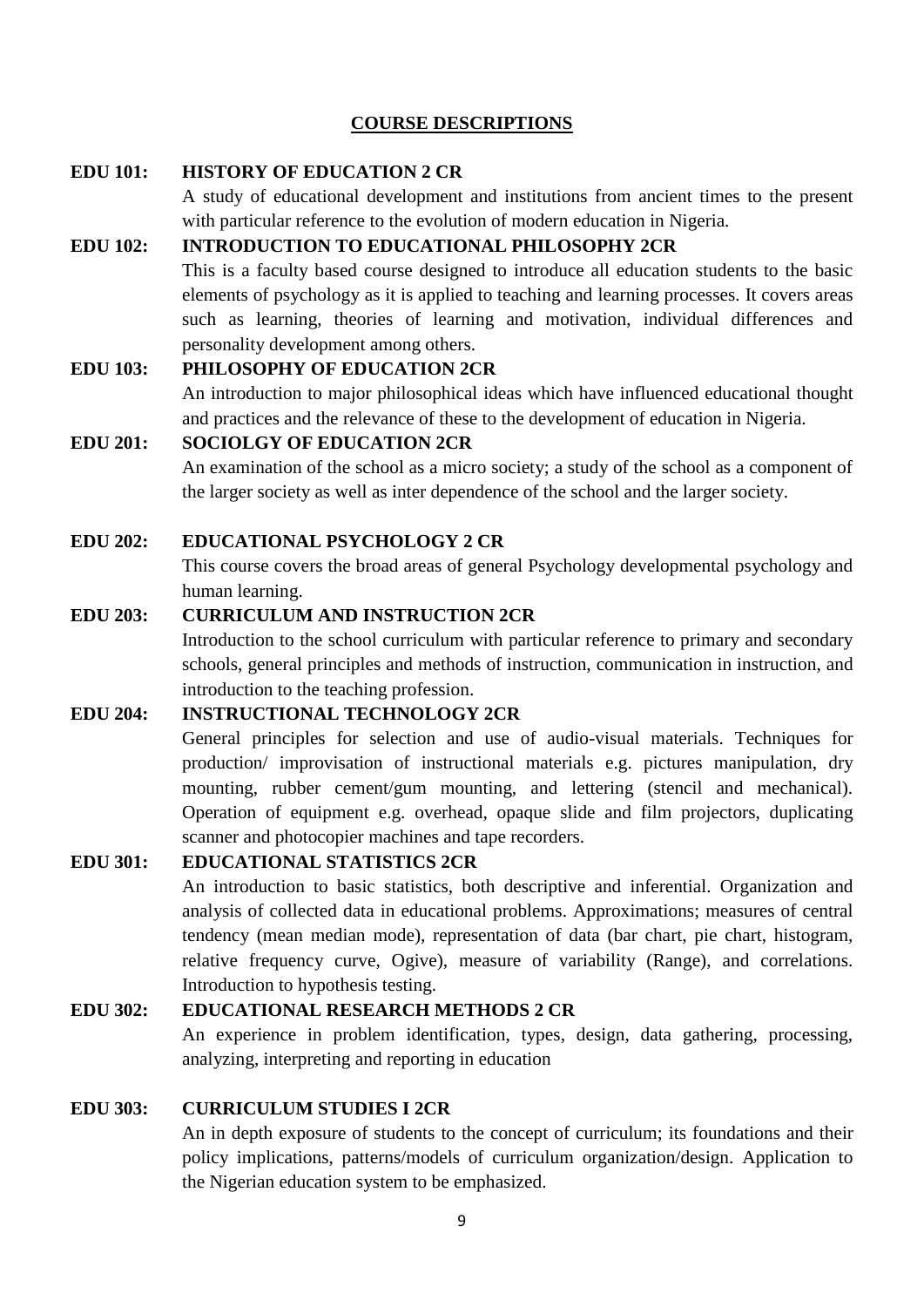#### **EDU 304: CURRICULUM STUDIES II 2CR**

A detailed treatment of educational objectives and their form and types, their significance in curriculum and instruction. Curriculum evolution and revision. A review of Nigerian Primary and secondary School curriculum to highlight

# **EDU 309: INTRODUCTION TO GUIDANCE AND COUNSELLING2 CR**

**This** is a faculty based course that at preparing all educational students to provide first aid guidance services in schools. The course includes areas such as: concepts of guidance and counseling, general professional counseling differences, guidance services in schools, principles of guidance counseling and team work in school guidance and counseling, among others innovation.

# **EDU 401: TEACHING PRACICE 6 CR**

A minimum of six weeks supervised exposure to classroom teaching on field experience to demonstrate the degree of proficiency in applying the basic theories and techniques of instruction.

# **EDU 403: TEST AND MEASUREMENTS 2 CR**

An experience in the test construction, administration, analyses and interpretation.

#### **EDU 404: RESEARCH PROJECT 6 CR**

An application of the educational research methods and statistics courses to a field experience under the guidance of a faculty member.

# **VTE 101: FUNDAMENTALS OF VOCATIONAL AND TECHNICAL EDUCATION (1CR)** History and philosophy of Vocational Industrial and Technical Education. An evaluation of Vocational, Industrial and Technical Education processes. A review of trends and issues in Vocational, Industrial and technical education implications for national, state

development.

## **VTE 102: IMPROVISATION OF EQUIPMENT 2CR**

General research and development experiences focusing on problems related to laboratory/workshop equipment, teaching and learning materials, etc. The students design, develop and apply various products and systems for the solution of problems related to the availability and functionality of laboratory/workshop equipment, as well as other instructional resources.

# **VTE 202: FACILITIES PLANNING FOR VOCATIONAL AND TECHNICAL EDUCATION 2CR**

The course is concerned with planning, organization and managing educational and/or related facilities. The course will consider the problems and techniques in determining Vocational and Technical education facility needs, evaluating and assessing facilities, planning for new construction, utilizing available resources and related matters.

# **VTE 204: PRINCIPLES AND METHODS OF TEACHING IN VTE I 2CR**

This course focuses on methods of teaching that are applicable across vocational and technical subject areas and in varying teaching situations. This include student-centered and teacher-centered instructional strategies as well as broader curriculum framework that makes these strategies meaningful. The concept of teaching including identification of the role of teachers in the teaching –syllabus; the scheme of work; instructional objectives; selection of teaching aids; understanding the various parts of a lesson

## **VTE 301: PRINCIPLES AND METHODS OF TEACHING IN VTE II 2CR**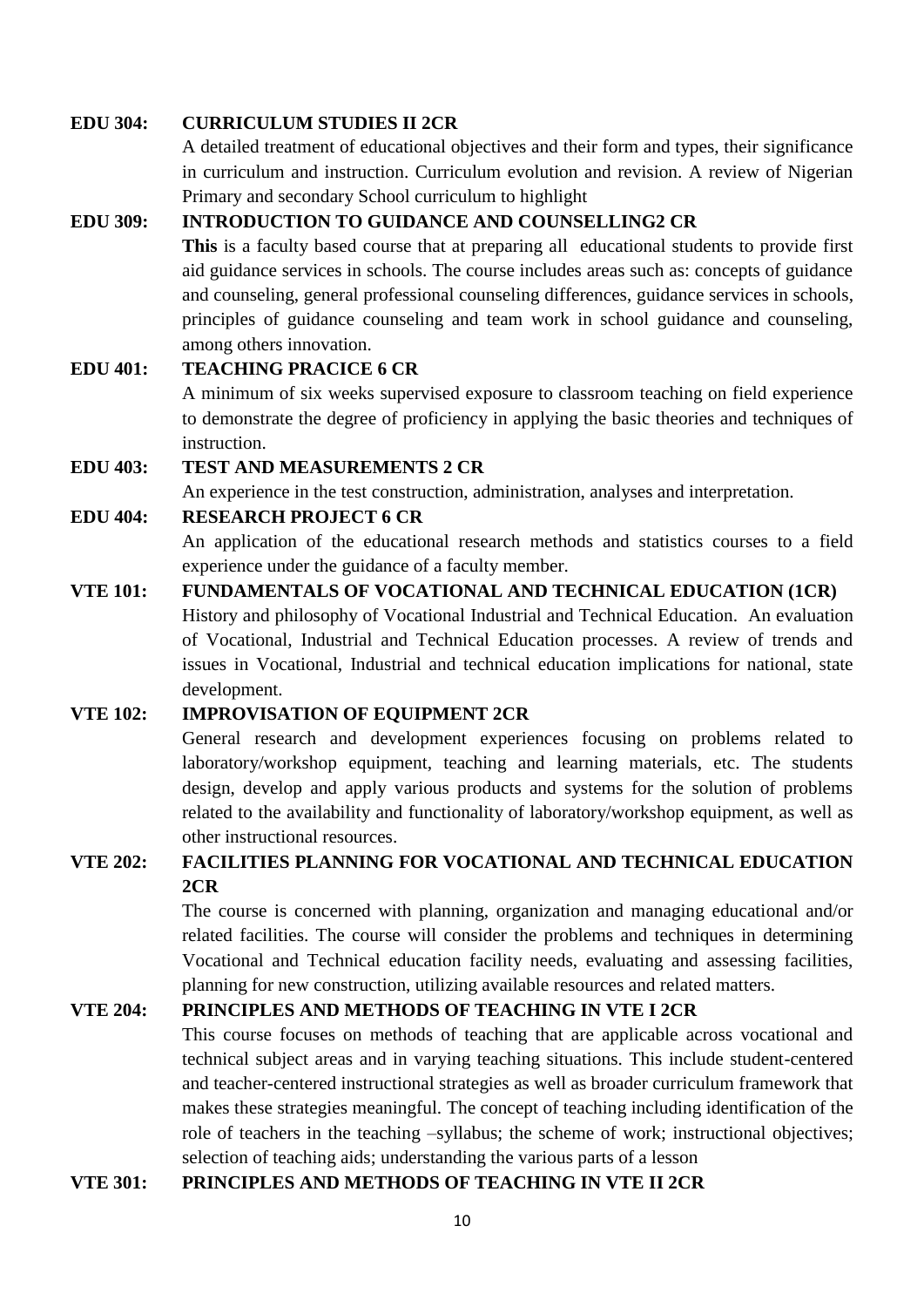The art of classroom management and control.Qualities of a good teacher, Some common bad habits to avoid; dealing with disciplinary problems in the classroom. Micro-teaching, preparation for teaching using the experiential approach

# **VTE 302: INDUSTRIAL TRAINING 6CR**

To be undertaken by the student in a recognized industry.

# **VTE 304: PROBLEMS AND PROJECT IN AREA OF SPECIALIZATION 3CR**

Students to be guided to identify a problem in area of specialization, research and present problem solution report based on current literature available, or design and present with a project report

# **VTE 402: PLANNING AND ADMINISTRATION OF VTE 2CR**

An introduction to the scientific approach to educational planning and administration. Techniques and tools in educational planning. Planning in Nigeria and problems of educational planning in the  $3<sup>rd</sup>$  world. Concept of planning versus free enterprises, planning and planning statistics in technical education. Indices of growth. Differences between development and growth. An introductory analysis of the progress, science and innovative dimension of educational administration. Organization and its structural framework for administration principles of systems approach to educational administration. School and community leadership, personnel Administration and supervision as an administrative task. Planning techniques and problems of educational planning in Nigeria.

# **TED 101: TECHNICAL DRAWING I (2CR)**

To impart the fundamental principles of technical drawing: Use of Instruments and materials; Applied Geometry; lettering; the theory of projections; orthographic projection; auxiliary projections; ellipse and freehand sketching.

# **TED 102: TECHNICAL WRITING(2CR)**

Technical Writing is a course that focuses on business and technical correspondence and reports. This course aims to help the student develop the skills they will need to write scientific and technical documents successfully. The course introduces students to the rhetorical principles and compositional practices necessary for writing effective and professional communications such as reports, instructions, technical briefs, and documentations within their domain of practice.

#### **TED 103: INTRODUCTION TO MATERIALS AND THEIR APPLICATION (1CR)**

Structure of materials, chemical composition, phase transformations, corrosion and mechanical properties of metals, polymers, ceramics, composites, electronic materials, etc. electrical, magnetic and optical properties of materials. Materials selection and related considerations in engineering and technology applications.

# **TED 104: SAFETY TECHNOLOGY (2CR)**

Standards, codes, mechanical injuries, heat, pressure and electrical hazards; fires and explosions; toxic materials and radiation; vibration and noise. Accident prevention and safety administration.

#### **TED 105: BASIC ELECTRICITY (2CR)**

Basic concept of generation meaning of MW, KW, Milli Amp. Etc. Advantages of Electrical Energy. Basic Safety precautions.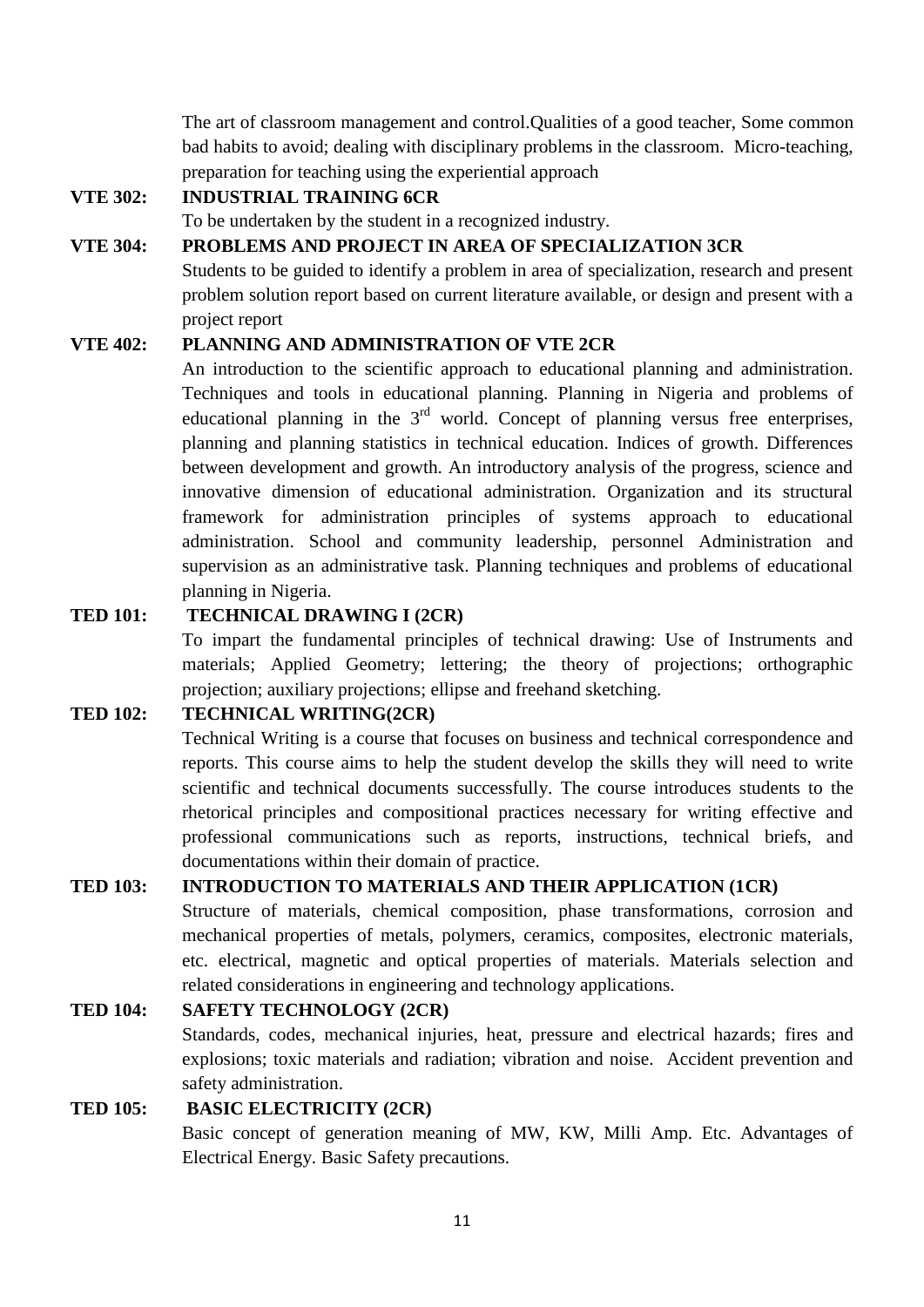OHM"s Law definition, Calculation of simple Problems associated with ohm"s law, applications in series, parallel circuits. A.C. & D.C. Circuits: differences, mean value/Average value, R.M.S. value, plotting of R.M.S. graph. **Resistance**:definition, Resistances in series, Resistance in Parallel Resistances in series & parallel Uses in electrical work **Capacitance**: Definition: simple calculations/applications.**Conductors/Insulators**:definitions/examples/applications.

**Inductance**: definitions. Simple calculations/applications **Magnetism**: concepts: magnetic materials uses of magnets/electromagnets. **Kirchhoff's laws**.State meaning, illustrate with circuits. Solve problems using Kirchhoff's  $1<sup>st</sup>$  and  $2<sup>nd</sup>$  laws.

#### **CHM 101: GENERAL CHEMISTRY I 4CR**

Atoms, molecules and chemical reactions; chemical equations and stoichiometry; redox reactions; atomic structure and periodicity; electric theory of atoms; chemical bonding; the kinetic theory and the gas laws, the solid state; nuclear chemistry; electrolytes; thermochemistry; introduction to chemical kinetics; elementary electrochemisty; chemical equilibrium; acids and bases; buffers; precipitation reactions; complexometric reactions.

# **CHM 110: INTRODUCTION TO INORGANIC CHEMISTRY 2CR**

Introduction to inorganic chemistry with emphasis on group properties; chemistry of hydrides, oxides, hydroxides and halides of the second and third periods, protonic acids, chemistry of metals and non-metals. Introduction to the chemistry of transition metals

**PHY 102: HEAT AND PROPERTIES OF MATTER 3CR** Molecular treatment of properties of matter, elasticity; Hook"s Law,Young"s Shear and bulk moduli. Hydrostatistics pressure; Buoyancy; Archimedes' principle; Hydrodynamics; Streamlines, Bernoulli and continuity equations, turbulence, Reynolds number. Viscosity; Laminar flow, Woiscull's equation. Surface tension; adhesion, cohesion. Capillarity, drops and bubbles. Temperature; the zeroth law of thermodynamics; heat; gas laws of thermodynamics; kinetic theory of gases. Applications.

# **PHY 103 ELECTRICITY AND MAGNETISM 3CR**

Electrostatic in vacuum: Electric force; field and potential; Electric flux and Gausa"s Theorem; Capacitors: current. Electricity: magnetic fields in vacuum. Fields due to magnets, earth and currents. Magnetic flux and flux density for solenoid, straight conductor and narrow circular coil. BUT-Savart Law, Hall effect, Ampheres Law. Applications, Electromagnetic induction: Flux linkage, Faraday and Lenz"s Law. Eddy currents. Applications; self and mutual inductance; magnetic materials. AC circuits: Dielectrics.

## **MTH 101: ELEMENTARY MATHEMATICS I 3 CR**

Elementary set theory, subsets, union interaction, complements, Venn diagrams. Real number; integers, rational and irrational numbers, mathematics induction, real sequences and series, theory of quadratic equations, binomial theorem. Complex numbers; algebra of complex numbers; the argand diagram. De Moivre"s theorem, nth roots of unity. Circular measure, trigonometric function of angles of any magnitude, addition and factor formulae.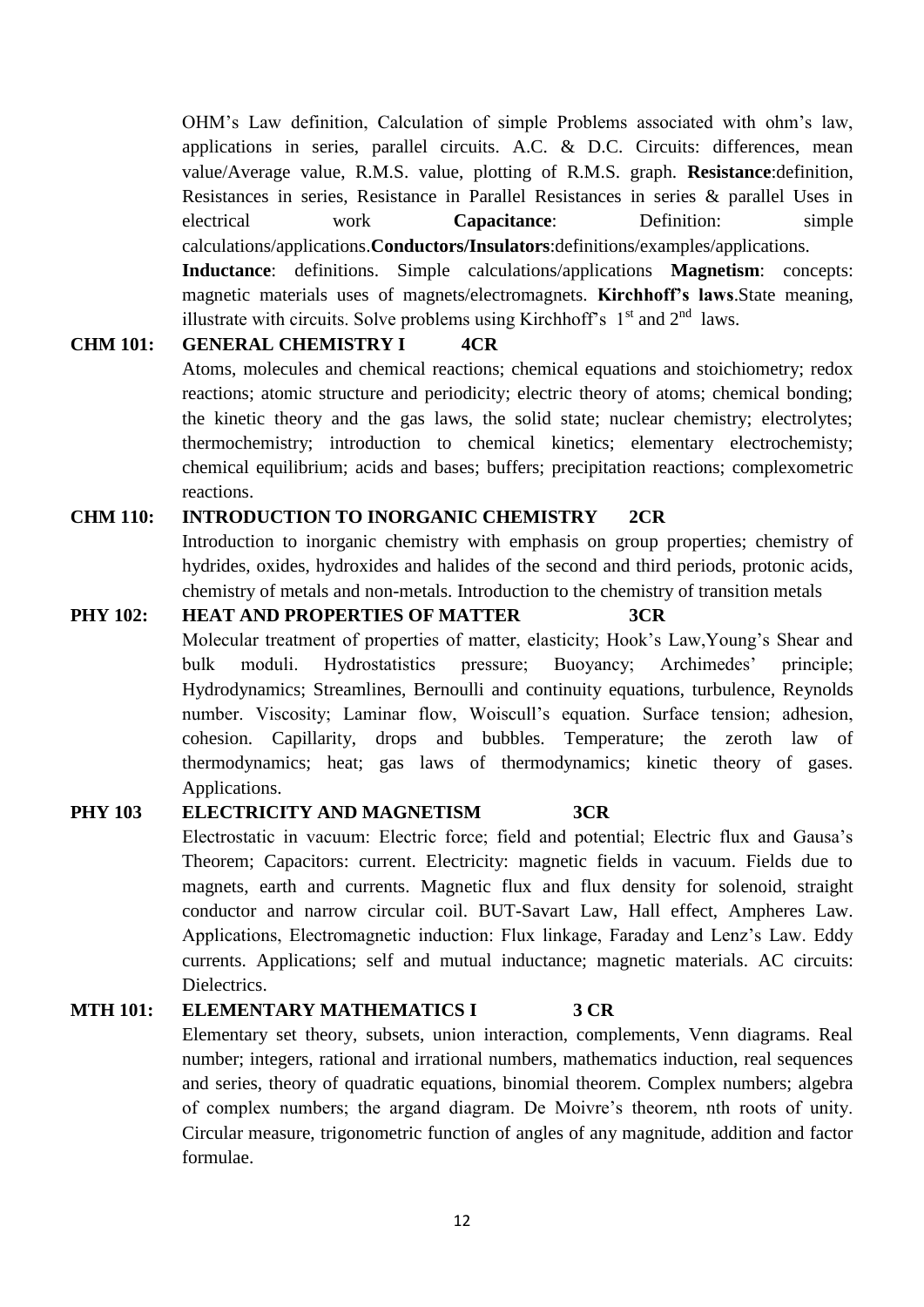#### **MTH 102: ELEMENTARY MATHEMATICS II 3CR**

Geometric representation of vectors in 1-3 dimensions, components, direction cosines. Addition, scalar, multiplication of vectors, linear independence. Scalar and vector products of two vectors. Differentiation and integration of vectors with respect to a scalar variable. Two dimensional co-ordinate geometry. Straight lines, circles, parabola, ellipse, hyperbole, tangents, kinematics of a particle. Components of velocity and acceleration of a particle moving in a plane. Force, momentum, laws of motion, under gravity, projectiles, resisted vertical motion, elastics strings, simple pendulum, impulse, impact of two smooth spheres, and a sphere on a smooth sphere, vector equations of lines and planes. Pre-requisite MTH 101.

#### **MTH 131: STATISTICS FOR PHYSICAL SCIENCES AND ENGINEERING 4CR**

Measures of location and dispersion in simple and grouped data exponentials. Elements of probability distributions: normal, binomial, Poison, geometric, negative binomial distributions. Estimation and tests of hypotheses concerning the parameters f distribution. Regression, correlation and analysis of variance contingency table. Non-parametric inference.

# **TED 201: TECHNICAL DRAWING II 2CR**

Points, lines and planes in space presentation drawing, development and intersections. Detail assembly drawing, screws, thread and fasteners. Perspective, pipes, fittings and values. Shop processes and structural drawings. Use of graphics in solving engineering problems.

#### **TED 202: STRENGTH OF MATERIALS 2CR**

Review of Stress and Strain relationships, elasticity and elastic limits, Centre of gravity and Moment of Inertia: determination of centre of gravity and moment of inertia. Bending moment and Sheer force: types of beams and loadings, determination of shearing forces and bending moments, shear force and bending moments, theory of bending. Stop and deflection of beams, Factors affecting deflection, span/depth ratios. Introduction to torsion and its effect on shafts.

#### **TED 203: COMPUTER AIDED DRAFTING (CAD) I 2CR**

Instruction and use of basic drafting equipment and the Auto CAD drafting Software Programme. Students will design and develop basic layouts; isometric and orthographic drawings, sketching, and dimensioning techniques. Once the basics are mastered, students will switch to the computer and spend the rest of the year creating drawing on the computer. Students will begin to explore mechanical drawing, architectural drawing assembly and detail.

# **TED 204: COMPUTER AIDED DRAFTING II (CAD) 2CR**

Advanced work in computer-assisted drafting. Students will complete all drawings using the AutoCAD Software Programme on the computer. The focus of CAD II will be architectural, mechanical, electrical, and other engineering drawing concepts students will work in each area and concentrate on the materials related to the area. Students will research, design, and building projects related to each area. Students will begin to develop basic skills in the development of 3-D modeling and animation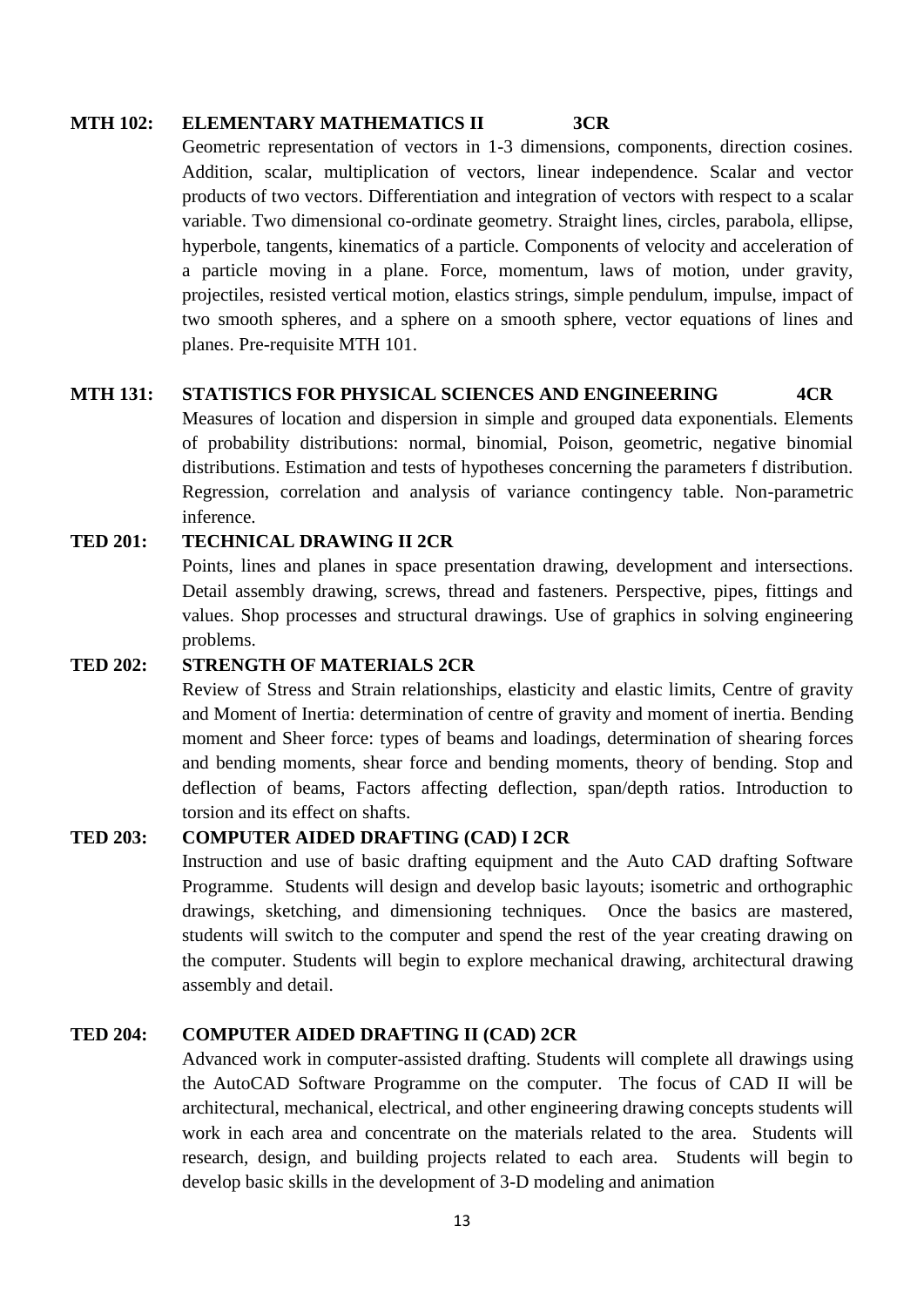#### **TED 205: BASIC APPLIED MECHANICS 2CR**

Force systems: Mass, force and weight, resultant and equilibrium of forces, scalar and vector quantities. Static equilibrium, Concurrent coplanar and Non-concurrent Coplanar forces. Velocity and acceleration, Inertia and change of motion in a circular path. Dynamics of rotation, Simple harmonic motion. Stress and strain relationships: direct stress and strain. Shear stress and strain. Shear force and bending moment, shear force and bending moment diagrams, combined bending and direct stress. Friction: the nature of friction, laws of friction.

# **TED 221: WOOD WORKING PRACTICES**

Design and construction of furniture and fixtures. Materials, Methods and equipment used in the construction of timber structures, design, construction and framing of roofs. Use of bolts, connectors and nails. Support to deep trenches.

#### **CTE 211: INTRODUCTION TO BUILDING SERVICES 2CR**

Types and nature of utility services required in modern buildings; principles of cold and hot water supply, mains and distribution pipe work, disposal of waste and soil water, drainage and sewage disposal systems. Supply and distribution of gas, pipe work and safety relating to gas. Fire detection and control systems, building regulations and fire control

# **CTE 212: ARCHITECTURAL DRAWING II**

Development of graphical simulation techniques and problem solving abilities. Study site planning, space requirements, housing codes, structure, light frame construction, solar and earth integrated designs, mechanical and electrical systems are required for the solution of a variety of housing problem.

## **CTE 213: CONSTRUCTION TECHNOLOGY LABORATORY I (3CR)**

Site preparation and foundation, further consideration of the different foundation types, their suitability for various types of soils and construction methods. Pilling and sheet pilling. Retaining walls underpinning. Control of surface and ground water on site. Load bearing wall construction in bricks, blocks, stone and concrete, walling materials, panel filling, glass block, composite panels. Thermal and sound insulation systems. (Field trips will be compulsory to acquaint students with practical skills on actual projects).Introduction to site activities, Brick/block work and masonry practices. Construction of formwork, concreting practices, Mix design in concrete and mortar, Production of workable mixes. Basic roof construction of different types.

Course covers the whole structure concept of technology of building assembly. Domes, shell roof, portal roof, framed buildings in steel, concrete and timber, integration of building structures with services and equipment.

# **CTE 214: LAW OF CONTRACT AND ARBITRATION**

Introduction to law and the legal processes. Sources of Nigeria Law. Foundations of contract; offer and acceptance, consideration, etc. Principles of the laws of contract, tort, etc. The nature of building contract; types of contract and contract documentation. Arbitration in the construction industry.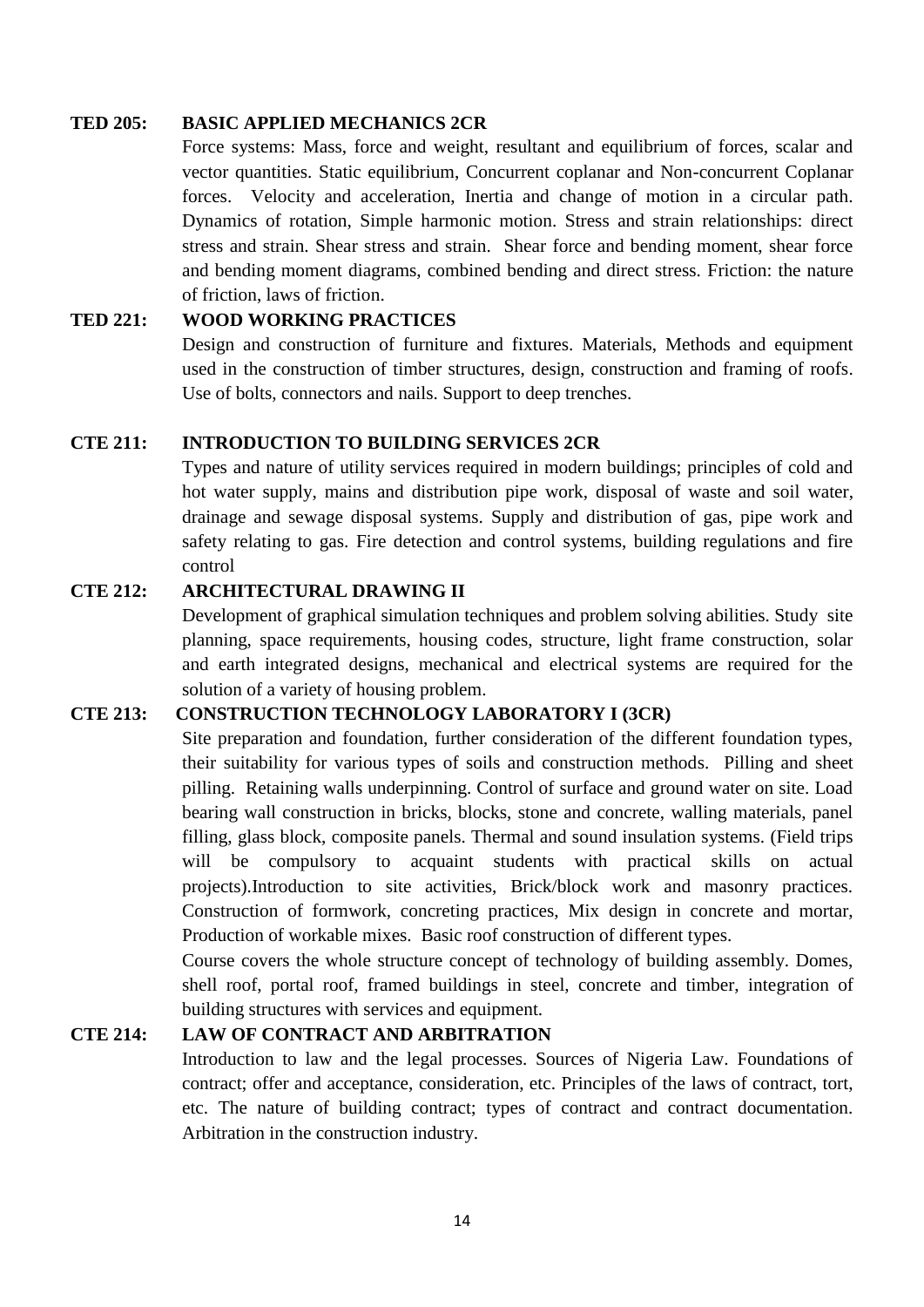#### **CTE 215: ARCHITECTURAL DRAWING I (2CR)**

Brief history and impact of architecture, its dynamics and social aspects. Free hand sketching. Orthographic, pictorial and geometric drawing with applications in architecture. Perspective and axonometric drawing. Working drawings including plans, elevation, sections and mechanical working drawings. Scale depth and space organizations.

#### **CTE 216: MEASUREMENT AND QUANTITIES OF BUILDING WORKS (2CR)**

Covers organization and management of firms involved in residential and light commercial construction. Includes methods of estimating and cost control. Also techniques planning, scheduling and control of construction projects.Duties of a quantity surveyor. Relationship between members of the building team, the client, architect, engineer, quantity surveyor, contractor, site agents, etc. introduction to the general principles of taking off and the current standard method of measurement of building works. Taking off quantities for the excavation works, foundations, concrete brick/block work. Floors, internal finish, windows, doors measurement of staircases and fittings, measurement of plumbing installations, drainage works, and external works. Measurement of concrete, works, site investigation, brickwork, block work. Preparation of bills of quantities.

#### **CTE 217: INTRODUCTION TO WOODWORKING (2CR)**

This course provides introduction to the broad area of woodworking technology and covers names, classification and uses of hand tools, basic machines and woodworking joints. Materials used in woodworking to include man-made boards, wood adhesives, abrasives, nails, screws and wood finishes are also to be covered.

# **CTE 218: RELATED BUILDING TRADES (2CR)**

Covers areas related to residential and light commercial buildings construction utilities, electrical wiring, plumbing, painting and decoration, building sheet metal work and environmental control

# **CTE 219: JOINERY I (2CR)**

The properties and uses of common materials used in joinery, their selection and application. Types, application and construction of common woodwork joints used in joinery. Methods and techniques of frame construction and its application in the production of standard doors and windows. Production of casement and louvered windows. Estimates and costs of joinery projects. wall panelling, doors/windows with shaped heads, gates and garage doors. Basic principles of stair design, their construction and finishing ready for installation.

#### **CTE 221: MACHINE WOODWORKING (2CR)**

Introduction to the names and basic functions of common stationary and portable woodworking machines, names and functions of parts, general and machine specific safety precautions. Emphasis on practical application of the machines to be high attention.Working principles, further scope of functions and methods of operation of cross-cutting saw, surfacer, table saws, thicknesser, combined surfacer and thicknesser, band saw and drilling machine with emphasis on functions, parts, safety rules and regulations. Machine shop layout, use of working drawings, preparation of setting out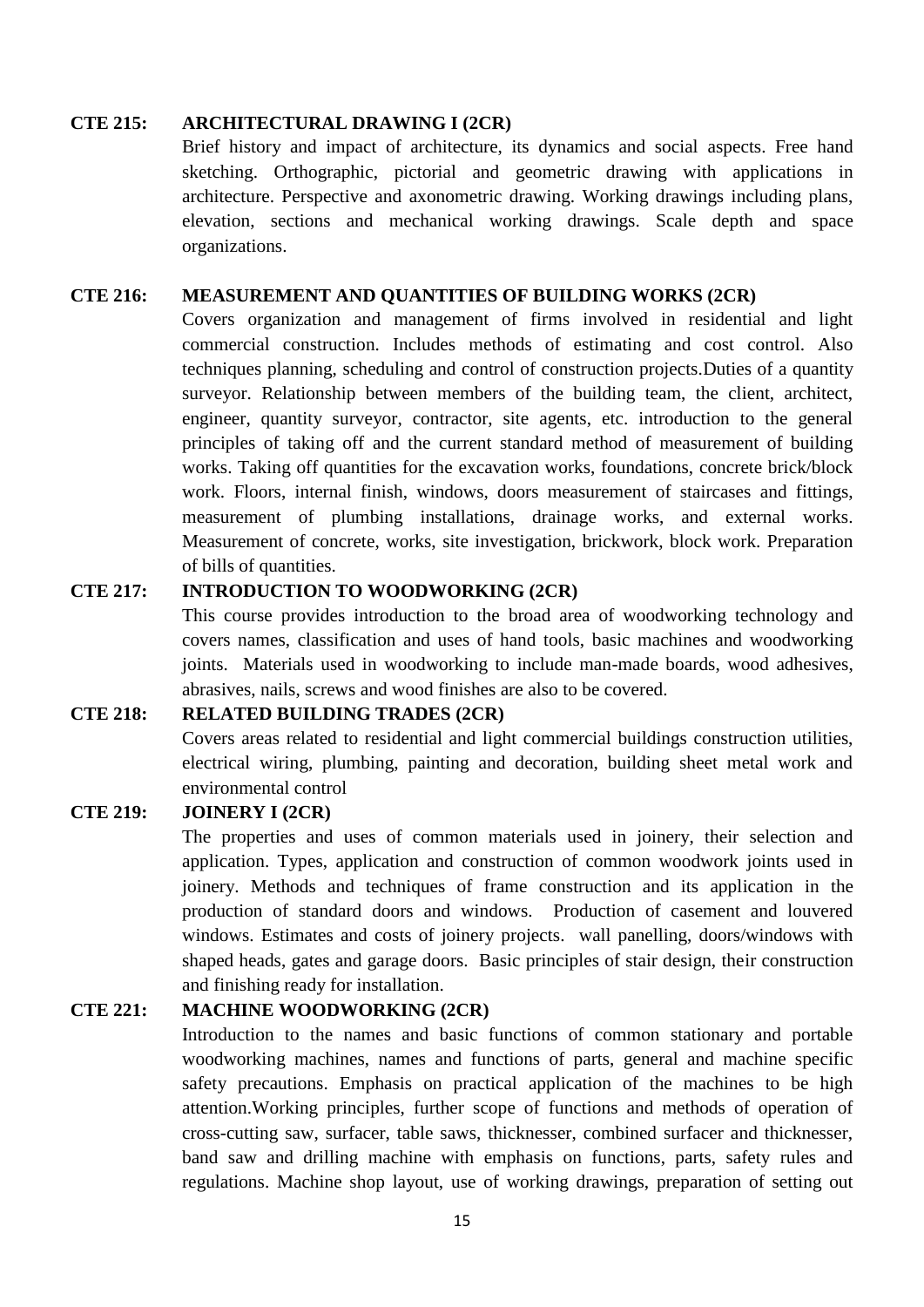rods and job cutting list. Job setting out ready for machining. The scientific method of woodworking project design and production. Working principles, scope of functions and methods of operation of portable power tools, vertical spindle moulder, wood turning lathe, tenoner, mortiser, over head belt sander, Disc sander, bobbin sander and drum sander with emphasis on safety. Experiences in organization and presentation of content in wood machining as it relates to the total introductory technology and vocational and technical education programmes.

## **CTE 222: WOOD TECHNOLOGY (2CR)**

Forest management, structure of wood, Properties of wood, defects of wood, modification of wood, lamination of wood, wood testing procedures and trends in wood based industries.

**CTE 224: WOODWORK INTERIOR AND EXTERIOR FINISHING TO BUILDINGS (2CR)** Development of skills and knowledge related to built-in cabinets, installation of prefabricated cabinets, wall sheathing and siding, wall covering, finished flooring covering, fitting and hanging of doors, windows, wall paneling, trimming of eaves and soffit, in roofs construction and ceilings.

# **CTE 311: STRUCTURAL DESIGN (2CR)**

Statically determine and indeterminate structures. Methods of force distribution using flexibility and displacement or rigidity. Indeterminacy arising from support, settlement and energy. Methods of structural analysis of beams, columns, frames, slope and deflection.

#### **CTE 313: REINFORCED CONCRETE DESIGN (2CR)**

Properties of concrete and steel. Stress- strain relationship for steel and reinforced concrete. Creep shrinkage and modulus of Elasticity of concrete sizes and types of reinforcement. Limit state design such as aim of structural design, philosophy, strengths loads and partial factors of safety should be considered. Reinforcement of concrete beams and ultimate limit state should be considered for singly, doubly and flanged beams and design detailing. Serviceability limit sate should include deflection and cracking. Elastic theory, deflection and crack widths.

#### **CTE 315: SOIL MECHANICS AND LAB ORATORY**

The course covers physical, chemical and mineralogical properties of soil. Types of soils with emphasis on clay and interaction with water. Site investigation-objectives methods of sampling field tests, soil profiles and laboratory identification tests. Shear strength and stresses in soil should be considered these should includes Mohrs stress circle, Mohrs-Coulomb theory of failure. Shear test-vane tests, shear box test, traixial, shear strength of saturated clay and compacted unsaturated clays

# **CTE 317: CONSTRUCTION TECHNOLOGY LABORATORY II (2CR)**

Construction of retaining walls, basement water roofing and construction. Cofferdams under piping, ground water control and soil, should be considered, soil stabilization proprietary building systems fire protection and safety on building sites. Site visits required.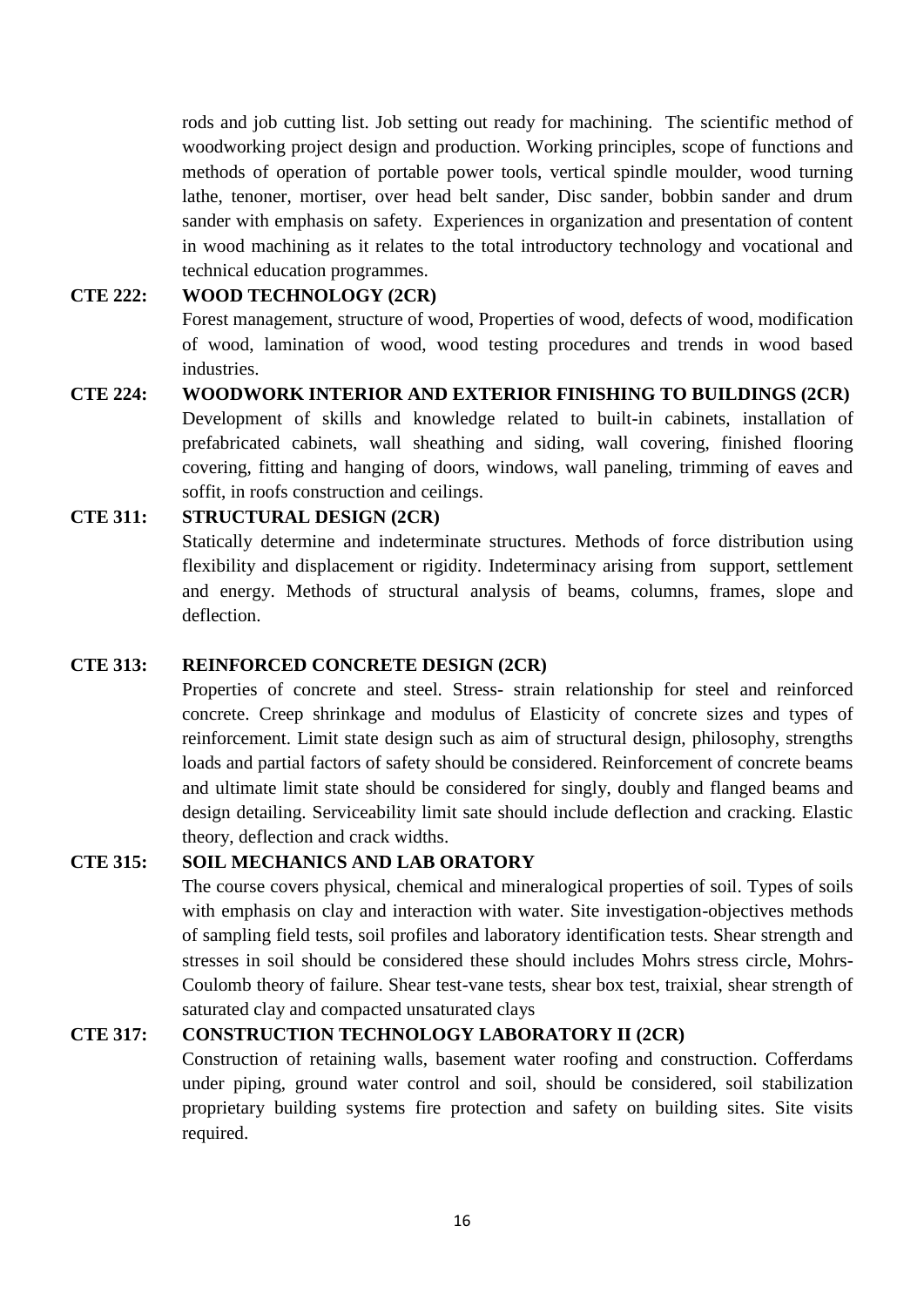#### **CTE 319: BUILDING MAINTENANCE (2CR)**

Maintenance organization. Safety codes and standards, equipment handling. The need for maintenance; duties of a maintenance officer. Tools and testing instruments. Stratification of construction projects for maintenance. Maintenance scheduling. Failure and problems in foundations and effect on superstructure remedial actions. Cracks and failures on wall fabrics. Maintenance of roofs, floors, windows, doors. Maintenance of domestic drainage. Field trips and site visits to Acquaint students with real like problems are compulsory. Students are expected to select defective structures for case studies.

### **CTE 321: UPHOLSTERY TECHNOLOGY (3CR)**

Upholstery tools and materials. Factors for consideration in upholstery frame design. The basic principles of upholstery. Upholstering fabrics and leatherette. Cutting and sewing of upholstery fabrics and leatherette cover. Forms of upholstery. Design and construction of upholstered simple furniture. Design and construction of complex upholstered furniture.

# **CTE 323: CARPENTRY I (2CR)**

Basic carpentry activities involving the construction, erection and dismantling of site and other hoardings, centers for arches, timbering and shoring to trenches, formwork, scaffolds and ladders, timber floors, basic roofs and ceilings, partitions and screens, cladding concrete and steel members in buildings.

# **CTE 325: JOINERY II (2CR)**

Reading of blue prints in joinery construction in building/architectural drawings and production of working drawings. Rods for mass production of joinery items. The techniques and processes of mass production of joinery items of all types. The basic geometry of hand railing and the production and installation of Wreathed hand rails for quarter and half turn stairs. Designing and construction of specialized items of joinery furniture for public and domestic use. The construction of joinery involving geometry of single curvature.

The differences between temporary, semi-permanent and permanent buildings. Principles of design of timber buildings of the temporary, semi-permanent and permanent types. Foundations to timber buildings, wall systems, ceiling/floor systems, ceiling/roof systems, damp-proofing, preservation of timber structural members. Drawing/sketching of constructional details of a temporary timber building suitable for a site office, a guard"s hut and a residential building. Erection of temporary and semipermanent timber building using prefabricated timber building components and finish for use as appropriate. Selection and fixing of interior and exterior finishing to timber buildings.

#### **CTE 327: FURNITURE DESIGN AND CONSTRUCTION TECHNOLOGY (2CR)**

Tools and materials design elements. Design principles. Anthropometrics principles of Appofitionings sizes to product. Factors affecting the shape of a sections. Principles of joint selection for various furniture structures. Design draw and choose production materials for simple furniture. The principles and preparation of surface of finishing. Design and construction of stools, chairs, tables, desks and cabinets. Furniture hardware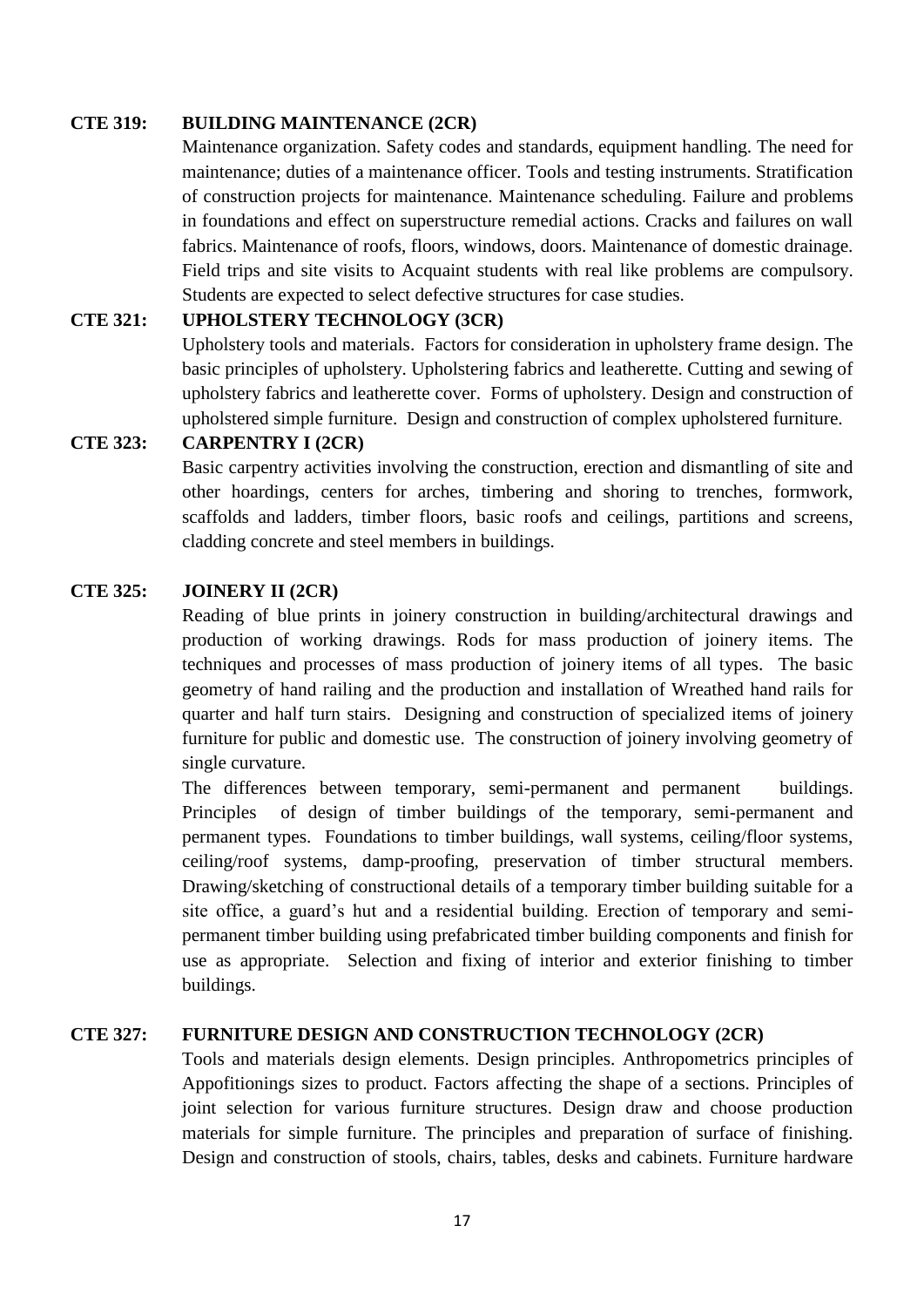and methods of fixing. Styles of furniture in use and their periods. History of period furniture. Common sizes of furniture.

#### **CTE412: SITE ORGANIZATION AND EQUIPMENT SELECTION (2CR)**

Factors affecting the choice of plant and construction methods. Influence of site conditions on construction methods. Site layout and efficiency of plant movement. Construction of temporary structures for effective site control. Storage and security. Labour assessment and forecasting of requirements.

# **CTE 414: SPECIFICATION WRITING (2CR)**

Functions of specifications, plans specifications, specification writing and language procedure. Addenda and change orders. General and supplementary conditions, the use of standard reference materials. Standard workmanship, quality of materials and tests, specification writing covering various trades and sections.

# **CTE 416: CONSTRUCTION PROJECT MANAGEMENT II (2CR)**

Collecting data for work programming; Preparation of programming and process charts Critical paths methods of work programming; Project evaluation techniques, labour, equipment, materials, planning, control and forecasting should be studiedidentification and organization of construction equipments Architectural drawings, Engineering drawings, scheduling, specifications bill of quantities and contract documents; Communication information using statement methods and programming. Use and development of bar chart for programme and progressFinancial control in construction projects management. Use of CPM and PERT methodologies in construction contract administration. Pre And Post contract planning; project applications of operations research in construction management, linear programming, sequencing, queuing theory and work study.

# **CTE 418: ARCHITECTURAL DRAWINGS III 2CR**

Preparation and interpretation of working drawings as they apply to different crafts in the construction of buildings including plans, elevations, section and details drawing which when read with specific detailed materials and workmanship give information for building.

# **CTE 422: STRUCTURAL DESIGN II (2CR) (pre-requisite TED 321 &329)**

Further consideration of moment distribution using flexibility and stiffness methods plastic behaviour of concrete and steel sections using increment load technique. Plastic behaviour of slabs, beam and columns production and interpretation of working drawings required.

#### **CTE 432: PRODUCTION MANAGEMENT IN WOODWORKING INDUSTRY (2CR)**

Definition of manufacturing management. Responsibilities of manufacturing management. The roles of a woodworking industry owner and manager. General tasks of industrial management and the levels of authority in a woodworking industry. Activity areas in a manufacturing woodworking industry. The labour union. A typical introduction to students' manufacturing woodwork enterprise.

# **CTE 434: WOOD FINISHING TECHNOLOGY (2CR)**

Scope of finishing; types, characteristics and processes of selected wood finishing materials, safe practices in wood finishing, drying process in wood finishing, finishing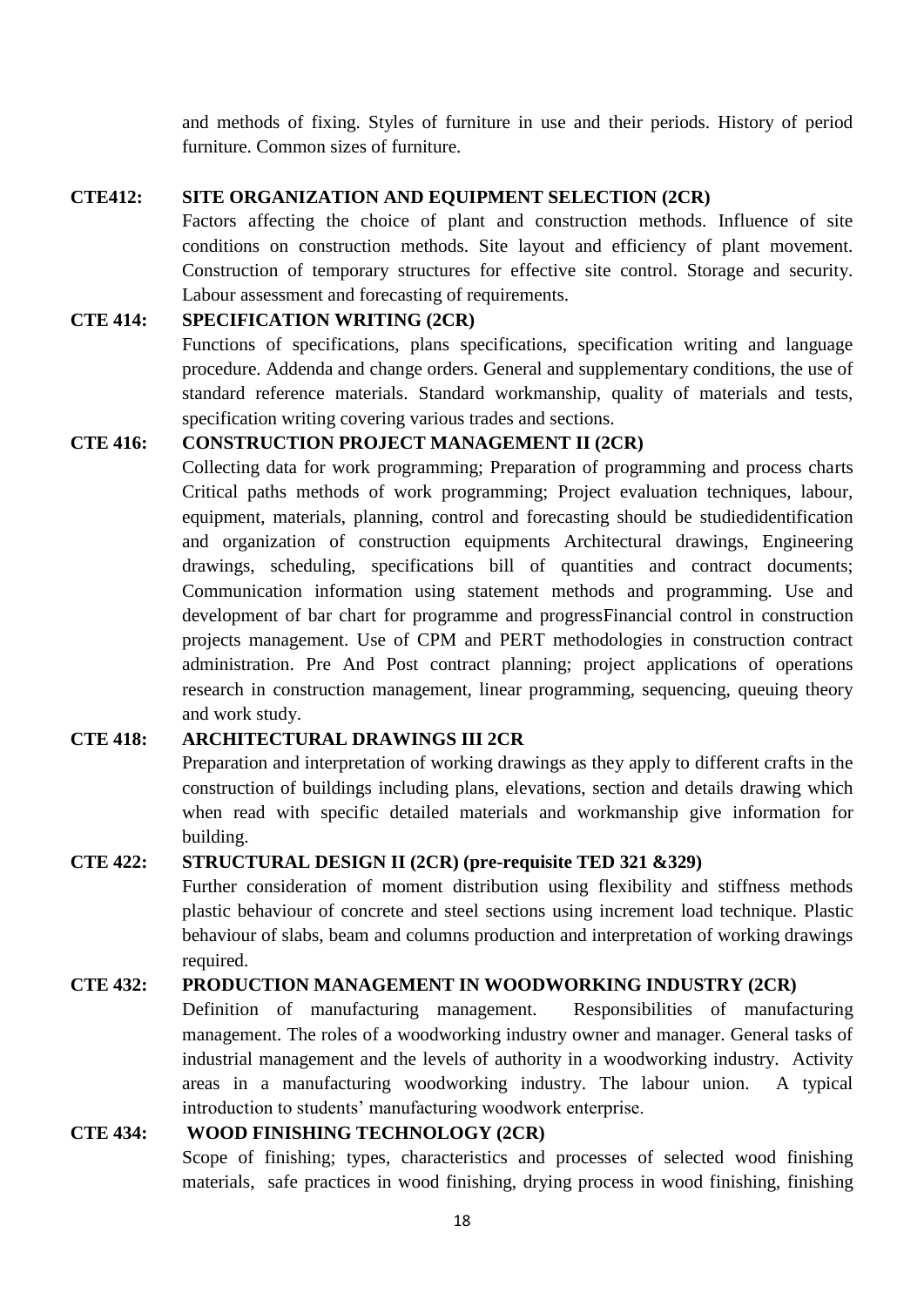characteristics of different types of wood, colour relationships and mixing, surface preparation for finishing, schedules for finishing wood surfaces, equipment and methods of application of selected wood finishing materials, restoration and maintenance of finishes.

## **CTE 436: MAINTENANCE OF WOODWORKING EQUIPMENT (2CR)**

Reconditioning and power woodworking equipment. Identification and correction of malfunctions commonly encountered with wood processing equipment. Information on manufacturer's performance specifications, technical data on cutting tools, schedules, criteria for the selection of hand tools, power equipment, measuring instruments and safety devices.

# **CTE 438: CARPENTRY II (2CR)**

The requirements of construction and erection of roofs and ceiling for domestic, industrial and other special buildings on spans over 10meters. Basic requirements and the erection of timber platforms and supports between openings other than domestic floors. The principles of design, construction, erection and stripping of various types of insitu and pre-cast concrete forms. Installation of sliding and folding doors and partitions.

# **ETE221: UTILITY POWER SYSTEM (2CR)**

Full treatment of various D.C. power supplies solar cells, piezo electricity etc state full utilization voltages of each type with the applications.

Electromagnetism, principles and applications in relays, electric bells (3v D.C. to 230v A.C) Land Telephone System: Microphone and Speaker Systems: Construction and description of working principles. Operating principles of cell-phones. Illustrate with block diagrams. Draw Telephone system for two stations complete with microphones and speaking systems. Open and closed circuit alarm systems. Draw fire alarm systems for cars and residential houses. Draw fire alarm systems for bungalows and block of flats.

# **ETE 223: CIRCUIT THEORY (2Cr)**

DC Network: Ohms law, Power, Energy and Efficiency .Series circuit, Kirchhoff"s voltage law. Voltage and current divider rules, Parallel circuits, Kirchhoff"s current law. Current and voltage sources. Source conversion. Voltage sources in series and parallel. Mesh and Nodal Analysis Norton, Theremin and superposition Theorems. Star-Delta and Delta-Star conversion Bridge Network. AC Network. Basic Geometry and Trigonometry of the right-angle triangle. Sinusoidal ac. Voltage generation. Definition of waveform ,instantaneous values, peak value period and frequency sinusoidal voltage phase relationship, average value and effective value. Response of R, L and C elements in AC circuits. Average power and power factor. Phasor- Rectangular and polar forms. Conversion techniques. Mathematical operation of complex numbers. Impedance and phasor diagram – Admittance and susceptance. RL, RC and RLC parallel AC network source conversion mesh and Nodal analysis. Bridge Network star-Delta conversion. Superposition and Norton"s theorems maximum power theorem-series Resonance circuit. Parallel resonance circuit.

Introduction, ideal operational amplifier: Basic inverting and non-inverting circuits. Operational amplifier practical considerations; gain, input impedance and output impedance for inverting and non-inverting amplifiers. Noise, slew rate and offset voltage and current. Linear circuits integration and differentiation circuits.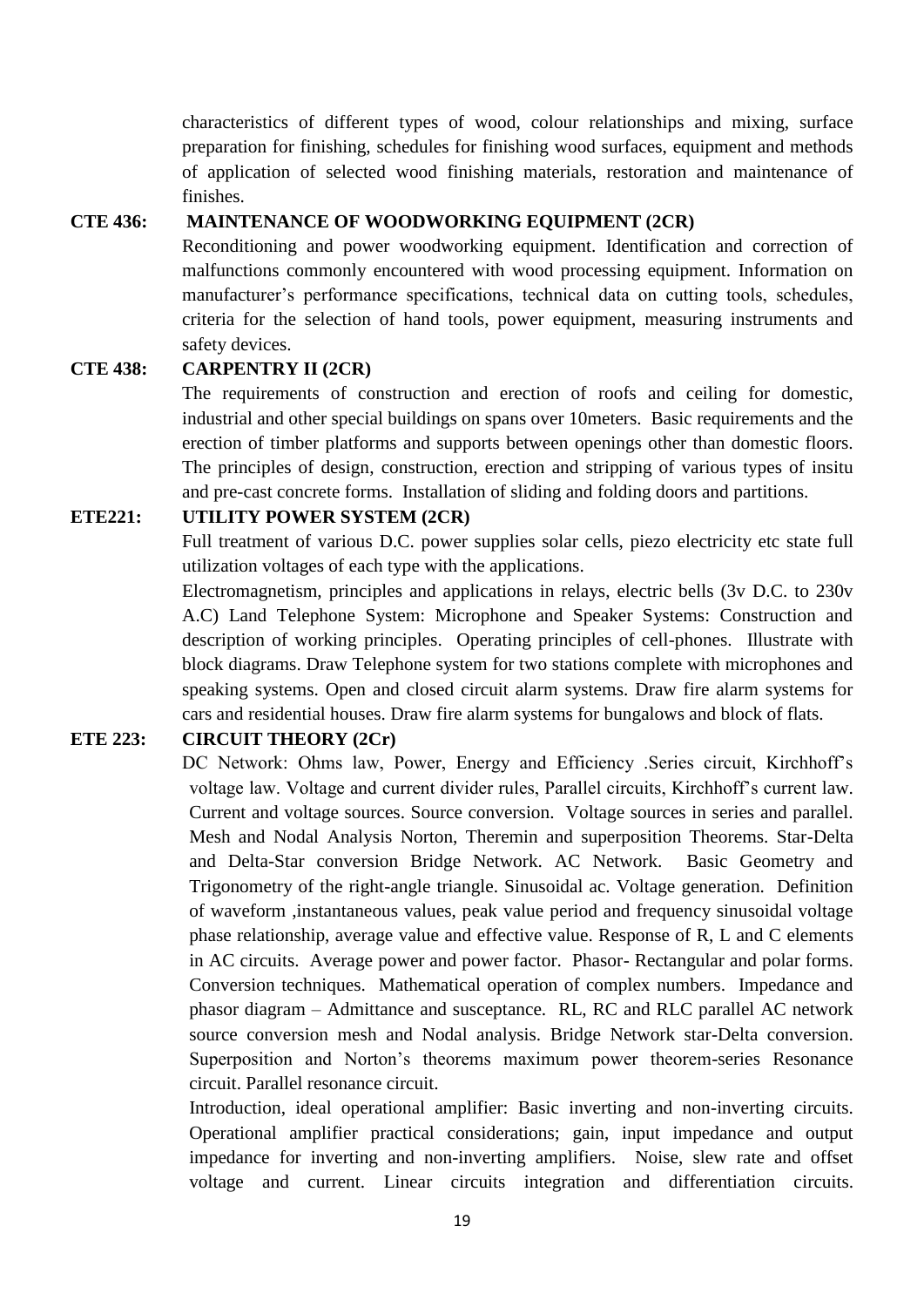Instrumentation amplifiers. Non-linear circuits: comparators, clamping and limiting circuits. Oscillators. The SSS timer.

# **ETE 225 ELECTRONICS DEVICES (2CR)**

Understanding of basic semi-conductors and thermionic theory, characteristics, parameters and simple circuits applications, such devices as diodes, triodes, tetrodes pentodes and special values; and semiconductor devices: transistors; uninjunction mosfet IGFET, SCR, DIAC, TRIAC, etc. theory and applications of integrated circuits

#### **ETE 226: LINEAR NETWORK THEORY (2CR)**

Linear discrete and integrated solid devices used in amplifiers, Oscillators, other practical circuits. Applications of selected laboratory equipment and devices.

#### **ETE 227: ELECTRICAL MEASURING INSTRUMENTS (2CR)**

Definition of measurement, instrument, Accuracy, Precision, sensitivity, Resolution and Error. Types of Error, system of units and magnetic units. Direct current indication instrument: Galvanometer construction. Torque and deflection. Permanent magnet moving coil instrument its construction and operation. DC Ammeter shunt and multi range resistors. DC voltage multiplier and multi -range resistors. series type Ohmmeter. Multi-meter operation principles and application of potentiometers. AC indicating instruments and moving iron instrument. Oscilloscope basic operations and application . CRO probes. Signal Generator and function Generator principles and uses. Electronic counters. Digital voltmeter.

#### **ETE 228: DIGITAL ELECTRONICS II (2CR)**

A comprehensive course in the selection of digital logic devices to solve specific problems (Logic problems) using standard integrated circuit devices with the aid of functional block diagram approach. Strong emphasis be made on the characteristics and uses of TTL, EGG, MOS and CMOs technologies and their application in the design of encoders, decoders, counters, registers, program logic array devices, memories and AD/DA converters.

#### **ETE 232: TELECOMMUNICATIONS I (2CR)**

Radio wave propagation: Electromagnetic waves, principles of wave radiation, methods of wave propagation. Aerials: half-wave dipole, mavcom quarter wave aerial, yagi Array and feeding and aerial. Radar transmission and reception, application of rader system. Digital communication techniques. Internet and GSM.

# **ETE 331: ENERGY & ELECTRICAL POWER MACHINES (2CR)**

D.C. machines: D.C. Generators, types, operating principles and applications. D.C. Motors: Types, operating principles and applications. Describe with aid of sketches the differences between series, shunt, compound, short compound and long compound motors. Derive the e.m.f. (E.r) of rotation for a.d.c. machine and state that for a.d.c. generator,  $Er = Eg$  (e.m.f. generated) and for a.d.c. motor  $Er = Eb$ . (Back e.m.f.) Recognize lap and wave armature windings. Sketch and solve problems involving lap and wave armature connections Derive speed and Torque equations for d.c. machine in the form  $T = KQ$ la and  $W = EV KQ$  Explain in the term critical field resistance. State the various forms of losses in d.c. machines. Methods of varying output voltage for Generators. Methods of varying speed of d.c. motors and their limitations.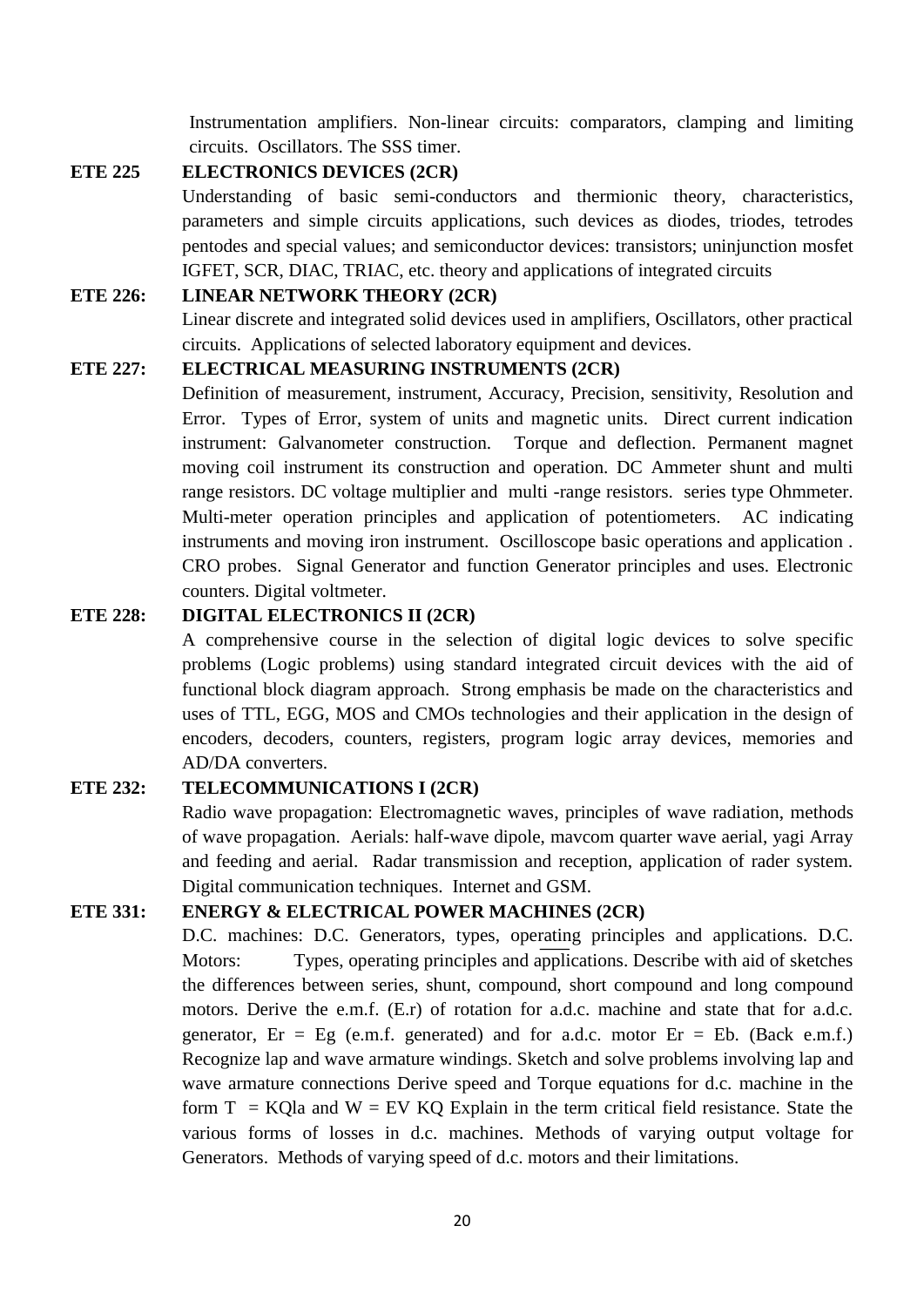Explain the need for motor starters, sketch the d.c. Face-plate starter with its protective devices and explain the function of each.

Explain armature reaction and commutation in d.c. machines. Explain the effects of armature reaction and how to overcome each effect. Explain the production of a rotating magnetic field when a suitable three phase supply is connected to the stator windings of three phase machine. Describe the principles of operation of induction, and synchronous motors and generators. Define and calculate values of synchronous speed, slip and slip speed. List the losses in stator, rotor and solve problems concerning losses and per unit efficiency for induct on motors. Methods of starting induction motors

a. Direct-on-line

b. Star/Delta

c. Autotransformers

Explain the principles of operation of single and three phase transformers sketch each type. State reasons for laminating transformers and methods of reducing magnetic leakage.

#### **ETE 333: ELECTRICAL POWER AND DISTRIBUTION (2CR)**

Theory of 3-phase Generation. Types of generating Stations: Hydro, Steam, Nuclear and Diesel. Operating principles of each type. Merits and Demerits of each type. State the advantages and disadvantages of a.c .for generation, transmission and distribution. **TransmissionSystems**: Voltages in transmission lines. Sub-stations equipment and their functions. Sketch a single-line diagram of a typical three-phase supply system from generation to consumer terminals. Explain why transformers are used in transmission and distribution systems. Sketch diagrams of star, delta or mesh connections of voltage sources and balanced 3 phase loads. Derived the relationships between line and phase voltages, and currents for a star and mesh connected systems.

# **ETE 335: ELECTRICAL DRAFTING (2CR)**

Drafting concepts, Electrical symbols as contained in I.E.E Regulations. Drafting techniques: scale drawings: Actual translation.

Reading of approved architectural drawings.

Blue prints: Merits/demerits. Methods of preserving blue prints

illumination principles: Illumination terms: candela, luminous intensity, lumen, lux, illuminance. The inverse square law and cosine law. Illustrate the laws above, with some problems and solutions. Discharge lamps. Explain stroboscopic effect. High voltage discharge lamps. Plan illumination for residential, offices and workshops.

#### **ETE 337: POWER ELECTRONICS (2CR)**

Analysis and design of industrial electronics systems, power sources. Motor control, timming and sequencing circuits, industrial application of solid-state devices. Laboratory analysis of industrial equipments.

#### **ETE 339: DIGITAL ELECTRONICS I (2CR)**

Number systems, codes and operations, logic gates, Boolean algebra, combinational sequential, arithmetic, logic memories

#### **ETE 341: CONTROL CIRCUIT SYSTEM I (2CR)**

Objectives of control system design. Open loop and feedback control. Transfer function. Block diagram, signal flow, input signal, classification of systems based on their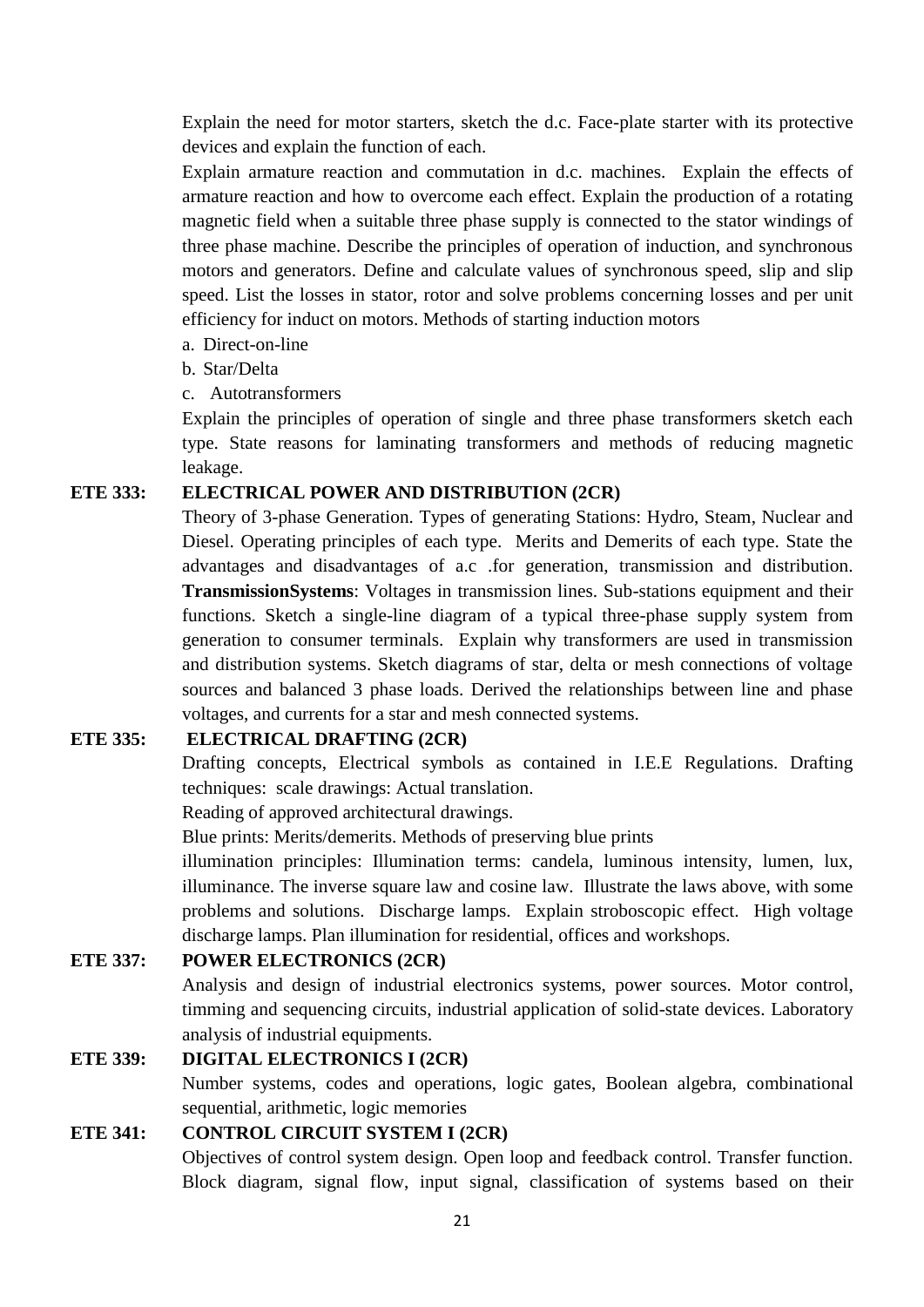responses to common input signals. Derivation of transfer functions of generators, motors gearing, op-amp hydraulic and pneumatic controllers.

Frequency response analysis. Amplitude. Vs frequency and phase vs frequency diagrams. Stability of control systems: the S-plane. Root stability criterion. Nyquist stability criterion Root lolacus. Bode plot and compensation techniques. Speed, position, numerical and process.

## **ETE 343: TELEVISIONI (2CR)**

Basic principles of monochrome television, transmission and reception principles, transmitters, receivers, cameras and cathode ray tubes. Principles of transmission and reception of colour television function of sections of transmitters and receivers. Analysis of circuits localization of faults remedy and solutions

# **ETE345: ELECTRONIC DESIGN AND DRAFTING (2CR)**

Standard electronic drafting symbols and drafting skills. Electronic network diagrams (Block diagrams). Electronics Network (circuits) Design procedures and blue print reading. Printed circuit boards (single sided, double sided). Preparation technology and components layout. Macro and micro circuits soldering procedures and technologies/techniques.

# **ETE 347: TELECOMMUNICATIONS II (2CR)**

Radio wave propagation: Electromagnetic waves, principles of wave radiation, methods of wave propagation. Aerials: half-wave dipole, mavcom quarter wave aerial, yagi Array and feeding and aerial. Radar transmission and reception, application of rader system. Digital communication techniques. Internet and GSM.

#### **ETE 349: POWER ELECTRONICS (2CR)**

Analysis and design of industrial electronics systems, power sources. Motor control, timming and sequencing circuits, industrial application of solid-state devices. Laboratory analysis of industrial equipments.

#### **ETE 444: OPERATION AND MAINTENANCE OF A.C. AND D.C. MACHINES (4CR)**

Practically designed to equip students with the knowledge, services and repairs of household electrical gadgets as well as industrial machines. Examine service or repair the followings: Single-phase motors e.g. capacitor start, capacitor start and run motors.

Shaded pole motors, series (single phase) motors, repulsion motor, repulsion induction motors, universal motor, reluctance and Hysteresis motor. Repair and services of 3 phase induction motors. Repair and services of motor starters-single or three phase types. Repair of common faults in switchgears, discharge lamps and single phase generators. Describe methods of protection, including thermal and magnetic overload devices, relays and current transformers.

Show the advantages of power factor improvement by calculation of economic saving and increase in plant capacity. Describe suitable Electric motor drives for pumps, compressors, machine tools, fans generating plants and conveyors. Select the most suitable motor and associated control gear to drive a load, taking into account factors such as supply voltage, load characteristics, prime and running costs, efficiency, power factor, load factors, type of enclosures, maintenance. Calculate power and torque required for hoists, lifts and overhead cranes. Sketch schematic diagrams of power and control circuits for the sequence control of electric motor.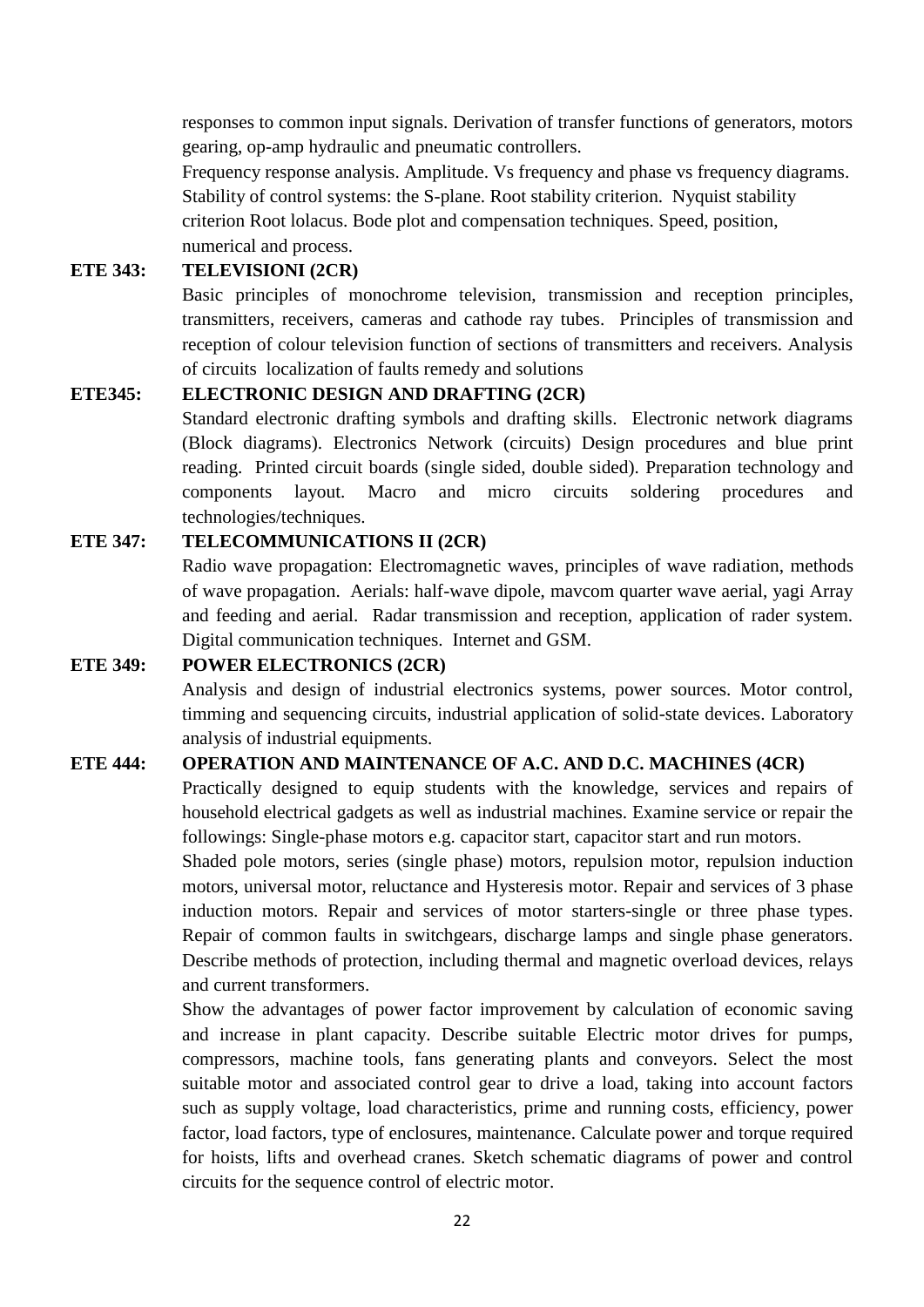#### **ETE 446: ELECTRICAL INSTALLATION PRACTICE II (4CR)**

Introduction to safety precautions in workshops and electrical production industries. Introduction to electrical wiring systems, and the applications of relevant I.E.E. Regulations for electrical equipment in buildings. Types of wiring systems. Planning a wiring for residential, workshop, construction sites, commercial and industrial situations. Detail treatment of modern electrical installation in buildings, e.g. residential bungalows offices and blocks of residential flats/offices. Advanced wiring systems in buildings, selection of suitable switchgears. A method of installing machines e.g. lathes in wood working machines etc. Electric motor starters for single and three phase motors. Installation of heavy duty plants e.g Generators and Transformers, Feeder pillars and switchgears. The change-over switch from public supply to Generators. Testing of completed electrical installations. Verification of polarity tests. Insulation resistance tests, earth loop tests earthing Systems. Double earthing: Merits and demerits. The voltage and current operated earth leakage circuit breakers. Single and three phase types. Installation of single and three phase energy meters. Discussion of common electric faults in A.C. motors/starters and their rectifications. Power factor (P.F) correction advantages and disadvantages, Solve problems on P.F. Types of cables and their applications Diversity factors as applied to: residential, hotels, offices and industrial buildings. Cable enclosures: conduit, trucking and ducting systems. Selection and calculation of cables in conduits, trucking and ducts using the space factor techniques. Discussion of common faults in electrical wiring systems and their rectifications.

# **ETE 448: ELECTRONIC COMMUNICATIONS (2CR)**

Analysis of the functions of major parts of turned frequency radio receiver, analysis and functions of parts of TV receiver, Telephone, telex, RADAR and satellite communications.

# **ETE 454: ELECTRONIC SERVICING TECHNIQUES (2CR)**

Designed to give students a working knowledge of the solid state devices, its circuits and safe trouble-shooting and testing procedure; identifying, replacement of ordering components in electronic devices.

# **MTE 229: TRAFFIC AND HIGHWAY SAFETY (2CR)**

Driving signs and signals, highway code, operation of motor vehicle on highway based on contemporary analysis of driving tasks. Government policy and laws governing the use of highways. Categories of vehicles using the highway. Organizations constituted by law to enforce highway safety.

# **MTE 231: FUNDAMENTALS OF AUTOMOBILE TECHNOLOGY (2CR)**

Basic fundamentals and theory of Aeromechanical principles and functions of power units, operational, maintenance and overall processes of two and four strokes cycle engines

#### **MTE233: METALS AND METAL PROCESSES 2CR**

Introduction and orientation to the field of metals. Basic technical information and laboratory work in metal processes and fabrication. This include work in the areas of welding, forging, foundry, sheet metal, and metal machining. A variety of projects will be made to demonstrate the different processes.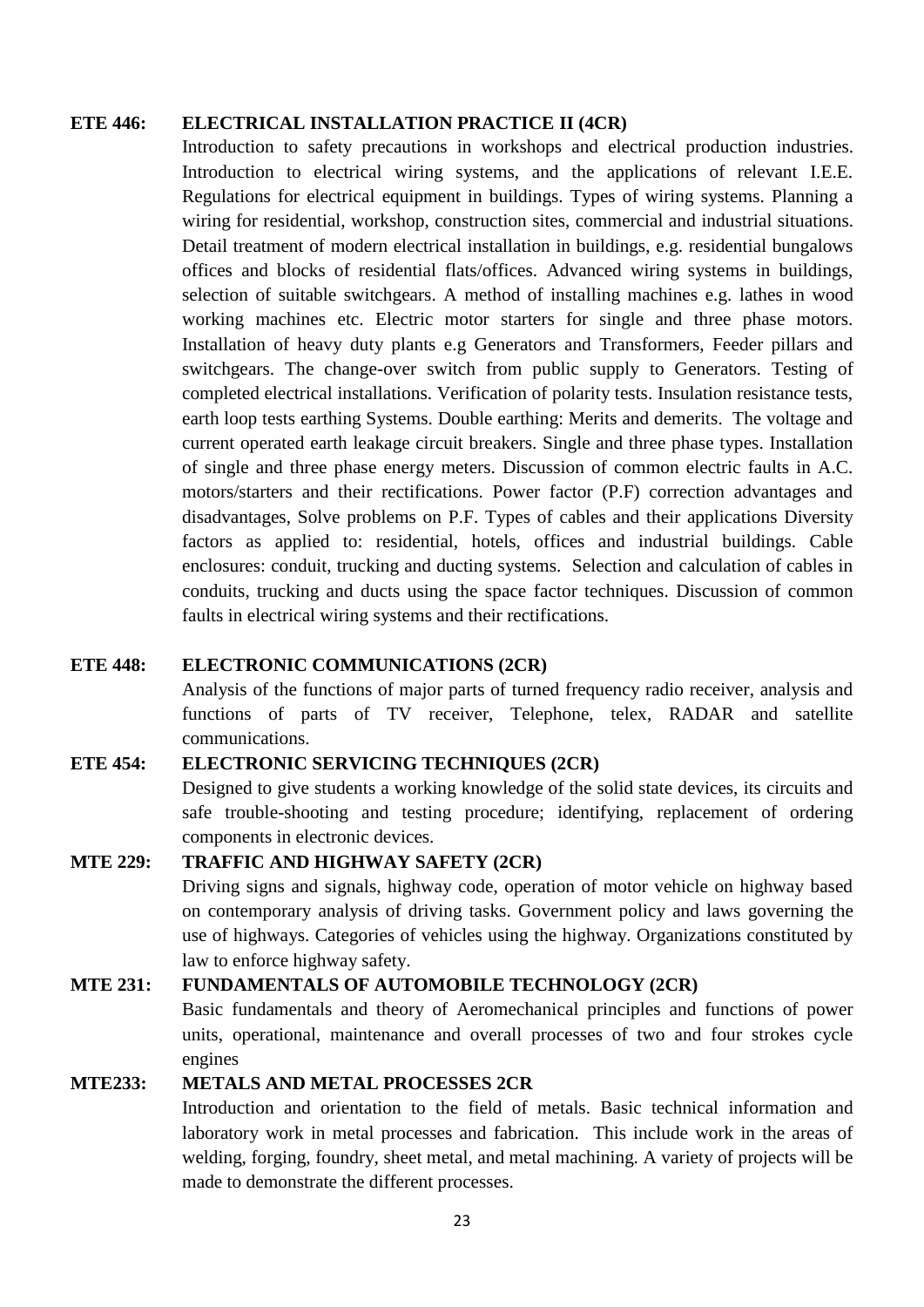# **MTE 235: METAL BULK DEFORMATION PROCESSES 2CR**

A basic understanding of plastic deformation (including work hardening). A study of the various deformation processes and the ways they are used to form metallic objects. Treatment to include rolling, extrusion, forging, drawing, etc. Appreciation of the advantages and disadvantages of each and understanding of the reasons for selecting a process for a particular end product

# **MTE 237: EQUIPMENT MAINTENANCE 2CR**

Types of maintenance, planning and scheduling of maintenance, servicing and repair of mechanical equipment such as power fluid system and laboratory/workshop equipment. The course include actual disassembly and assembly of valves, pumps. Cylinders and other units and operation of systems including corrections of malfunctions in circuits.

#### **MTE 238: THERMODYNAMICS OF INTERNAL COMBUSTION ENGINES (2CR)**

The study of internal combustion engine, combustion process, factors affecting thermal and volumetric efficiencies of the engine, study of properties of fuels, fluids oxidants and propellants.

# **MTE 239: WELDING AND SHEET METAL FABRICATION 2CR**

Mechanical properties of Sheet metals, Machine tools used in sheet metal fabrication. Marking out and cutting. Fasteners for sheet metals e.g. rivets, nuts & bolts. Sheet metal fabrication processes (operations) including punching, drilling, riveting, folding edges and seams making-turning, burring, hollowing, raising, forming, crimping, beading, grooving, plating and annealing. Soldering and Brazing. Solder sweating. Common riveting faults. Calculation of allowances for making joints in sheet metal. Development of templates and patterns. Removal or dents on sheet metals. Theory and practice of oxyacetylene welding gas tungsten arc welding (TIG), gas metal – arc welding (MIG). Resistance, Plasma welding, etc. welding hazards (electric shock, radiation, arc-eye, toxic fumes, corrosive substances, burns, etc) First aid treatment. Weld testing. Field trip is required.

# **MTE 241: INTRODUCTIONS TO REFRIGERATION AND AIR CONDITIONING**

An overview of the development of the field of refrigeration and air conditioning from the primitive age to the present time. Concepts commonly used in the field, such as, compression, condensation. Also, the functional benefits of the course to grandaunts relative to job opportunities are highlighted upon.

# **MTE 242 AUTO ELECTRICAL WORKS (3CR)**

Study of Auto electrical systems of the vehicle which includes; Ignition circuit, starter circuit, lighting circuit, batteries and electrical accessories cables and conductors other basic electrical units.

#### **MTE 243: REFRIGERATION SYSTEMS AND SELECTION**

Graphic presentation of the various types of systems and processes employed in refrigeration practices, classifications of systems, relative benefits and basis for selection for any application, e.g. absorption, vapour compression, Thermoelectric, primary and secondary systems employed in domestic commercial and industrial systems.

#### **MTE 247: AIR CONDITIONING SYSTEMA AND SELECTION**

Various categories of Air Conditioners with their inherent advantages, application, construction, installation and service are treated.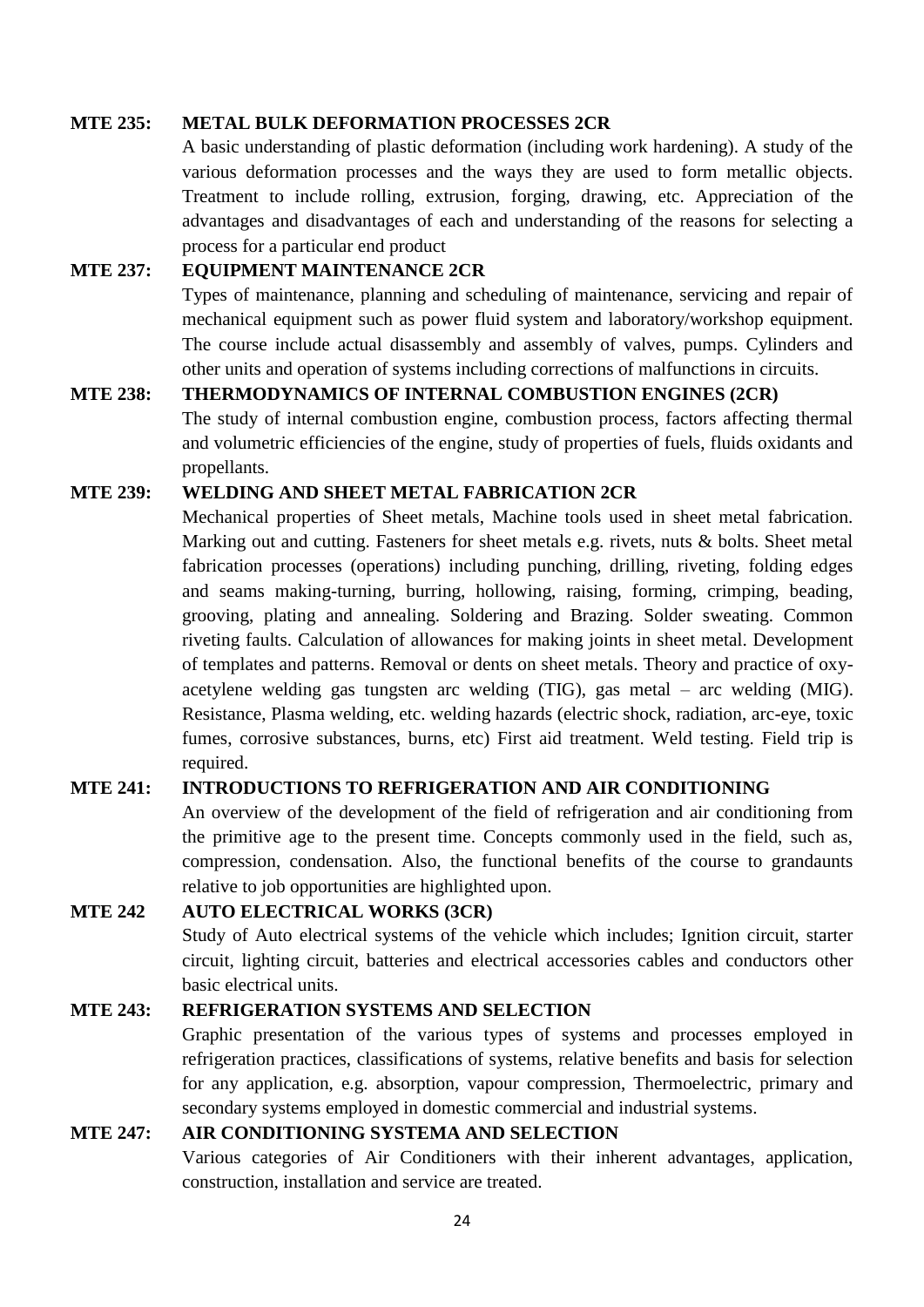# **MTE 254: PRODUCT DESIGN I**

This course provides students with opportunities to apply a design process to meet a variety of technological challenges. Students will research projects, create, designs, build models and/or prototypes, and assess products and/or processes using appropriate tools, techniques and strategies. Students projects may include designs for homes, vehicles, bridges, robotic aims, clothing, or other products. Students will develop an awareness of environmental and societal issues related to technological design.

# **MTE 256: REFRIGERANTS AND LUBRICATION OILS**

Refrigeration on the Chemistry of refrigerants and lubricating oils, classification, application, desirable properties, pour point, flock point, viscosity, safety and handling technology.

# **MTE 258: REFRIGERATION AND AIR CONDITIONING CONTROLS**

Used of manually-operated and automatic controls for the regulation or complete stoppage of refrigeration or air conditioning systems to achieve either capacity control, reduction in energy wasted or to safe-guard both plant and personnel.

# **MTE 262 THEORY OF AIR CONDITIONING AND APPLICATION**

Fundamental principles of refrigeration applied to air conditioning, function, basis for conditioning air, air properties and effect of altitude on atmospheric pressure, gases, temperature, humidity, and relationship between gases. Air conditioning and productivity, application of air conditioning to modern industry.

## **MTE 264 PSYCHOMETRICS OF AIR CONDITIONING**

Measurement of air properties, interactions, effect on human comfort, representations. Dry bulb and wet-bulb temperature, dew point, grains of moisture, relative humidity, evaporative cooling, thermometer, hygrometer, density, specific weight/volume, and psychometrics chart reading.

# **MTE 351: AUTOMOBILE TRACTION AND BREAKS 2CR**

Automobile suspension system, Ride control and brake system. Laboratory work on wheels, brakes and steering system.

#### **MTE 353: ENGINE REBUILDING (3CR)**

Rebuilding of four and two stroke cycle engines using all necessary precision machines, special emphasis given to Cylinder blocks, value train and reciprocating parts.

## **MTE 355: PLASTICS PROCESSES 2CR**

Study of plastic materials and processes including characteristics and properties and various manufacturing processes used for production of plastic products.

# **MTE 357:MECHANICAL POWER TRANSMISSION 2CR**

Fundamentals of mechanical power transmission theory of operation, selection of components, suggestion for application and analysis of the system.

#### **MTE 359: AUTOTRONICS 2CR**

Operational principles of fuel injection system of automobiles, emission and emission control system, application of modules, sensors, actuators and solenoids on modern automobile engines.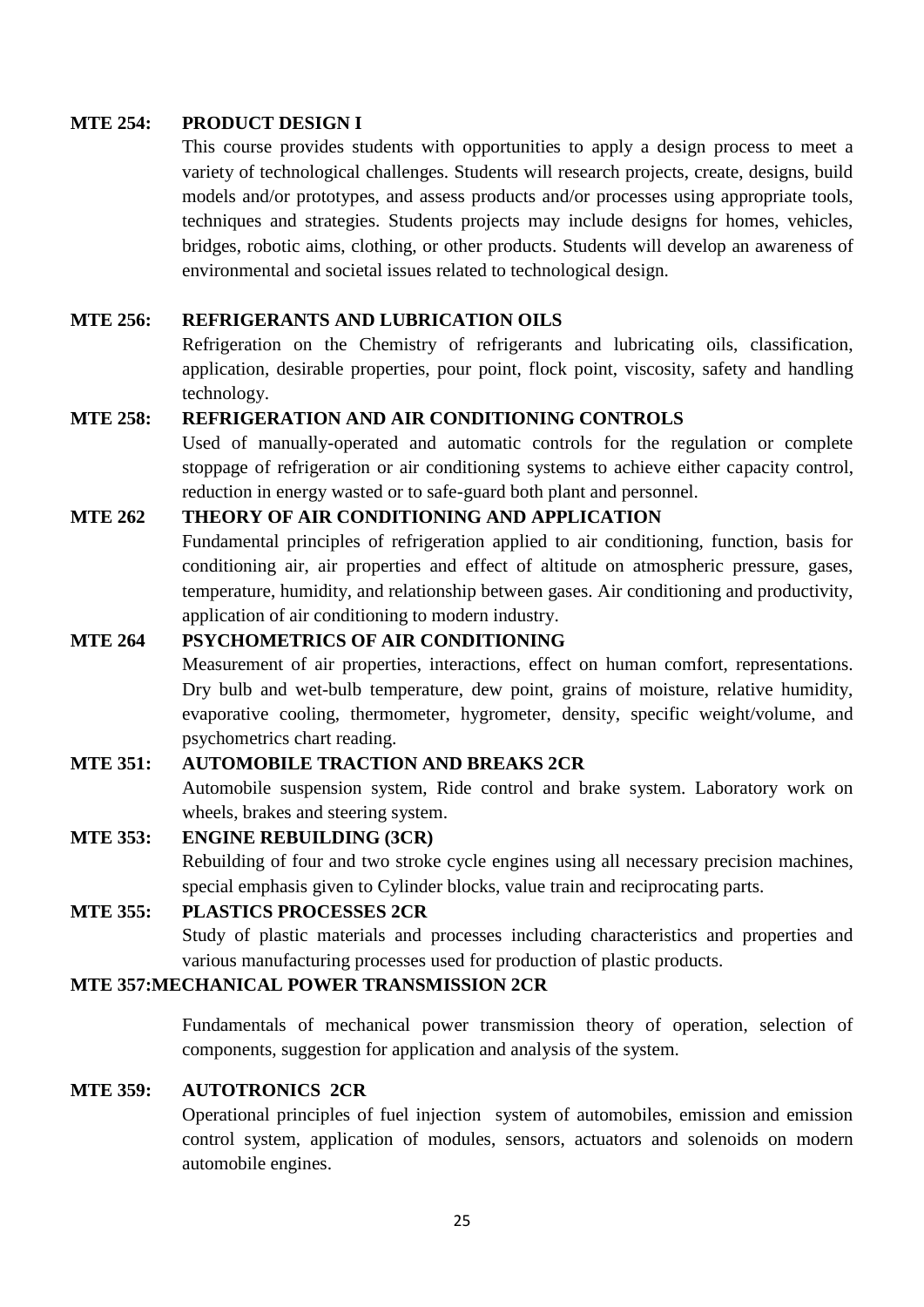#### **MTE 361: FOUNDRY TECHNOLOGY 2CR**

Review of materials in TE 394. Special casting processes to include die casting, centrifugal casting, investment casting, ingot casting, continuous casting, etc. destructive and non-destructive testing. Field trip is required.

#### **MTE 363: MACHINING PROCESSES II (2CR)**

Advanced practical of traditional machining. A study of non-traditional chipless machining processes such as photochemical Machining. Electric discharge Machining, Electrochemical Machining, Electrochemical Grinding, Abrasive Jet Machining, Laserbeam.

#### **MTE 365: AUTOMOBILE TRANSMISSION SYSTEM CR**

Clutches, fluid (flywheel) couplings, and torque converters. Gearboxes freewheel and overdrive propeller shafts, joints, drive arrangements. Transaxle and their construction.

### **MTE 367: PRODUCT DESIGN II 2CR**

The course builds on the skills students have acquired in MTE 254 with a particular emphasis on technology for designers including materials and manufacturing, electronics, structural mechanics, prototyping and form, Designing with people and design process, Develop working prototypes by embedding technology in products, Participate in industry led projects and Explore digital manufacturing methods.

#### **MTE 369: PRODUCTION MANAGEMENT 2CR**

Introduction to the objectives and goals of management, how it is organized and function. And how management measures itself against these goals. Modern management techniques including an introduction to quantitative techniques are covered

# **MTE 371: TOOLS AND DIE DESIGN 2CR**

Study of the design of jigs and fixtures, piecing, blanking, forming and drawing dies and tools that are used in manufacturing processes.

#### **MTE 373: REFRIGERATION COMPONENTS (2CR)**

Presentation of the major components of refrigeration system compressor, condenser, expansion valve, and evaporator, characteristics of each, working, principles, construction, rating and selection, installation, maintenance and capacity control.

# **MTE 375: MODERN REFRIGERATION PRACTICE (2CR)**

Construction and selection of modern domestic and commercial refrigerators, freezers service procedure, trouble-shooting, repairs, charging refrigerants and oils, evaporators defrosting, efficiency test, installation and commissioning. Preparing work stations and implementation of safety practices in workshops.

# **MTE 377: MODERN AIR CONDITIONING PRACTICE (2CR)**

Selection, construction of modern domestic and commercial space coolers e.g. Through – the wall units, split units, free to air units evaporative air coolers. Service procedure, trouble-shooting, repairs installation and commissioning. Preparation of work stations, equipment selection and implementation of safety habits.

# **MTE 379: MAINTENANCE OF REFRIGERATION AND AIR CONDITIONING EQUIPMENT (2CR)**

Design and planning of maintenance schedule for all categories of refrigeration and air conditioning equipment, carry out efficiency tests. Emphasis should be placed on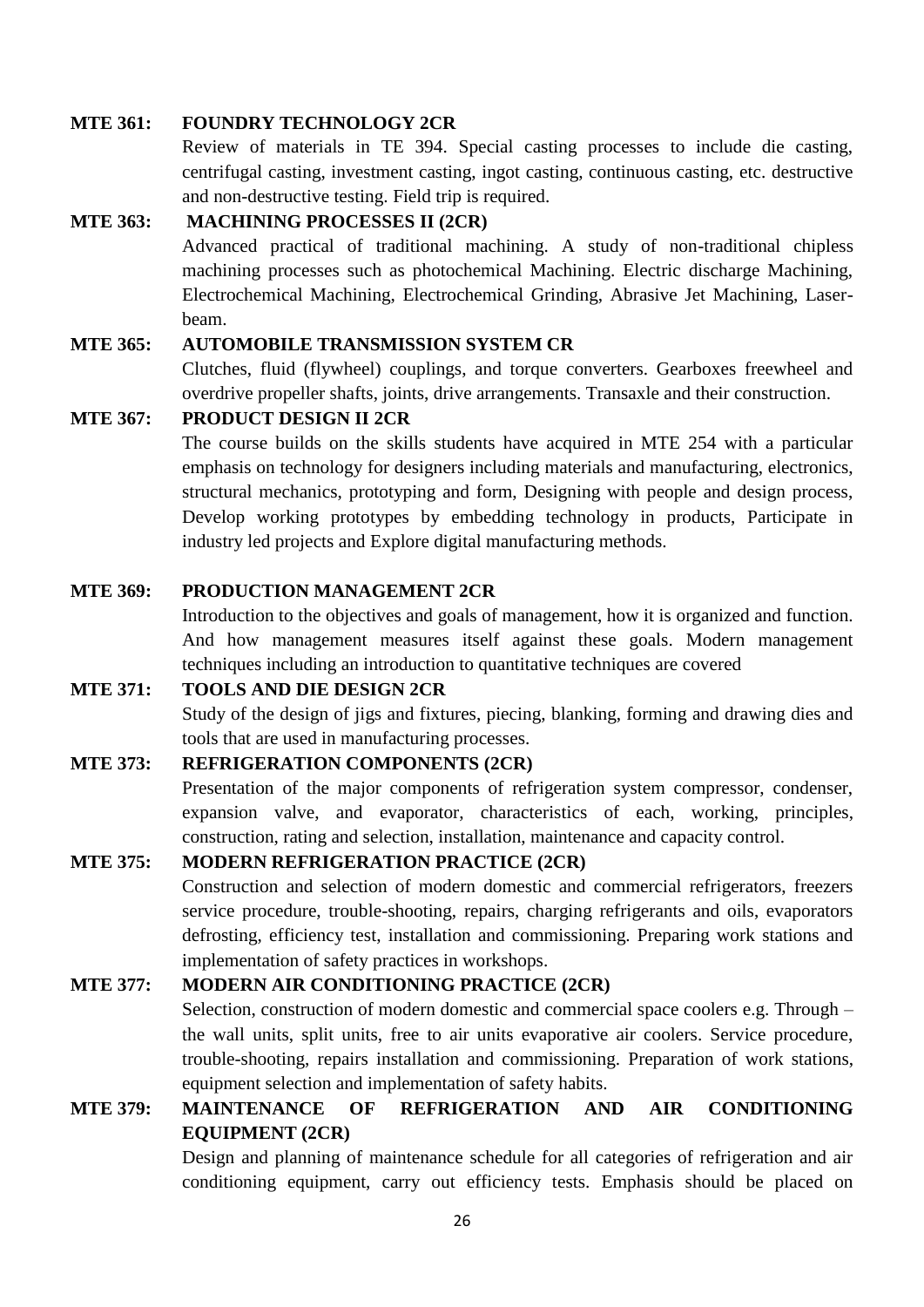preventive maintenance rather than curative. Equipment and material selection, procurement and storage.

## **MTE 381: BASIC THERMODYNAMICS APPLIED TO RAC**

Analysis of  $1<sup>st</sup>$  and  $2<sup>nd</sup>$  laws of thermodynamics, forms of energy, elementary matter theory, concepts of systems, cycles processes, weight/mass, volume, density, temperature, heat, pressure, units work, power, enthalpy, mechanical efficiency, P-H Chart, mollier diagrams, vapour compression cycles, ideal gas laws, equilibrium.

#### **MTE 458: AUTO-BODY REPAIRS AND FINISHING 2CR**

Evolution of vehicle body designs, constructional process, materials, panel works and spray painting.

# **MTE 462: AUTOMOBILE WORKSHOP MANAGEMENT AND ADMINISTRATION 2CR**

Layout of auto workshops, management of personnel and equipments. Workshop organization, handling and storage of hazardous and inflammable materials. Vehicle reception and billing.Management of auto-parts stores, record keeping stock control, ware housing, parts ordering and distribution.

# **MTE 464: DIESEL ENGINE (COMPRESSION IGNITION) 2CR**

Detail study of compression ignition engines. Types, their use, fuel system, governors, super charger and Turbo charges

#### **MTE 466: AUTOMOBILE AIR CONDITIONING**

Modern method and practice of providing comfort in cars or buses while in transit by either cooling or heating. Course should emphasize equipment selection, installation, service and repairs.Advance theory of operation, service, maintenance trouble shooting, coding system for auto air-conditioning, related information will be covered.

# **MTE 474: FOUNDRY TECHNOLOGY II 2CR**

Review of materials in MPT 311. Special casting processes to include die casting, centrifugal casting, investment casting, ingot casting, continuous casting, expendable mold casting processes, permanent mold casting processes, casting techniques for singlecrystal component, rapid solidification, Casting alloys. Inspection of castings, destructive and non-destructive testing. Practical experiences are required. The course should be taught as a hands-on experience course. Students will be required to complete a project.

#### **MTE 478:SURFACE TECHNOLOGY 2CR**

Theory and prevention of corrosion of metals including oxidation, sulphidation, other atmospheric attacks, aqueous corrosion and other topics. Application of organic, inorganic and metallic coatings. Practical experiences are required. The course should be taught as a hands-on experience course. Students will be required to complete a project.

# **MTE 482: AUTOMATED MANUFACTURING SYSTEMS 2CR**

A study of computer integrated manufacturing systems utilized by industry, including robotics, computer aided manufacturing, computer aided process planning. A strong emphasis is placed on technological impact.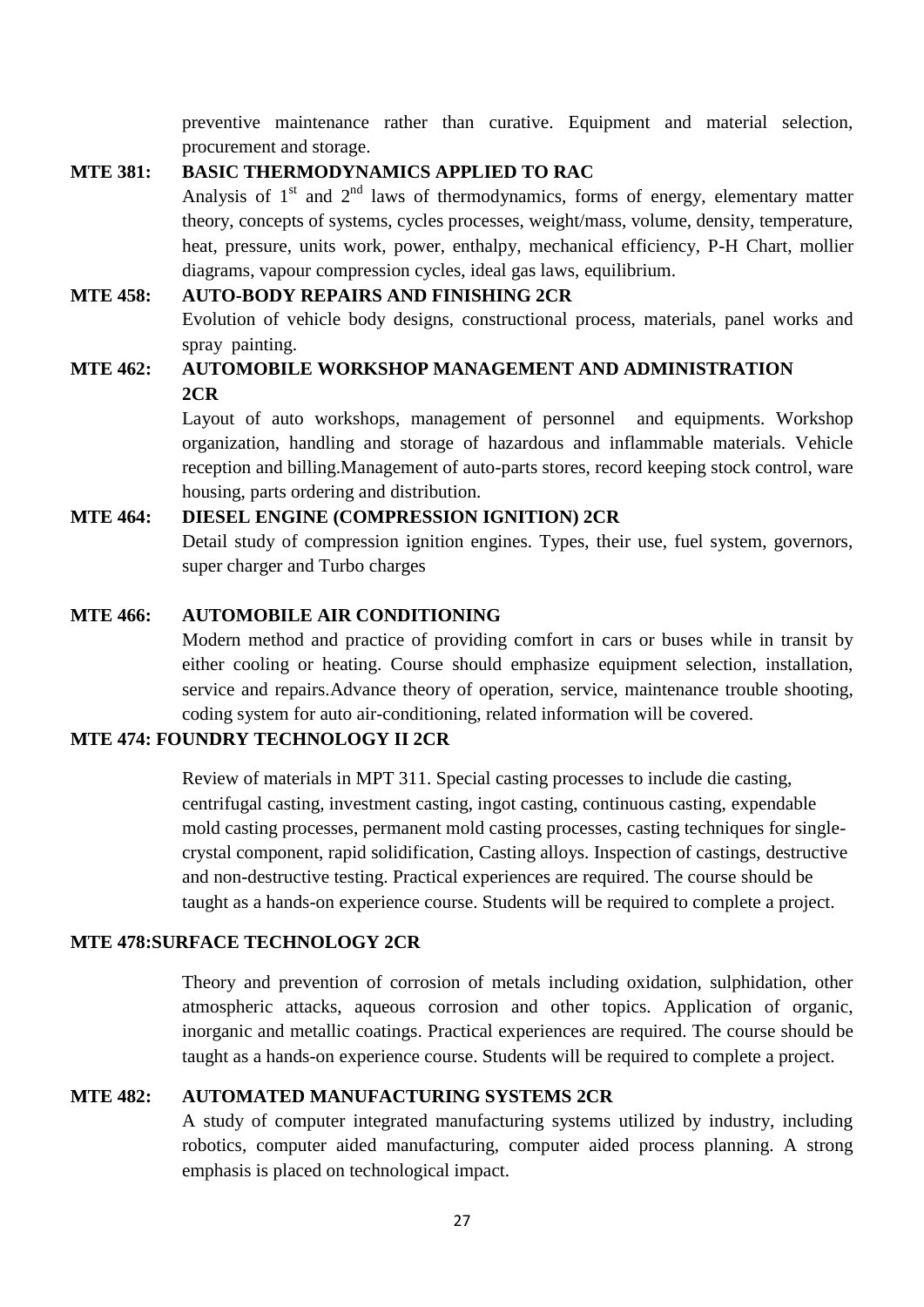# **MTE 484: INDUSTRIAL FACILITIES PLANNING 2CR**

The fundamental principles of plant location, plant layout as it applies to new and old buildings. The basic economic principles for the selection, application and arrangement of machines and equipment are covered as they apply to line production, process and fixed position. Material handling systems are also presented.

# **MTE 486: MACHINE DESIGN 2CR**

Design principles of machine elements such as linkages, shafts, gears, cams and fasteners. Factors influencing the selection of materials and their significance in design. Economy loading conditions, stresses and deformation related to satisfactory machine design.

#### **MTE 488: SPECIAL REFRIGERATION APPLICATIONS**

Transport refrigeration, marine refrigeration, aircraft air conditioning, cryogenics, cascade systems, multi temperature, booster systems, ice rinks – description of their characteristics and uses.

#### **MTE 492: COLD STORE INSTALLATIONS AND MAINTENANCE**

Use of refrigeration equipment in food industry, knowing the basis for selection, design, installation and commissioning of plant, trouble-shooting and repairing faults.

# **MTE 494: HEAT LOAD ESTIMATION**

Acquiring the basic skills for computing heat loads for various refrigeration and air conditioning applications in domestic, commercial and industrial settings. Using heat load figures to select appropriate equipment for optimal performance.

**MTE 496: AIR CONDITIONING SELECTIONS, INSTALLATION AND COMMISSIONING** Provide students with the basic knowledge and skills of selecting, installing. Commissioning, repairing and maintaining all brands of air conditioning systems as in domestic, commercial and industrial air conditioning.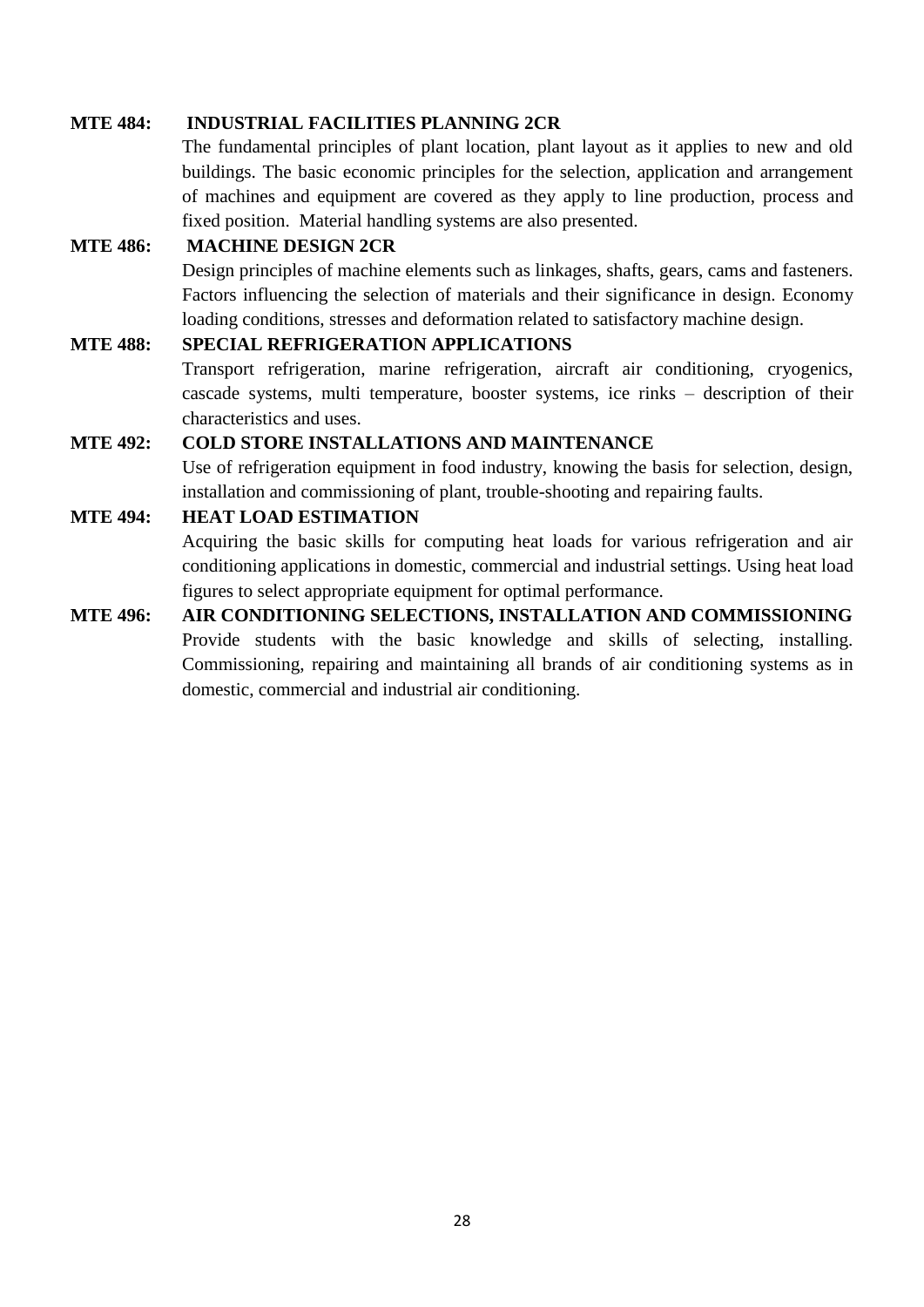|            | REVISED B.Sc. (Ed.) TECHNOLOGY PROGRAMME   |                |            |                                             |                |             |  |
|------------|--------------------------------------------|----------------|------------|---------------------------------------------|----------------|-------------|--|
|            | <b>OLD PROGRAMME</b>                       |                |            | <b>NEW PROGRAMME</b>                        |                |             |  |
| <b>COD</b> |                                            | <b>CRE</b>     | <b>COD</b> |                                             | <b>CRE</b>     | <b>CHAN</b> |  |
| E          | <b>COURSE TITLE</b>                        | <b>DIT</b>     | E          | <b>COURSE TITLE</b>                         | <b>DIT</b>     | <b>GES</b>  |  |
|            |                                            |                |            | 100 LEVEL                                   |                |             |  |
|            |                                            |                |            | <b>FIRST SEMESTER</b>                       |                |             |  |
|            | <b>CORE COURSES</b><br><b>CORE COURSES</b> |                |            |                                             |                |             |  |
| <b>GST</b> |                                            |                | <b>GST</b> |                                             |                |             |  |
| 101        | Nationalism                                | $\overline{2}$ | 111        | Communication in English I                  | $\overline{2}$ |             |  |
|            | English and                                |                |            |                                             |                |             |  |
| <b>GST</b> | Communication                              |                | <b>GST</b> |                                             |                |             |  |
| 103        | <b>Skills</b>                              | $\overline{2}$ | 113        | Nigerian People and Culture                 | $\overline{2}$ |             |  |
| <b>GST</b> |                                            |                | <b>GST</b> | Use of Library, Study Skills and            |                |             |  |
| 105        | Use of Library                             | $\mathbf{1}$   | 121        | <b>Information Communication Technology</b> | $\mathbf{2}$   |             |  |
| <b>GST</b> | History of Scientific                      |                |            |                                             |                |             |  |
| 107        | Ideas                                      | $\mathbf{1}$   |            |                                             |                |             |  |
| <b>EDU</b> |                                            |                | <b>EDU</b> |                                             |                |             |  |
| 101        | <b>History of Education</b>                | $\overline{2}$ | 101        | <b>History of Education</b>                 | $\overline{2}$ |             |  |
| <b>EDU</b> | Philosophy of                              |                | <b>EDU</b> |                                             |                |             |  |
| 103        | Education                                  | $\overline{2}$ | 103        | Philosophy of Education                     | $\overline{2}$ |             |  |
| <b>EDT</b> | Introduction to                            |                | <b>VTE</b> | Fundamentals of Vocational and Technical    |                |             |  |
| 101        | <b>Technical Drawing</b>                   | $\overline{2}$ | 101        | Education                                   | $\overline{2}$ | NC          |  |
| <b>EDT</b> | General Industry                           |                | <b>TED</b> |                                             |                | CCC,        |  |
| 103        | and Safety                                 | $\overline{2}$ | 101        | <b>Technical Drawing I</b>                  | $\overline{2}$ | <b>MCT</b>  |  |
| <b>EDT</b> |                                            |                | <b>TED</b> | Introduction to Materials and their         |                |             |  |
| 105        | <b>Basic Electricity</b>                   | $\overline{2}$ | 103        | Application                                 | 3              | NC          |  |
|            |                                            |                |            |                                             | 20             |             |  |
|            | <b>ELECTIVES: Choose 3 - 7 Credits</b>     |                |            |                                             |                |             |  |
| <b>MTH</b> | Elementary                                 |                | <b>MTH</b> |                                             |                |             |  |
| 101        | <b>Mathematics I</b>                       | 3              | 101        | <b>Elementary Mathematics I</b>             | 3              |             |  |
| <b>PHY</b> |                                            |                | PHY        |                                             |                |             |  |
| 101        | Mechanics                                  | 3              | 101        | Mechanics                                   | 3              |             |  |
| <b>PHY</b> | Electricity and                            |                |            |                                             |                |             |  |
| 103        | Magnetism                                  | 3              |            |                                             |                |             |  |
| <b>CHM</b> |                                            |                | <b>CHM</b> |                                             |                |             |  |
| 101        | General Chemistry I                        | 3              | 101        | General Chemistry I                         | $\overline{4}$ |             |  |
|            |                                            | $19 -$         |            |                                             |                |             |  |
|            | <b>TOTAL</b>                               | 23             |            | <b>TOTAL</b>                                | 24             |             |  |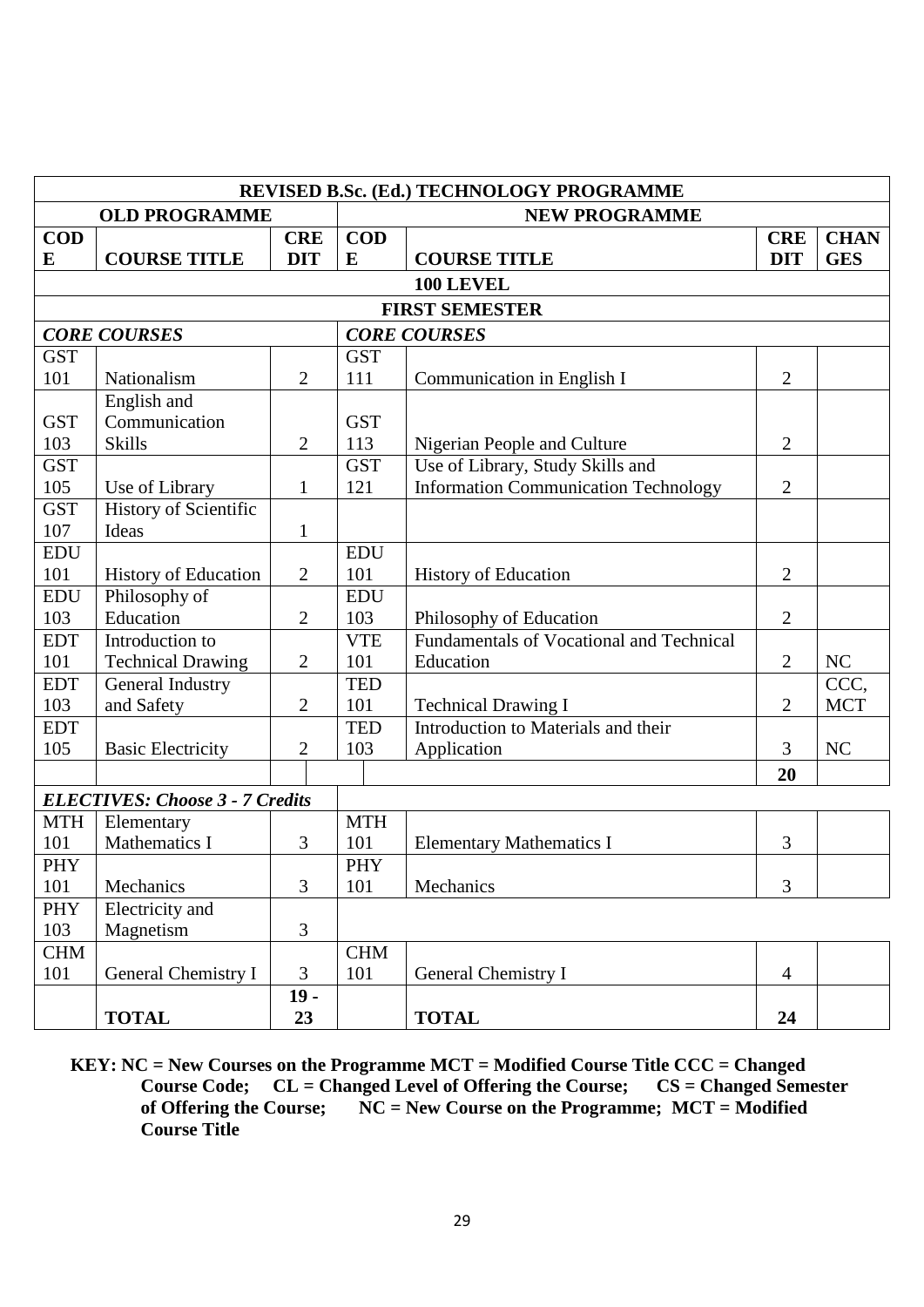|            | REVISED B.Sc. (Ed.) TECHNOLOGY PROGRAMME |                |                   |                                  |                |             |  |
|------------|------------------------------------------|----------------|-------------------|----------------------------------|----------------|-------------|--|
|            | <b>OLD PROGRAMME</b>                     |                |                   | <b>NEW PROGRAMME</b>             |                |             |  |
| <b>COD</b> |                                          | <b>CRE</b>     | <b>COD</b>        |                                  | <b>CRE</b>     | <b>CHAN</b> |  |
| E          | <b>COURSE TITLE</b>                      | <b>DIT</b>     | E                 | <b>COURSE TITLE</b>              | <b>DIT</b>     | <b>GES</b>  |  |
|            |                                          |                | 100 LEVEL         |                                  |                |             |  |
|            |                                          |                |                   | <b>SECOND SEMESTER</b>           |                |             |  |
|            | <b>CORE COURSES</b>                      |                |                   | <b>CORE COURSES</b>              |                |             |  |
| <b>GST</b> |                                          |                |                   |                                  |                |             |  |
| 102        | <b>Environmental Health</b>              | $\mathbf{1}$   |                   |                                  |                |             |  |
| <b>GST</b> | <b>English for Academic</b>              |                |                   |                                  |                |             |  |
| 104        | Purposes                                 | $\overline{2}$ |                   |                                  |                |             |  |
| <b>GST</b> |                                          |                |                   |                                  |                |             |  |
| 106        | <b>Scientific Thinking</b>               | $\mathbf{1}$   |                   |                                  |                |             |  |
| <b>GST</b> | Introduction to Computer                 |                |                   |                                  |                |             |  |
| 108        | Science                                  | $\overline{2}$ |                   |                                  |                |             |  |
| <b>EDU</b> | <b>Introduction to Educational</b>       |                | <b>EDU</b>        | Introduction to Educational      |                |             |  |
| 102        | Psychology                               | $\overline{2}$ | 102               | Psychology                       | $\overline{2}$ |             |  |
| <b>EDT</b> | Introduction to Technology               |                | <b>VTE</b>        | Improvisation of                 |                | CCC,        |  |
| 102        | Education                                | $\overline{2}$ | 102               | Equipment                        | $\overline{2}$ | CL          |  |
| <b>EDT</b> | <b>Materials and Processes</b>           |                |                   |                                  |                |             |  |
| 104        | Concepts                                 | $\mathfrak{2}$ |                   |                                  |                |             |  |
| <b>EDT</b> | <b>Fundamentals of Auto-</b>             |                |                   |                                  |                |             |  |
| 106        | mechanics                                | $\overline{2}$ |                   |                                  |                |             |  |
| <b>EDT</b> |                                          |                | <b>TED</b>        |                                  |                |             |  |
| 108        | General Woodwork                         | 2              | 102               | <b>Technical Writing</b>         | $\overline{2}$ | NC          |  |
|            |                                          |                | <b>TED</b>        |                                  |                |             |  |
|            |                                          |                | 104               | <b>Safety Technology</b>         | $\overline{2}$ | NC          |  |
|            |                                          |                | <b>TED</b><br>106 |                                  | $\overline{2}$ |             |  |
|            |                                          |                |                   | <b>Basic Electricity</b>         |                |             |  |
|            |                                          |                |                   |                                  |                |             |  |
|            | <b>ELECTIVES: Choose 3 - 6 Credits</b>   |                |                   |                                  |                |             |  |
| <b>MTH</b> |                                          |                | <b>MTH</b>        |                                  |                |             |  |
| 102        | <b>Elementary Mathematics II</b>         | 3              | 102               | <b>Elementary Mathematics II</b> | $\overline{3}$ |             |  |
| PHY        | Heat and Properties of                   |                | PHY               | Heat and Properties of           |                |             |  |
| 102        | Matter                                   | 3              | 102               | Matter                           | 3              |             |  |
|            |                                          |                | <b>CHM</b>        | Introduction to Inorganic        |                |             |  |
|            |                                          |                | 110               | Chemistry                        | $\overline{2}$ |             |  |
|            |                                          |                |                   |                                  |                |             |  |
|            |                                          | $19 -$         |                   |                                  |                |             |  |
|            | <b>TOTAL</b>                             | 22             |                   | <b>TOTAL</b>                     | 24             |             |  |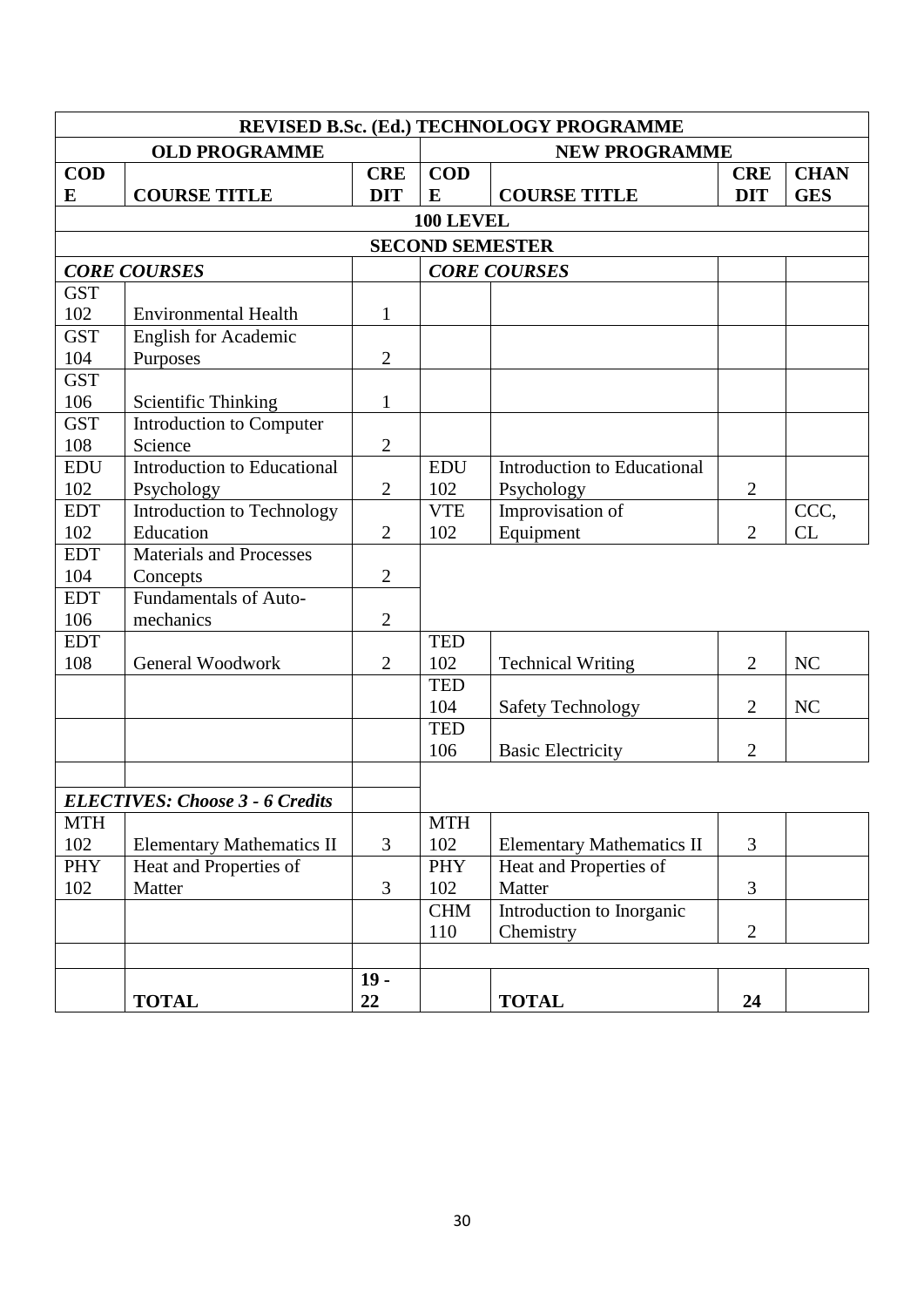| REVISED B.Sc. (Ed.) TECHNOLOGY PROGRAMME              |                                          |                |                                |                                                    |                |               |  |  |
|-------------------------------------------------------|------------------------------------------|----------------|--------------------------------|----------------------------------------------------|----------------|---------------|--|--|
|                                                       | <b>OLD PROGRAMME</b>                     |                |                                | <b>NEW PROGRAMME</b>                               |                |               |  |  |
| <b>COD</b>                                            |                                          | <b>CRE</b>     | <b>COD</b>                     |                                                    | <b>CRE</b>     | <b>CHANG</b>  |  |  |
| E                                                     | <b>COURSE TITLE</b>                      | <b>DIT</b>     | E                              | <b>COURSE TITLE</b>                                | <b>DIT</b>     | <b>ES</b>     |  |  |
|                                                       |                                          |                |                                | 200 LEVEL                                          |                |               |  |  |
|                                                       |                                          |                |                                | <b>FIRST SEMESTER</b>                              |                |               |  |  |
|                                                       | <b>CORE COURSES</b>                      |                |                                | <b>CORE COURSES</b>                                |                |               |  |  |
| <b>GST</b>                                            |                                          |                | <b>GST</b>                     | History and Philosophy of                          |                |               |  |  |
| 201                                                   | Philosophy and Logic                     | $\mathbf{1}$   | 211                            | Science                                            | $\overline{2}$ | NC            |  |  |
|                                                       |                                          |                | <b>GST</b>                     |                                                    |                |               |  |  |
|                                                       |                                          |                | 221                            | Communication in English II                        | $\overline{2}$ | <b>NC</b>     |  |  |
|                                                       |                                          |                | EPS <sub>2</sub>               |                                                    |                |               |  |  |
|                                                       |                                          |                | 01                             | EntrepreneurshipStudies I                          | $\overline{2}$ | NC            |  |  |
| <b>EDU</b>                                            |                                          |                | <b>EDU</b>                     |                                                    |                |               |  |  |
| 201<br><b>EDU</b>                                     | Sociology of Education<br>Curriculum and | $\overline{2}$ | 201<br><b>EDU</b>              | Sociology of Education                             | $\overline{2}$ |               |  |  |
| 203                                                   | Instruction                              | $\overline{2}$ | 203                            | Curriculum and Instruction                         | $\overline{2}$ |               |  |  |
| <b>EDT</b>                                            |                                          |                | <b>TED</b>                     |                                                    |                |               |  |  |
| 201                                                   | <b>Technical Drawing II</b>              | $\mathbf{2}$   | 201                            | <b>Technical Drawing II</b>                        | $\overline{2}$ | <b>CCC</b>    |  |  |
| <b>EDT</b>                                            | Introduction to Building                 |                | <b>TED</b>                     | <b>Computer Aided Drafting</b>                     |                |               |  |  |
| 203                                                   | Construction                             | $\overline{2}$ | 203                            | $(CAD)$ 1                                          |                | CCC, CL       |  |  |
| <b>EDT</b>                                            |                                          |                | <b>TED</b>                     |                                                    |                |               |  |  |
| 211                                                   | <b>General Metals</b>                    | $\overline{2}$ | 205                            | <b>Basic Applied Mechanics</b>                     | $\overline{2}$ | <b>NC</b>     |  |  |
|                                                       |                                          |                | <b>MTH</b>                     | <b>Statistics for Physical Sciences</b>            |                |               |  |  |
|                                                       |                                          |                | 131                            | and Engineering                                    | $\overline{4}$ | <b>NC</b>     |  |  |
|                                                       |                                          |                |                                | <b>Specialization Options: Choose</b>              |                |               |  |  |
|                                                       | <b>Electives: Choose 7 - 10 Credits</b>  |                | <b>between</b>                 |                                                    |                |               |  |  |
| <b>EDT</b>                                            |                                          |                |                                |                                                    |                |               |  |  |
| 203<br><b>EDT</b>                                     | Metal Technology I                       | $\overline{2}$ | <b>MTE</b>                     | <b>AUTOMOBILE TECHNOLOGY</b>                       |                |               |  |  |
| 207                                                   | Materials Technology I                   | $\overline{2}$ | 229                            | Traffic and Highway Safety                         | $\overline{2}$ |               |  |  |
| <b>PHY</b>                                            |                                          |                | <b>MTE</b>                     | <b>Fundamentals of Automobile</b>                  |                |               |  |  |
| 205                                                   | <b>Thermal Physics</b>                   | 3              | 231                            | Technology                                         | $\overline{2}$ |               |  |  |
| <b>GEO</b>                                            |                                          |                |                                |                                                    |                |               |  |  |
| 193                                                   | <b>Elementary Survey</b>                 | 3              |                                | <b>BUILDING TECHNOLOGY</b>                         |                |               |  |  |
| <b>EDT</b>                                            | <b>Introduction to Machine</b>           |                | <b>CTE</b>                     | Introduction to Building                           |                |               |  |  |
| 209                                                   | Woodworking                              | $\overline{2}$ | 211                            | Services                                           | $\overline{2}$ | NC            |  |  |
|                                                       |                                          | $18 -$         | <b>CTE</b>                     | <b>Construction Technology</b>                     |                |               |  |  |
|                                                       | <b>TOTAL</b>                             | 21             | 213                            | Laboratory I                                       | 3              | NC            |  |  |
|                                                       |                                          |                | <b>CTE</b>                     |                                                    |                |               |  |  |
|                                                       |                                          |                | 215<br>Architectural Drawing I |                                                    | $\overline{2}$ | <b>CCC/CL</b> |  |  |
|                                                       |                                          |                | <b>GEO</b>                     |                                                    |                |               |  |  |
|                                                       |                                          |                | 193                            | <b>Basic Surveying</b>                             | 3              |               |  |  |
|                                                       |                                          |                |                                | <b>ELECTRICAL/ELECTRONICS</b><br><b>TECHNOLOGY</b> |                |               |  |  |
|                                                       |                                          |                | <b>ETE</b>                     |                                                    |                |               |  |  |
|                                                       |                                          |                | 221                            | <b>Utility Power Systems</b>                       | 2              | <b>CCC/CL</b> |  |  |
| <b>Circuit Theory</b><br>$\overline{2}$<br><b>ETE</b> |                                          |                |                                |                                                    | CCC/CL         |               |  |  |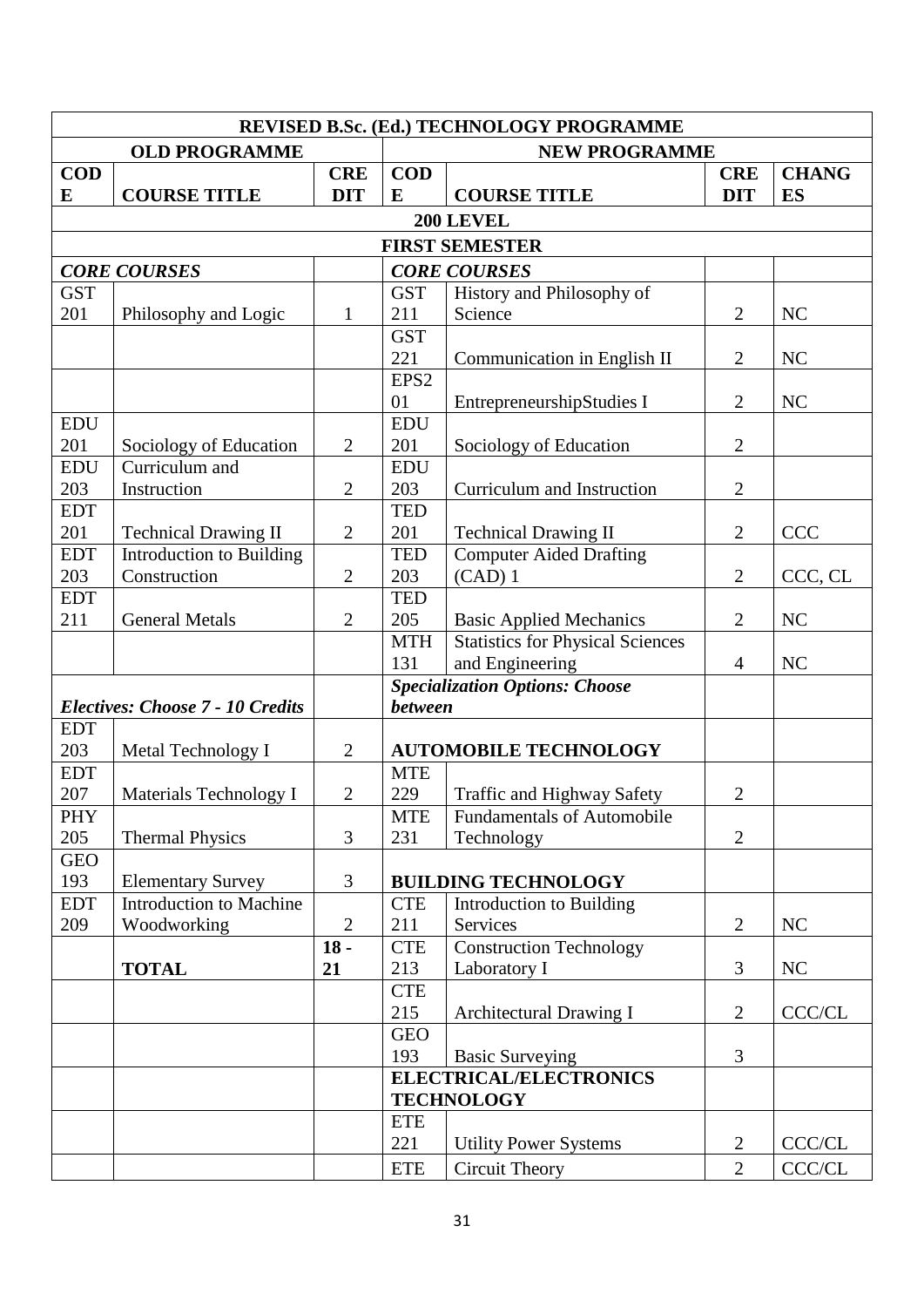|                                                              | REVISED B.Sc. (Ed.) TECHNOLOGY PROGRAMME |            |                |                                             |                                   |                |              |  |  |  |
|--------------------------------------------------------------|------------------------------------------|------------|----------------|---------------------------------------------|-----------------------------------|----------------|--------------|--|--|--|
|                                                              | <b>OLD PROGRAMME</b>                     |            |                |                                             | <b>NEW PROGRAMME</b>              |                |              |  |  |  |
| <b>COD</b>                                                   |                                          | <b>CRE</b> | <b>COD</b>     |                                             |                                   | <b>CRE</b>     | <b>CHANG</b> |  |  |  |
| E                                                            | <b>COURSE TITLE</b>                      | <b>DIT</b> | E              |                                             | <b>COURSE TITLE</b>               | <b>DIT</b>     | <b>ES</b>    |  |  |  |
|                                                              |                                          |            | 223            |                                             |                                   |                |              |  |  |  |
|                                                              |                                          |            | <b>ETE</b>     |                                             |                                   |                |              |  |  |  |
|                                                              |                                          |            | 225            |                                             | <b>Electronics Devices</b>        | 3              | CCC/CL       |  |  |  |
|                                                              |                                          |            | <b>ETE</b>     |                                             | <b>Electrical Measuring</b>       |                |              |  |  |  |
|                                                              |                                          |            | 227            |                                             | <b>Instruments</b>                | $\overline{2}$ | NC           |  |  |  |
|                                                              |                                          |            |                |                                             | PRODUCTION TECHNOLOGY             |                |              |  |  |  |
|                                                              |                                          |            | <b>MTE</b>     |                                             |                                   |                |              |  |  |  |
|                                                              |                                          |            | 233            |                                             | <b>Metals and Metal Processes</b> | 1              | NC           |  |  |  |
|                                                              |                                          |            | <b>MTE</b>     |                                             | Metal bulk Deformation            |                |              |  |  |  |
|                                                              |                                          |            | 235            |                                             | Processes                         | $\overline{2}$ | NC           |  |  |  |
|                                                              |                                          |            | <b>MTE</b>     |                                             |                                   |                | CCC,         |  |  |  |
|                                                              |                                          |            | 237            |                                             | <b>Equipment Maintenance</b>      | $\overline{2}$ | <b>MCT</b>   |  |  |  |
|                                                              |                                          |            | <b>MTE</b>     |                                             | Welding and Sheet Metal           |                | CCC,         |  |  |  |
|                                                              |                                          |            | 239            |                                             | <b>Fabrication Processes</b>      | 1              | <b>MCT</b>   |  |  |  |
|                                                              |                                          |            |                |                                             | <b>REFRIGERATION AND</b>          |                |              |  |  |  |
|                                                              |                                          |            |                |                                             | <b>AIRCONDITIONING</b>            |                |              |  |  |  |
|                                                              |                                          |            |                | Introduction to Refrigeration<br><b>MTE</b> |                                   |                |              |  |  |  |
|                                                              |                                          |            |                | 241<br>and Air-conditioning                 |                                   | $\overline{2}$ |              |  |  |  |
|                                                              |                                          |            | <b>MTE</b>     |                                             | Refrigeration Systems and         |                |              |  |  |  |
|                                                              |                                          |            | 243            |                                             | Selection                         | $\overline{2}$ |              |  |  |  |
|                                                              |                                          |            | <b>MTE</b>     |                                             | Air-conditioning Systems and      |                |              |  |  |  |
|                                                              |                                          |            | 247            |                                             | selection                         | $\overline{2}$ |              |  |  |  |
|                                                              |                                          |            |                |                                             |                                   |                | MCT,         |  |  |  |
|                                                              |                                          |            |                |                                             | WOODWORKING TECHNOLOGY            |                | CCC, CL      |  |  |  |
|                                                              |                                          |            | <b>CTE</b>     |                                             |                                   |                |              |  |  |  |
|                                                              |                                          |            | 217            |                                             | Introduction to Woodworking       | $\overline{2}$ | <b>CCC</b>   |  |  |  |
|                                                              |                                          |            | <b>CTE</b>     |                                             |                                   |                |              |  |  |  |
|                                                              |                                          |            | 219            |                                             | Joinery I                         | 3              |              |  |  |  |
|                                                              |                                          |            | <b>CTE</b>     |                                             | Introduction to Machine           |                |              |  |  |  |
|                                                              |                                          |            | 221            |                                             | Woodworking                       | $\overline{2}$ |              |  |  |  |
|                                                              |                                          |            |                |                                             |                                   | $18-$<br>24    |              |  |  |  |
| <b>TOTAL</b><br><b>ELECTIVES: Choose Between 2-4 credits</b> |                                          |            |                |                                             |                                   |                |              |  |  |  |
|                                                              |                                          |            |                |                                             |                                   |                |              |  |  |  |
|                                                              |                                          |            |                |                                             |                                   |                |              |  |  |  |
|                                                              |                                          |            | <b>CTE 215</b> |                                             | Architectural Drawing I           | $\overline{2}$ |              |  |  |  |
|                                                              |                                          |            |                |                                             |                                   |                |              |  |  |  |
|                                                              |                                          |            |                |                                             | <b>Construction Technology</b>    |                |              |  |  |  |
|                                                              |                                          |            | <b>CTE 213</b> |                                             | Laboratory I                      | $\overline{2}$ | NC           |  |  |  |

**KEY: NC = New Courses on the Programme MCT = Modified Course Title CCC = Changed Course Code; CL = Changed Level of Offering the Course; CS = Changed Semester Course Code; CL = Changed Level of Offering the Course;<br>of Offering the Course; NC = New Course on the Programm**  $\overrightarrow{NC}$  = New Course on the Programme;  $\overrightarrow{MCT}$  = Modified **Course Title**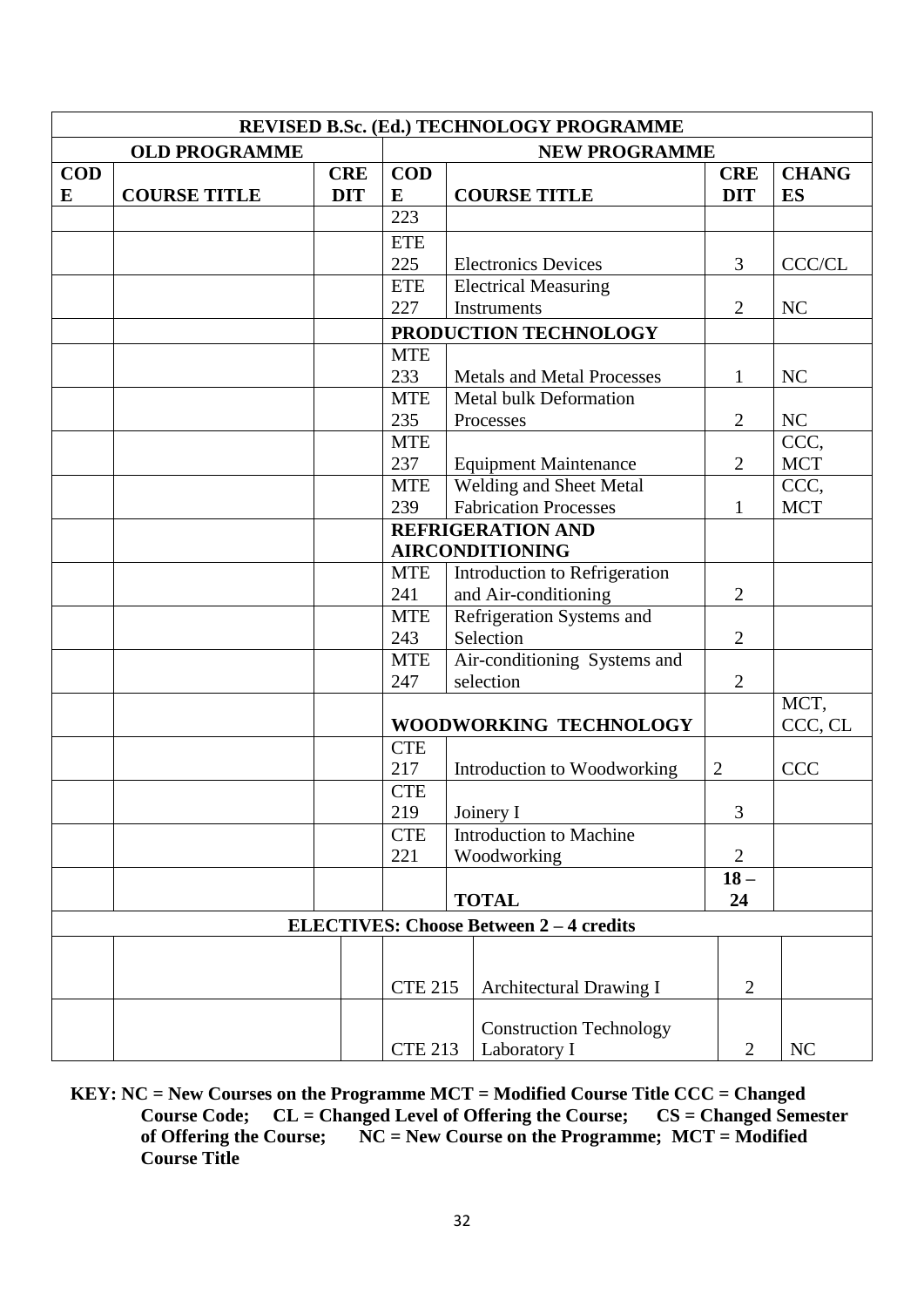|             | REVISED B.Sc. (Ed.) TECHNOLOGY PROGRAMME |                |                                       |                                               |                |               |  |  |
|-------------|------------------------------------------|----------------|---------------------------------------|-----------------------------------------------|----------------|---------------|--|--|
|             | <b>OLD PROGRAMME</b>                     |                |                                       | <b>NEW PROGRAMME</b>                          |                |               |  |  |
|             |                                          | <b>CRE</b>     |                                       |                                               | <b>CRE</b>     | <b>CHANG</b>  |  |  |
| <b>CODE</b> | <b>COURSE TITLE</b>                      | <b>DIT</b>     | <b>CODE</b>                           | <b>COURSE TITLE</b>                           | <b>DIT</b>     | ES            |  |  |
|             |                                          |                |                                       | 200 LEVEL                                     |                |               |  |  |
|             |                                          |                |                                       | <b>SECOND SEMESTER</b>                        |                |               |  |  |
|             | <b>CORE COURSES</b>                      |                |                                       | <b>CORE COURSES</b>                           |                |               |  |  |
| <b>GST</b>  | Moral Philosophy and                     |                | <b>EPS</b>                            |                                               |                |               |  |  |
| 202         | Discipline                               | $\overline{2}$ | 202                                   | <b>Entrepreneurship Studies II</b>            | $\overline{2}$ |               |  |  |
| <b>EDU</b>  | Educational                              |                | <b>EDU</b>                            |                                               |                |               |  |  |
| 202         | Psychology                               | $\overline{2}$ | 202                                   | <b>Educational Psychology</b>                 | $\overline{2}$ |               |  |  |
| <b>EDU</b>  | Instructional                            |                | <b>EDU</b>                            |                                               |                |               |  |  |
| 204         | Technology                               | $\mathbf{2}$   | 204                                   | <b>Instructional Technology</b>               |                |               |  |  |
| <b>EDT</b>  |                                          |                | <b>VTE</b>                            |                                               |                |               |  |  |
| 208         | <b>Basic Electronics</b>                 | $\overline{2}$ | 202                                   | Facilities Planning for VTE                   |                |               |  |  |
| <b>EDT</b>  |                                          |                | <b>VTE</b>                            | Principles and Methods of                     |                |               |  |  |
| 214         | <b>Occupational Analysis</b>             | $\overline{2}$ | 204                                   | Teaching in VTE I                             |                | NC            |  |  |
|             |                                          |                | <b>TED</b>                            |                                               |                |               |  |  |
|             |                                          |                | 202                                   | <b>Strength of Materials</b>                  | $\overline{2}$ | NC            |  |  |
|             |                                          |                | <b>TED</b>                            |                                               |                |               |  |  |
|             | <b>Electives: Choose 6 - 9 Credits</b>   |                | 204                                   | <b>Computer Aided Drafting II</b>             | $\overline{2}$ | NC            |  |  |
| <b>EDT</b>  | <b>General Auto</b>                      |                |                                       |                                               |                |               |  |  |
| 202         | Mechanics                                | $\overline{2}$ |                                       | <b>Specialization Options: Choose between</b> |                | NC            |  |  |
| <b>EDT</b>  | <b>Material Technology</b>               |                |                                       |                                               |                |               |  |  |
| 206         | $\mathbf{I}$                             | $\mathbf{2}$   |                                       | <b>AUTOMOBILE TECHNOLOGY</b>                  |                |               |  |  |
| <b>EDU</b>  | Electro-Mechanical                       |                | <b>MTE</b>                            |                                               |                |               |  |  |
| 204         | <b>Energy Conversion</b>                 | $\overline{2}$ | 236                                   | <b>Motors and Generators</b>                  | $\overline{2}$ |               |  |  |
| <b>MTH</b>  | Elementary                               |                | <b>MTE</b>                            | Thermodynamics of Internal                    |                |               |  |  |
| 104         | Mathematics III                          | 3              | 238                                   | <b>Combustion Engines</b>                     | $\overline{2}$ |               |  |  |
|             |                                          | $15 -$         | <b>MTE</b>                            |                                               |                |               |  |  |
|             | <b>Total Credits</b>                     | 18             | 242                                   | <b>Auto Electrical Work</b>                   | $\overline{2}$ | NC            |  |  |
|             |                                          |                |                                       | <b>BUILDING TECHNOLOGY</b>                    |                |               |  |  |
|             |                                          |                | <b>CTE</b>                            |                                               |                |               |  |  |
|             |                                          |                | 212                                   | Architectural Design II                       | $\overline{2}$ | CL            |  |  |
|             |                                          |                | <b>CTE</b>                            |                                               |                |               |  |  |
|             |                                          |                | 214                                   | Law of Contract and Arbitration               | 2              | NC            |  |  |
|             |                                          |                | <b>CTE</b>                            | Measurements and Quantities of                |                |               |  |  |
|             |                                          |                | 216                                   | <b>Building Works</b>                         | $\overline{2}$ | NC            |  |  |
|             |                                          |                | <b>CTE</b>                            |                                               |                |               |  |  |
|             |                                          |                | 218<br><b>Related Building Trades</b> |                                               | $\overline{2}$ | CL/CS         |  |  |
|             |                                          |                |                                       | <b>ELECTRICAL/ELECTRONICS</b>                 |                |               |  |  |
|             |                                          |                |                                       | <b>TECHNOLOGY</b>                             |                |               |  |  |
|             |                                          |                | <b>ETE</b>                            |                                               |                |               |  |  |
|             |                                          |                | 226                                   | <b>Linear Network Theory</b>                  | $\overline{2}$ | CCC/CL        |  |  |
|             |                                          |                | <b>ETE</b>                            |                                               |                |               |  |  |
|             |                                          |                | 228                                   | <b>Digital Electronics</b>                    | $\overline{2}$ | <b>CCC/CL</b> |  |  |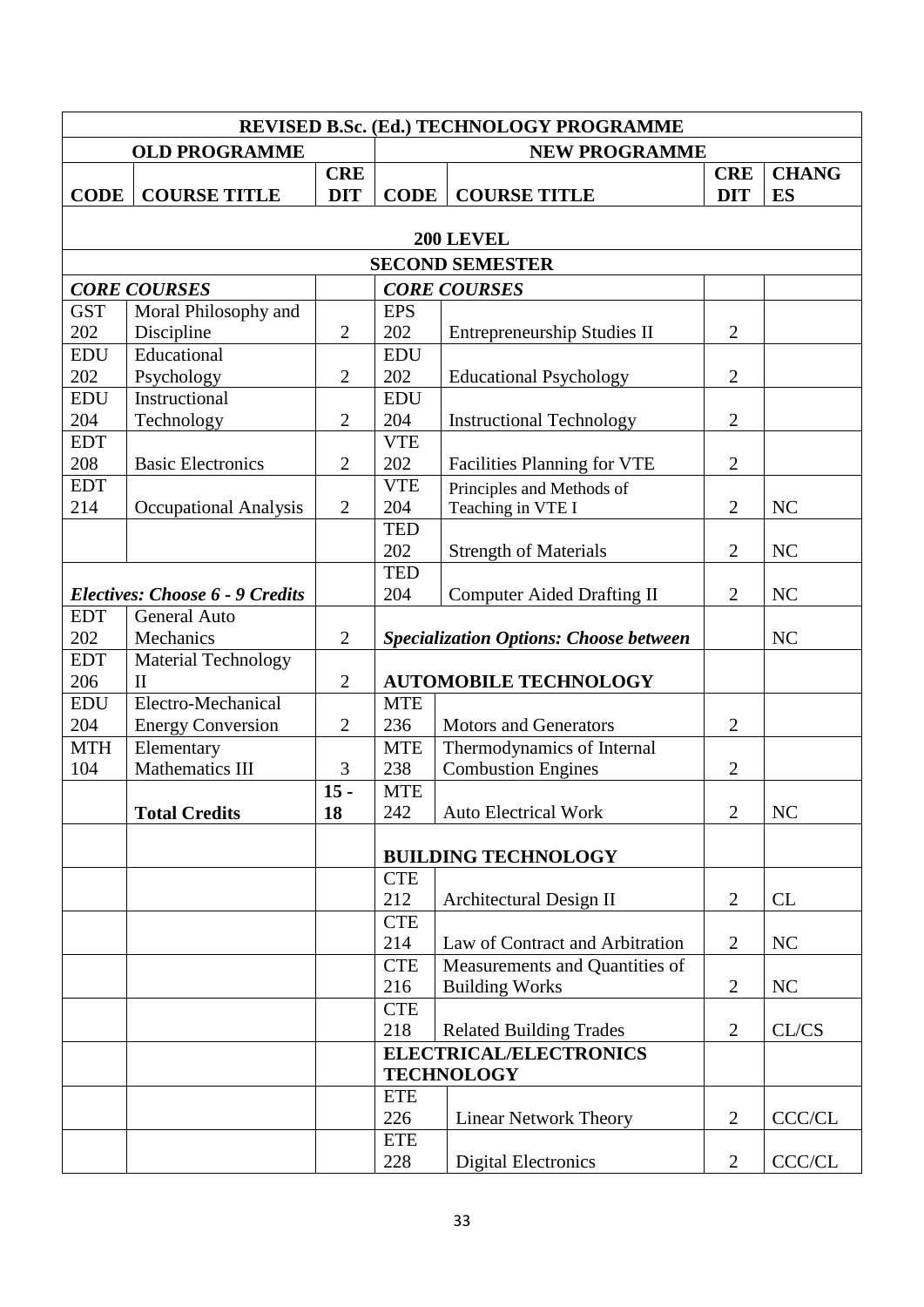|             |                      | REVISED B.Sc. (Ed.) TECHNOLOGY PROGRAMME |                                                                    |                                                    |                          |                    |  |  |  |  |  |
|-------------|----------------------|------------------------------------------|--------------------------------------------------------------------|----------------------------------------------------|--------------------------|--------------------|--|--|--|--|--|
|             | <b>OLD PROGRAMME</b> |                                          |                                                                    | <b>NEW PROGRAMME</b>                               |                          |                    |  |  |  |  |  |
| <b>CODE</b> | <b>COURSE TITLE</b>  | <b>CRE</b><br><b>DIT</b>                 | <b>CODE</b>                                                        | <b>COURSE TITLE</b>                                | <b>CRE</b><br><b>DIT</b> | <b>CHANG</b><br>ES |  |  |  |  |  |
|             |                      |                                          | <b>ETE</b>                                                         |                                                    |                          |                    |  |  |  |  |  |
|             |                      |                                          | 232                                                                | Telecommunications                                 | $\overline{2}$           | <b>MCT</b>         |  |  |  |  |  |
|             |                      |                                          | <b>ETE</b>                                                         |                                                    |                          |                    |  |  |  |  |  |
|             |                      |                                          | 234                                                                | <b>Electrical Installation I</b>                   | $\overline{2}$           | CCC/CL             |  |  |  |  |  |
|             |                      |                                          |                                                                    | PRODUCTION TECHNOLOGY                              |                          |                    |  |  |  |  |  |
|             |                      |                                          | <b>MTE</b>                                                         |                                                    |                          |                    |  |  |  |  |  |
|             |                      |                                          | 244                                                                | <b>Machining Processes I</b>                       | $\mathbf{1}$             |                    |  |  |  |  |  |
|             |                      |                                          | <b>MTE</b>                                                         | Joining Processes and                              |                          |                    |  |  |  |  |  |
|             |                      |                                          | 246                                                                | equipment                                          | $\mathbf{1}$             | NC                 |  |  |  |  |  |
|             |                      |                                          | <b>MTE</b>                                                         | <b>Hydraulics and Pneumatics</b>                   |                          |                    |  |  |  |  |  |
|             |                      |                                          | 248                                                                | Technology                                         | $\overline{2}$           | NC                 |  |  |  |  |  |
|             |                      |                                          | <b>MTE</b>                                                         | <b>Power Metallurgy &amp; Ceramics</b>             | $\overline{2}$           |                    |  |  |  |  |  |
|             |                      |                                          | 252                                                                | Process                                            |                          | NC                 |  |  |  |  |  |
|             |                      |                                          | <b>MTE</b>                                                         |                                                    |                          |                    |  |  |  |  |  |
|             |                      |                                          | 254                                                                | Product Design I                                   | 3                        | NC                 |  |  |  |  |  |
|             |                      |                                          |                                                                    | <b>REFRIGERATION AND</b><br><b>AIRCONDITIONING</b> |                          |                    |  |  |  |  |  |
|             |                      |                                          | <b>MTE</b>                                                         | Refrigerants and Lubrications                      |                          |                    |  |  |  |  |  |
|             |                      |                                          | 256                                                                | Oils                                               | $\overline{2}$           |                    |  |  |  |  |  |
|             |                      |                                          | <b>MTE</b>                                                         | Refrigeration & Air                                |                          |                    |  |  |  |  |  |
|             |                      |                                          | 258                                                                | <b>Conditioning Controls</b>                       | $\overline{2}$           |                    |  |  |  |  |  |
|             |                      |                                          | <b>MTE</b>                                                         | Theory of Air Conditioning &                       |                          |                    |  |  |  |  |  |
|             |                      |                                          | 262                                                                | Application                                        | $\overline{2}$           |                    |  |  |  |  |  |
|             |                      |                                          | <b>MTE</b>                                                         | Psychometrics of Air                               |                          |                    |  |  |  |  |  |
|             |                      |                                          | 264                                                                | Conditioning                                       | $\overline{2}$           |                    |  |  |  |  |  |
|             |                      |                                          |                                                                    | WOODWORKING TECHNOLOGY                             |                          |                    |  |  |  |  |  |
|             |                      |                                          | <b>CTE</b>                                                         |                                                    |                          | CL,CCC,            |  |  |  |  |  |
|             |                      |                                          | 222                                                                | Wood Technology                                    | 2                        | CS, MCT            |  |  |  |  |  |
|             |                      |                                          | <b>CTE</b>                                                         | Woodwork Interior and                              |                          | CL,CCC,            |  |  |  |  |  |
|             |                      |                                          | 224                                                                | <b>Exterior Finishing to Buildings</b>             | $\overline{2}$           | CS                 |  |  |  |  |  |
|             |                      |                                          |                                                                    | <b>ELECTIVES: CHOOSE BETWEEN 2</b>                 |                          |                    |  |  |  |  |  |
|             |                      |                                          | <b>-4 CREDITS</b>                                                  |                                                    |                          |                    |  |  |  |  |  |
|             |                      |                                          | Measurement & quantities of<br><b>CTE</b><br>216<br>building works |                                                    | $\overline{2}$           |                    |  |  |  |  |  |
|             |                      |                                          | <b>CTE</b>                                                         |                                                    |                          |                    |  |  |  |  |  |
|             |                      |                                          | 218                                                                | <b>Related Building Trades</b>                     | $\overline{2}$           |                    |  |  |  |  |  |
|             |                      |                                          |                                                                    |                                                    | $20 -$                   |                    |  |  |  |  |  |
|             |                      |                                          |                                                                    | <b>TOTAL</b>                                       | 24                       |                    |  |  |  |  |  |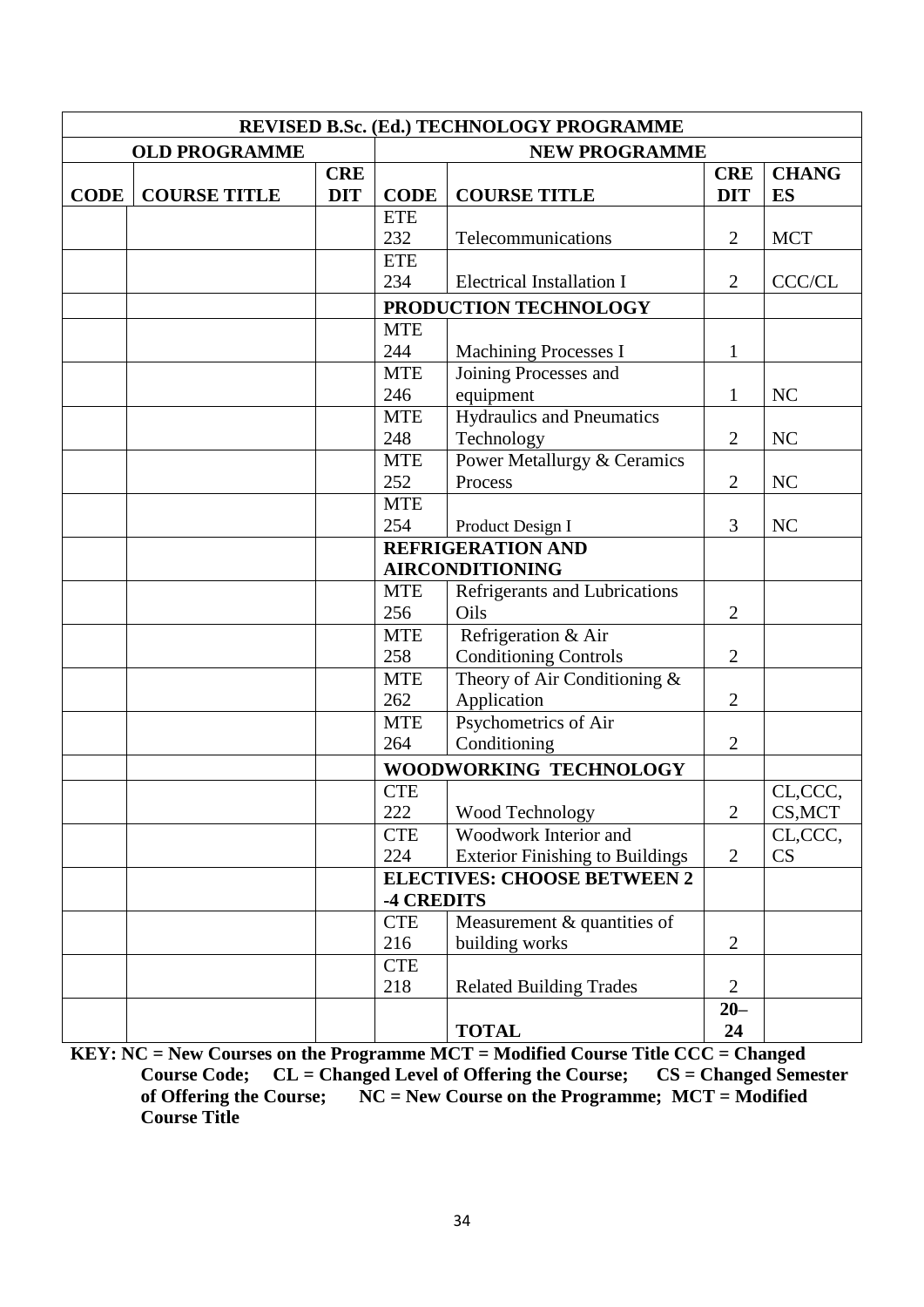|                               |                                                             |                          |                        | REVISED B.Sc. (Ed.) TECHNOLOGY PROGRAMME                  |                          |                    |
|-------------------------------|-------------------------------------------------------------|--------------------------|------------------------|-----------------------------------------------------------|--------------------------|--------------------|
|                               | <b>OLD PROGRAMME</b>                                        |                          |                        | <b>NEW PROGRAMME</b>                                      |                          |                    |
| <b>COD</b><br>$\bf{E}$        | <b>COURSE TITLE</b>                                         | <b>CRE</b><br><b>DIT</b> | <b>COD</b><br>$\bf{E}$ | <b>COURSE TITLE</b>                                       | <b>CRE</b><br><b>DIT</b> | <b>CHANGE</b><br>S |
|                               |                                                             |                          | <b>300 LEVEL</b>       |                                                           |                          |                    |
|                               |                                                             |                          | <b>FIRST SEMESTER</b>  |                                                           |                          |                    |
|                               | <b>CORE COURSES</b>                                         |                          |                        | <b>CORE COURSES</b>                                       |                          |                    |
|                               |                                                             |                          | <b>EPS</b>             |                                                           |                          |                    |
|                               |                                                             |                          | 301                    | EntrepreneurshipVocations                                 | $\overline{2}$           |                    |
| <b>EDT</b>                    |                                                             |                          | <b>EDU</b>             |                                                           |                          |                    |
| 301                           | <b>Workshop Management</b>                                  | $\overline{2}$           | 301                    | <b>Educational Statistics</b>                             | $\overline{2}$           |                    |
| <b>EDT</b>                    |                                                             |                          | <b>EDU</b>             |                                                           |                          |                    |
| 307                           | <b>Engineering Science I</b>                                | $\overline{2}$           | 303                    | <b>Curriculum Studies II</b>                              | $\overline{2}$           |                    |
| EDU                           |                                                             |                          | <b>EDU</b>             | <b>Introduction to Guidance</b>                           |                          |                    |
| 301                           | <b>Educational Statistic</b>                                | $\overline{2}$           | 309                    | and Counseling                                            | $\overline{2}$           |                    |
| <b>EDU</b><br>303             |                                                             | $\overline{2}$           | <b>EDU</b>             |                                                           |                          |                    |
| <b>EDU</b>                    | <b>Curriculum Studies I</b><br>Introduction to Guidance and |                          | 403<br><b>VTE</b>      | <b>Tests and Measurement</b><br>Principles and Methods of | $\overline{2}$           | CL<br>CCC,         |
| 309                           | Counseling and Laboratory                                   | $\overline{2}$           | 301                    | Teaching in VTE II                                        | $\overline{2}$           | MCT, CS            |
|                               |                                                             |                          |                        |                                                           |                          |                    |
|                               | <b>Specialization Option Courses: 8</b>                     |                          |                        | <b>Specialization Options: Choose</b>                     |                          |                    |
| <b>Credits Units Required</b> |                                                             |                          | between                |                                                           |                          |                    |
|                               | <b>WOOD AND BUILDING</b>                                    |                          |                        |                                                           |                          |                    |
| <b>TECHNOLOGY</b>             |                                                             |                          |                        | <b>AUTOMOBILE TECHNOLOGY</b>                              |                          |                    |
| <b>EDT</b>                    |                                                             |                          | <b>MTE</b>             | Automobile Traction and                                   |                          |                    |
| 309                           | <b>Related Building Trades</b>                              | $\overline{2}$           | 351                    | <b>Brakes Systems</b>                                     |                          |                    |
| <b>EDT</b>                    |                                                             |                          | <b>MTE</b>             |                                                           |                          |                    |
| 311                           | Joinery I                                                   | $\overline{2}$           | 353                    | <b>Engine Rebuilding</b>                                  | $\overline{2}$           |                    |
| <b>EDT</b>                    |                                                             |                          | <b>MTE</b>             |                                                           |                          |                    |
| 313                           | Architectural Design I                                      | $\mathbf{2}$             | 355                    | <b>Auto Transmission System</b>                           | $\overline{2}$           |                    |
| <b>EDT</b>                    |                                                             |                          | <b>MTE</b>             | <b>Mechanical Power</b>                                   |                          |                    |
| 315                           | Machine Woodwork                                            | $\overline{2}$           | 357                    | Transmission                                              | $\overline{2}$           |                    |
| <b>EDU</b>                    | <b>Building Construction Methods</b>                        |                          | <b>MTE</b>             |                                                           |                          |                    |
| 317                           | and System<br>ELECTRICAL/ELECTRONICS                        | $\overline{2}$           | 359                    | Autotronics                                               | $\overline{2}$           | <b>MCT</b>         |
|                               | <b>TECHNOLOGY</b>                                           |                          |                        | <b>BUILDING TECHNOLOGY</b>                                | $\mathbf{2}$             |                    |
| <b>EDT</b>                    |                                                             |                          | <b>CTE</b>             |                                                           |                          |                    |
| 310                           | Radio Communications                                        | $\overline{2}$           | 311                    | <b>Structural Design I</b>                                |                          | CL                 |
| <b>EDT</b>                    | Instrumentation and                                         |                          | <b>CTE</b>             |                                                           |                          | CCC,               |
| 321                           | Measurements                                                | $\mathbf{2}$             | 317                    | <b>Reinforced Concrete Design</b>                         | $\overline{2}$           | MCT, CS            |
| <b>EDT</b>                    |                                                             |                          | <b>CTE</b>             | Soil Mechanics and                                        |                          | CCC,CS,            |
| 323                           | <b>Electronic Devices</b>                                   | $\mathbf{2}$             | 319                    | Laboratory                                                | $\overline{2}$           | <b>MCT</b>         |
| <b>EDT</b>                    |                                                             |                          | <b>CTE</b>             | <b>Construction Technology</b>                            |                          |                    |
| 325                           | <b>Network Analysis</b>                                     | $\mathbf{2}$             | 315                    | Laboratory II                                             | $\overline{2}$           | CL                 |
|                               |                                                             |                          | <b>CTE</b>             |                                                           |                          |                    |
|                               |                                                             |                          | 321                    | <b>Building Maintenance</b>                               | $\mathbf{2}$             |                    |
|                               | MECHANICAL TECHNOLOGY                                       |                          |                        |                                                           | $\overline{2}$           |                    |
| <b>EDT</b>                    | Theory of Refrigeration and                                 | $\mathbf{2}$             |                        |                                                           |                          | CCC,CS,            |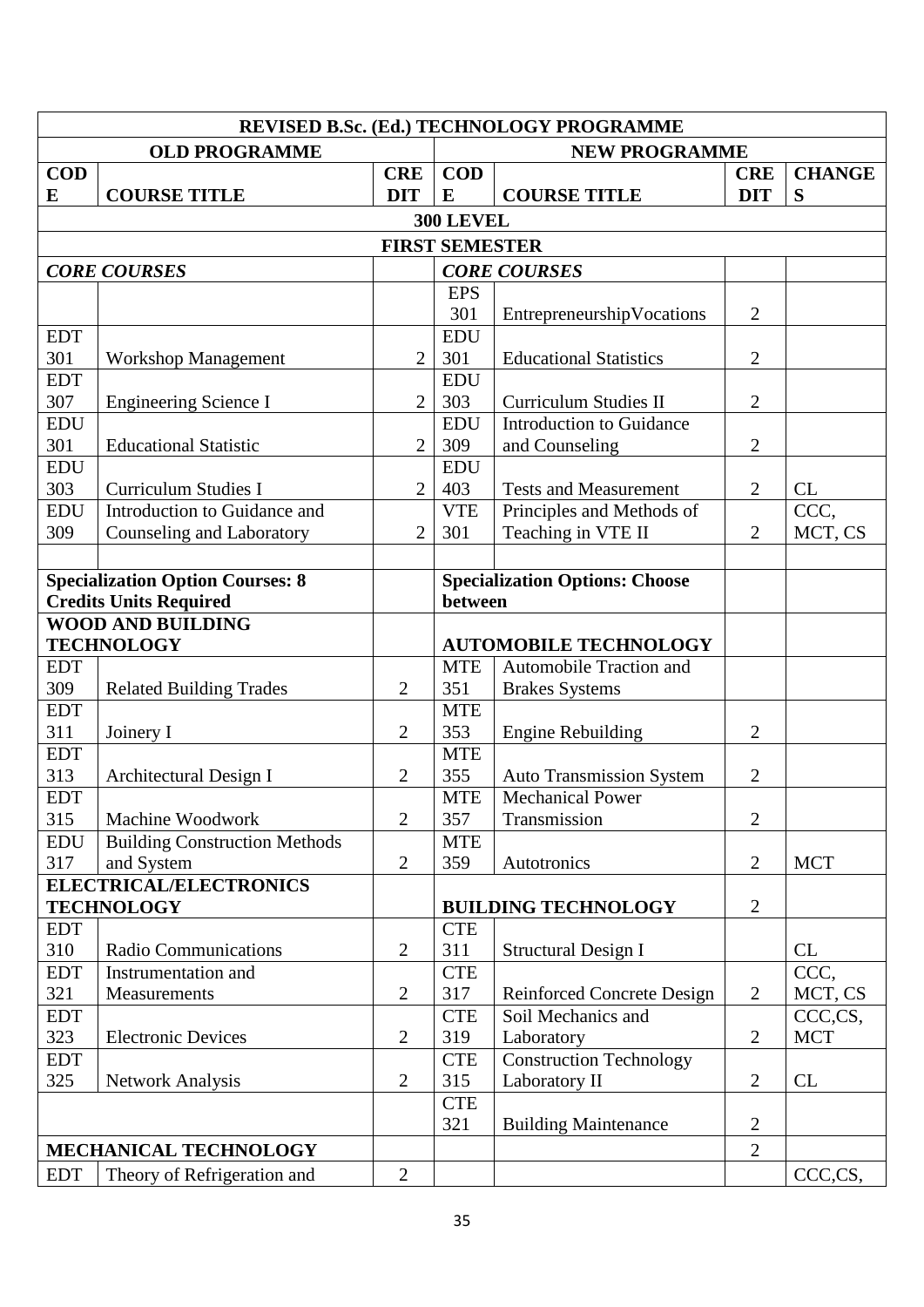| <b>OLD PROGRAMME</b><br><b>NEW PROGRAMME</b><br><b>COD</b><br><b>CRE</b><br><b>COD</b><br><b>CRE</b><br><b>DIT</b><br><b>COURSE TITLE</b><br>S<br>E<br><b>COURSE TITLE</b><br>E<br><b>DIT</b><br><b>MCT</b><br>327<br>Heating<br>Theory of Air-conditioning and<br><b>EDT</b><br>329<br>$\mathfrak{2}$<br>Supply<br><b>EDT</b><br>333<br>$\mathbf{2}$<br><b>Power Mechanics</b><br><b>EDT</b><br>335<br>$\mathfrak{2}$<br><b>Agricultural Machinery I</b><br><b>ELECTRICAL TECHNOLOGY</b><br><b>EDT</b><br>Principles and Theory of Welding<br><b>Energy and Electrical Power</b><br><b>ETE</b><br>Machines<br>337<br>$\mathbf{2}$<br>331<br>$\overline{2}$<br><b>CCC</b><br>Ι<br><b>Electrical Power Generation</b><br><b>EDT</b><br><b>ETE</b><br>339<br>333<br>$\overline{2}$<br>$\mathfrak{2}$<br>and Distribution<br><b>CCC</b><br>Fabrication Theory and Practice I<br><b>EDT</b><br><b>ETE</b><br>341<br>$\overline{2}$<br>335<br>$\overline{2}$<br><b>CCC/CL</b><br>Machine Shop I<br><b>Electrical Drafting</b><br><b>EDT</b><br><b>ETE</b><br>343<br>$\mathfrak{2}$<br>337<br><b>Power Electronics</b><br>$\overline{2}$<br>Foundry Technology I<br><b>EDT</b> | REVISED B.Sc. (Ed.) TECHNOLOGY PROGRAMME |  |  |  |                                      |  |               |  |
|--------------------------------------------------------------------------------------------------------------------------------------------------------------------------------------------------------------------------------------------------------------------------------------------------------------------------------------------------------------------------------------------------------------------------------------------------------------------------------------------------------------------------------------------------------------------------------------------------------------------------------------------------------------------------------------------------------------------------------------------------------------------------------------------------------------------------------------------------------------------------------------------------------------------------------------------------------------------------------------------------------------------------------------------------------------------------------------------------------------------------------------------------------------------------|------------------------------------------|--|--|--|--------------------------------------|--|---------------|--|
|                                                                                                                                                                                                                                                                                                                                                                                                                                                                                                                                                                                                                                                                                                                                                                                                                                                                                                                                                                                                                                                                                                                                                                          |                                          |  |  |  |                                      |  |               |  |
|                                                                                                                                                                                                                                                                                                                                                                                                                                                                                                                                                                                                                                                                                                                                                                                                                                                                                                                                                                                                                                                                                                                                                                          |                                          |  |  |  |                                      |  | <b>CHANGE</b> |  |
|                                                                                                                                                                                                                                                                                                                                                                                                                                                                                                                                                                                                                                                                                                                                                                                                                                                                                                                                                                                                                                                                                                                                                                          |                                          |  |  |  |                                      |  |               |  |
|                                                                                                                                                                                                                                                                                                                                                                                                                                                                                                                                                                                                                                                                                                                                                                                                                                                                                                                                                                                                                                                                                                                                                                          |                                          |  |  |  |                                      |  |               |  |
|                                                                                                                                                                                                                                                                                                                                                                                                                                                                                                                                                                                                                                                                                                                                                                                                                                                                                                                                                                                                                                                                                                                                                                          |                                          |  |  |  |                                      |  |               |  |
|                                                                                                                                                                                                                                                                                                                                                                                                                                                                                                                                                                                                                                                                                                                                                                                                                                                                                                                                                                                                                                                                                                                                                                          |                                          |  |  |  |                                      |  |               |  |
|                                                                                                                                                                                                                                                                                                                                                                                                                                                                                                                                                                                                                                                                                                                                                                                                                                                                                                                                                                                                                                                                                                                                                                          |                                          |  |  |  |                                      |  |               |  |
|                                                                                                                                                                                                                                                                                                                                                                                                                                                                                                                                                                                                                                                                                                                                                                                                                                                                                                                                                                                                                                                                                                                                                                          |                                          |  |  |  |                                      |  |               |  |
|                                                                                                                                                                                                                                                                                                                                                                                                                                                                                                                                                                                                                                                                                                                                                                                                                                                                                                                                                                                                                                                                                                                                                                          |                                          |  |  |  |                                      |  |               |  |
|                                                                                                                                                                                                                                                                                                                                                                                                                                                                                                                                                                                                                                                                                                                                                                                                                                                                                                                                                                                                                                                                                                                                                                          |                                          |  |  |  |                                      |  |               |  |
|                                                                                                                                                                                                                                                                                                                                                                                                                                                                                                                                                                                                                                                                                                                                                                                                                                                                                                                                                                                                                                                                                                                                                                          |                                          |  |  |  |                                      |  |               |  |
|                                                                                                                                                                                                                                                                                                                                                                                                                                                                                                                                                                                                                                                                                                                                                                                                                                                                                                                                                                                                                                                                                                                                                                          |                                          |  |  |  |                                      |  |               |  |
|                                                                                                                                                                                                                                                                                                                                                                                                                                                                                                                                                                                                                                                                                                                                                                                                                                                                                                                                                                                                                                                                                                                                                                          |                                          |  |  |  |                                      |  |               |  |
|                                                                                                                                                                                                                                                                                                                                                                                                                                                                                                                                                                                                                                                                                                                                                                                                                                                                                                                                                                                                                                                                                                                                                                          |                                          |  |  |  |                                      |  |               |  |
|                                                                                                                                                                                                                                                                                                                                                                                                                                                                                                                                                                                                                                                                                                                                                                                                                                                                                                                                                                                                                                                                                                                                                                          |                                          |  |  |  |                                      |  |               |  |
|                                                                                                                                                                                                                                                                                                                                                                                                                                                                                                                                                                                                                                                                                                                                                                                                                                                                                                                                                                                                                                                                                                                                                                          |                                          |  |  |  |                                      |  |               |  |
|                                                                                                                                                                                                                                                                                                                                                                                                                                                                                                                                                                                                                                                                                                                                                                                                                                                                                                                                                                                                                                                                                                                                                                          |                                          |  |  |  | <b>ELECTIVES: Choose between 2 -</b> |  |               |  |
| $\overline{2}$<br>345<br>Metallurgy                                                                                                                                                                                                                                                                                                                                                                                                                                                                                                                                                                                                                                                                                                                                                                                                                                                                                                                                                                                                                                                                                                                                      |                                          |  |  |  | <b>4 Credits</b>                     |  |               |  |
| <b>EDT</b><br><b>ETE</b>                                                                                                                                                                                                                                                                                                                                                                                                                                                                                                                                                                                                                                                                                                                                                                                                                                                                                                                                                                                                                                                                                                                                                 |                                          |  |  |  |                                      |  |               |  |
| 347<br>$\overline{2}$<br>341<br>Forging and Forming Metals<br>Control Circuit Systems I<br>$\overline{2}$                                                                                                                                                                                                                                                                                                                                                                                                                                                                                                                                                                                                                                                                                                                                                                                                                                                                                                                                                                                                                                                                |                                          |  |  |  |                                      |  |               |  |
| <b>ETE</b>                                                                                                                                                                                                                                                                                                                                                                                                                                                                                                                                                                                                                                                                                                                                                                                                                                                                                                                                                                                                                                                                                                                                                               |                                          |  |  |  |                                      |  |               |  |
| 343<br>Television<br>$\overline{2}$                                                                                                                                                                                                                                                                                                                                                                                                                                                                                                                                                                                                                                                                                                                                                                                                                                                                                                                                                                                                                                                                                                                                      |                                          |  |  |  |                                      |  |               |  |
| <b>ELECTIVES</b>                                                                                                                                                                                                                                                                                                                                                                                                                                                                                                                                                                                                                                                                                                                                                                                                                                                                                                                                                                                                                                                                                                                                                         |                                          |  |  |  |                                      |  |               |  |
| <b>EDT</b>                                                                                                                                                                                                                                                                                                                                                                                                                                                                                                                                                                                                                                                                                                                                                                                                                                                                                                                                                                                                                                                                                                                                                               |                                          |  |  |  |                                      |  |               |  |
| 302<br>$\overline{2}$<br><b>ELECTRONICS TENOLOGY</b><br><b>Technical Drawing II</b>                                                                                                                                                                                                                                                                                                                                                                                                                                                                                                                                                                                                                                                                                                                                                                                                                                                                                                                                                                                                                                                                                      |                                          |  |  |  |                                      |  |               |  |
| <b>ETE</b>                                                                                                                                                                                                                                                                                                                                                                                                                                                                                                                                                                                                                                                                                                                                                                                                                                                                                                                                                                                                                                                                                                                                                               |                                          |  |  |  |                                      |  |               |  |
| <b>Improvisation of Equipment</b><br>$\overline{2}$<br>339<br>Digital Electronics I<br>$\overline{2}$<br><b>CCC</b>                                                                                                                                                                                                                                                                                                                                                                                                                                                                                                                                                                                                                                                                                                                                                                                                                                                                                                                                                                                                                                                      |                                          |  |  |  |                                      |  |               |  |
| <b>ETE</b><br>$18 -$<br><b>EDT</b>                                                                                                                                                                                                                                                                                                                                                                                                                                                                                                                                                                                                                                                                                                                                                                                                                                                                                                                                                                                                                                                                                                                                       |                                          |  |  |  |                                      |  |               |  |
| 305<br>Television<br>343<br>$\overline{2}$<br>$\mathbf C$<br><b>Total Credits</b><br>22                                                                                                                                                                                                                                                                                                                                                                                                                                                                                                                                                                                                                                                                                                                                                                                                                                                                                                                                                                                                                                                                                  |                                          |  |  |  |                                      |  |               |  |
| Electronic Design and<br><b>ETE</b>                                                                                                                                                                                                                                                                                                                                                                                                                                                                                                                                                                                                                                                                                                                                                                                                                                                                                                                                                                                                                                                                                                                                      |                                          |  |  |  |                                      |  |               |  |
| 345<br>$\overline{2}$<br><b>CCC</b><br>Drafting                                                                                                                                                                                                                                                                                                                                                                                                                                                                                                                                                                                                                                                                                                                                                                                                                                                                                                                                                                                                                                                                                                                          |                                          |  |  |  |                                      |  |               |  |
| <b>ETE</b>                                                                                                                                                                                                                                                                                                                                                                                                                                                                                                                                                                                                                                                                                                                                                                                                                                                                                                                                                                                                                                                                                                                                                               |                                          |  |  |  |                                      |  |               |  |
| 347<br>Telecommunications II<br>$\overline{2}$<br>NC<br><b>ETE</b>                                                                                                                                                                                                                                                                                                                                                                                                                                                                                                                                                                                                                                                                                                                                                                                                                                                                                                                                                                                                                                                                                                       |                                          |  |  |  |                                      |  |               |  |
| <b>Power Electronics</b><br>$\overline{2}$<br>NC<br>349                                                                                                                                                                                                                                                                                                                                                                                                                                                                                                                                                                                                                                                                                                                                                                                                                                                                                                                                                                                                                                                                                                                  |                                          |  |  |  |                                      |  |               |  |
| CCC                                                                                                                                                                                                                                                                                                                                                                                                                                                                                                                                                                                                                                                                                                                                                                                                                                                                                                                                                                                                                                                                                                                                                                      |                                          |  |  |  |                                      |  |               |  |
|                                                                                                                                                                                                                                                                                                                                                                                                                                                                                                                                                                                                                                                                                                                                                                                                                                                                                                                                                                                                                                                                                                                                                                          |                                          |  |  |  |                                      |  |               |  |
|                                                                                                                                                                                                                                                                                                                                                                                                                                                                                                                                                                                                                                                                                                                                                                                                                                                                                                                                                                                                                                                                                                                                                                          |                                          |  |  |  | PRODUCTION TECHNOLOGY                |  |               |  |
| <b>MTE</b><br><b>CCC</b><br>Foundry Technology I<br>361<br>$\overline{2}$                                                                                                                                                                                                                                                                                                                                                                                                                                                                                                                                                                                                                                                                                                                                                                                                                                                                                                                                                                                                                                                                                                |                                          |  |  |  |                                      |  |               |  |
| <b>MTE</b>                                                                                                                                                                                                                                                                                                                                                                                                                                                                                                                                                                                                                                                                                                                                                                                                                                                                                                                                                                                                                                                                                                                                                               |                                          |  |  |  |                                      |  |               |  |
| 363<br>NC<br><b>Machining Processes II</b><br>$\mathbf{1}$                                                                                                                                                                                                                                                                                                                                                                                                                                                                                                                                                                                                                                                                                                                                                                                                                                                                                                                                                                                                                                                                                                               |                                          |  |  |  |                                      |  |               |  |
| <b>MTE</b>                                                                                                                                                                                                                                                                                                                                                                                                                                                                                                                                                                                                                                                                                                                                                                                                                                                                                                                                                                                                                                                                                                                                                               |                                          |  |  |  |                                      |  |               |  |
| 365<br>Plastics processing<br>NC<br>$\mathbf{1}$                                                                                                                                                                                                                                                                                                                                                                                                                                                                                                                                                                                                                                                                                                                                                                                                                                                                                                                                                                                                                                                                                                                         |                                          |  |  |  |                                      |  |               |  |
| <b>MTE</b>                                                                                                                                                                                                                                                                                                                                                                                                                                                                                                                                                                                                                                                                                                                                                                                                                                                                                                                                                                                                                                                                                                                                                               |                                          |  |  |  |                                      |  |               |  |
| Product Design II<br>367<br>$\mathfrak{Z}$<br>NC                                                                                                                                                                                                                                                                                                                                                                                                                                                                                                                                                                                                                                                                                                                                                                                                                                                                                                                                                                                                                                                                                                                         |                                          |  |  |  |                                      |  |               |  |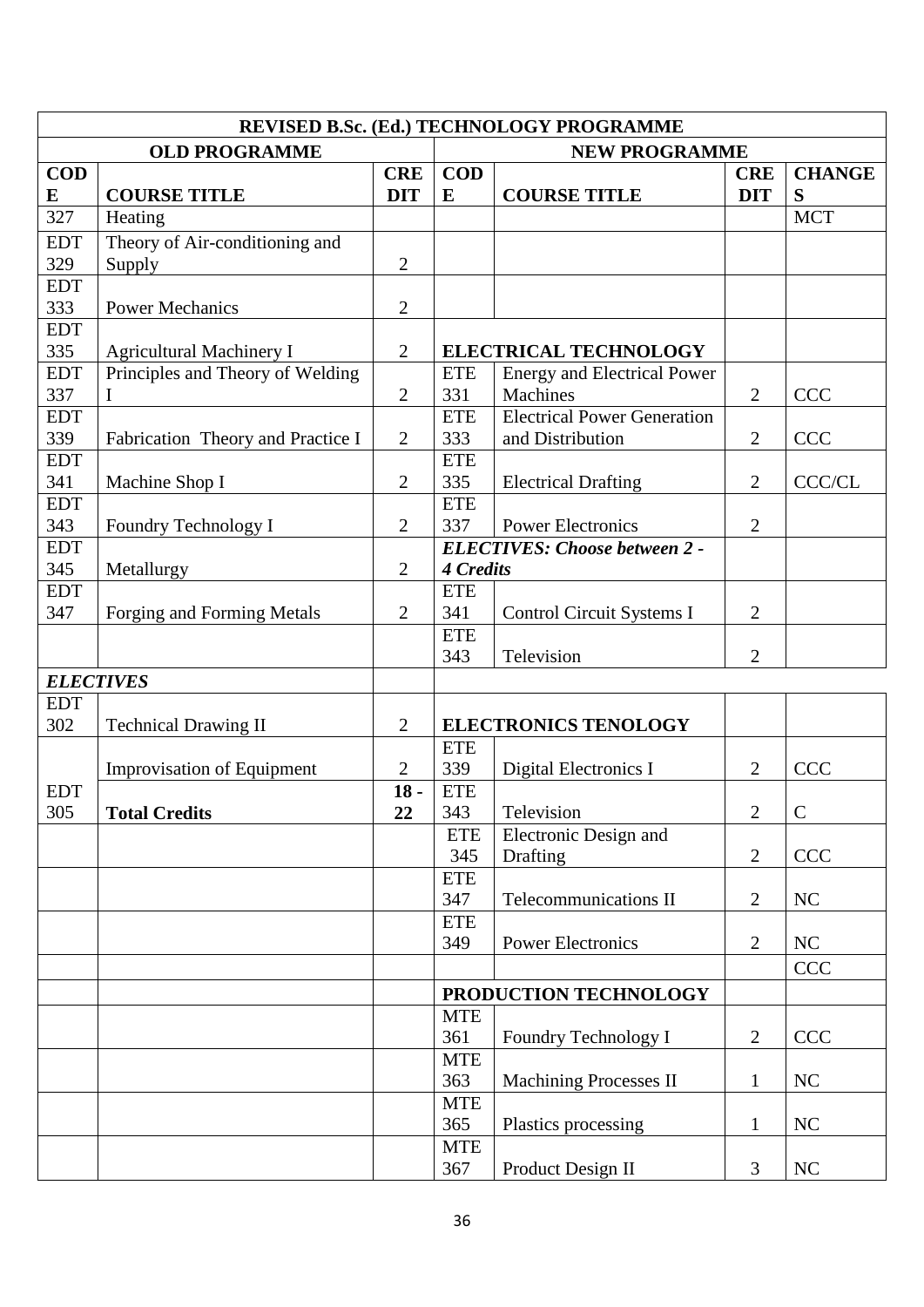|            |                      |            |                   | REVISED B.Sc. (Ed.) TECHNOLOGY PROGRAMME |                |                   |
|------------|----------------------|------------|-------------------|------------------------------------------|----------------|-------------------|
|            | <b>OLD PROGRAMME</b> |            |                   | <b>NEW PROGRAMME</b>                     |                |                   |
| <b>COD</b> |                      | <b>CRE</b> | <b>COD</b>        |                                          | <b>CRE</b>     | <b>CHANGE</b>     |
| E          | <b>COURSE TITLE</b>  | <b>DIT</b> | E                 | <b>COURSE TITLE</b>                      | <b>DIT</b>     | S                 |
|            |                      |            | <b>MTE</b>        |                                          |                |                   |
|            |                      |            | 369               | <b>Production Management</b>             | $\mathbf{1}$   | NC                |
|            |                      |            | <b>MTE</b>        |                                          |                |                   |
|            |                      |            | 371               | Tools and Die Design                     | $\overline{2}$ |                   |
|            |                      |            |                   | <b>ELECTIVE 2 credits from any of:</b>   |                |                   |
|            |                      |            | <b>MTE</b>        | <b>Mechanical Power</b>                  |                |                   |
|            |                      |            | 357               | Transmission                             | $\overline{2}$ |                   |
|            |                      |            | <b>ETE</b>        | Energy and Electrical Power              |                |                   |
|            |                      |            | 331<br><b>CTE</b> | Machines                                 | $\overline{2}$ |                   |
|            |                      |            | 325               | Carpentry I                              | 3              |                   |
|            |                      |            | <b>CTE</b>        |                                          |                |                   |
|            |                      |            | 327               | Joinery I                                | $\overline{3}$ |                   |
|            |                      |            |                   | <b>REFRIGERATION AND</b>                 |                |                   |
|            |                      |            |                   | <b>AIRCONDITIONING</b>                   |                |                   |
|            |                      |            | <b>MTE</b>        |                                          |                |                   |
|            |                      |            | 373               | <b>Refrigeration Components</b>          | $\overline{2}$ |                   |
|            |                      |            | <b>MTE</b>        | <b>Modern Refrigeration</b>              |                |                   |
|            |                      |            | 375               | Practice                                 | $\overline{2}$ |                   |
|            |                      |            | <b>MTE</b>        | Modern Air-Conditioning                  |                |                   |
|            |                      |            | 377               | Practice                                 | $\overline{2}$ |                   |
|            |                      |            | <b>MTE</b>        | Maintenance of RAC                       |                |                   |
|            |                      |            | 379               | Equipment                                | $\overline{2}$ |                   |
|            |                      |            | <b>MTE</b>        | Basics Thermodynamics of                 |                |                   |
|            |                      |            | 381               | <b>RAC</b>                               | $\overline{2}$ |                   |
|            |                      |            |                   | <b>WOODWORKING</b>                       |                |                   |
|            |                      |            |                   | <b>TECHNOLOGY</b>                        |                |                   |
|            |                      |            | <b>CTE</b><br>323 | <b>Upholstery Technology</b>             | $\overline{2}$ | MCT,CCC<br>,CL,CS |
|            |                      |            | <b>CTE</b>        |                                          |                | MCT,CCC           |
|            |                      |            | 325               | Carpentry I                              | 3              | ,CL,CS            |
|            |                      |            | <b>CTE</b>        |                                          |                | MCT,CCC           |
|            |                      |            | 327               | Joinery II                               | $\overline{3}$ | ,CL,CS            |
|            |                      |            | <b>CTE</b>        | Furniture Design and                     |                |                   |
|            |                      |            | 329               | <b>Construction Technology</b>           | 3              |                   |
|            |                      |            |                   | <b>ELECTIVE:</b>                         |                |                   |
|            |                      |            | <b>CTE</b>        |                                          |                |                   |
|            |                      |            | 321               | <b>Building Maintenance</b>              | $\overline{2}$ |                   |
|            |                      |            |                   |                                          | $18 -$         |                   |
|            |                      |            |                   | <b>TOTAL</b>                             | 24             |                   |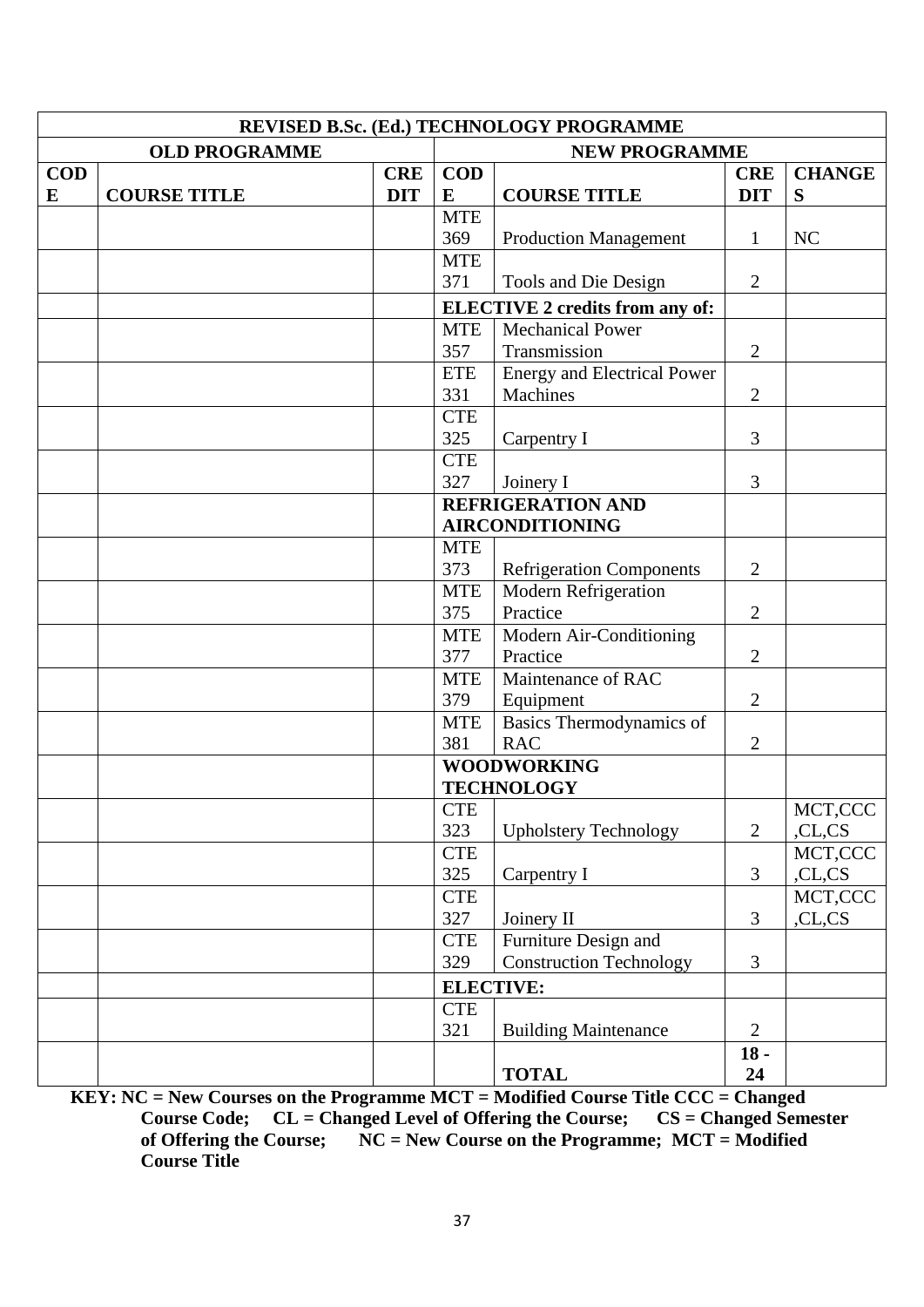|                                              | REVISED B.Sc. (Ed.) TECHNOLOGY PROGRAMME |                                               |                |                     |                          |                |            |              |  |
|----------------------------------------------|------------------------------------------|-----------------------------------------------|----------------|---------------------|--------------------------|----------------|------------|--------------|--|
|                                              |                                          | <b>OLD PROGRAMME</b>                          |                |                     | <b>NEW PROGRAMME</b>     |                |            |              |  |
| $\bf CO$                                     |                                          |                                               | <b>CRE</b>     | CO                  |                          | <b>CRE</b>     | <b>STA</b> | <b>CHANG</b> |  |
| DE                                           |                                          | <b>COURSE TITLE</b>                           | <b>DIT</b>     | <b>DE</b>           | <b>COURSE TITLE</b>      | <b>DIT</b>     | <b>TUS</b> | <b>ES</b>    |  |
|                                              |                                          |                                               |                |                     | <b>300 LEVEL</b>         |                |            |              |  |
|                                              |                                          |                                               |                |                     | <b>SECOND SEMESTER</b>   |                |            |              |  |
|                                              |                                          | <b>CORE COURSES</b>                           |                |                     | <b>CORE COURSES</b>      |                |            |              |  |
| <b>EDT</b>                                   |                                          | <b>Technology Education</b>                   |                | <b>EPS</b>          | Entrepreneurship         |                |            |              |  |
| 302                                          |                                          | Method                                        | $\overline{2}$ | 302<br>Vocations II |                          | $\overline{2}$ |            |              |  |
| <b>EDT</b>                                   |                                          |                                               |                | <b>VTE</b>          |                          |                |            | CCC, CL      |  |
| 304                                          |                                          | <b>Course Construction</b>                    | $\overline{2}$ | 302                 | Industrial training      | 6              |            | &MCT         |  |
| <b>EDT</b>                                   |                                          | Seminar in Technology                         |                | <b>VTE</b>          | Problems and Projects in |                |            | CCC,         |  |
| 358<br><b>EDU</b>                            |                                          | Education                                     | 3              | 304                 | Areas of Specialization  | 3              |            | CL, & S      |  |
| 302                                          |                                          | <b>Research Method</b>                        | $\mathfrak{2}$ |                     | <b>TOTAL</b>             | 11             |            |              |  |
| <b>EDU</b>                                   |                                          |                                               |                |                     |                          |                |            |              |  |
| 304                                          |                                          | <b>Curriculum Studies II</b>                  | $\mathfrak{2}$ |                     |                          |                |            |              |  |
| <b>EDU</b>                                   |                                          | <b>Instructional Evaluation in</b>            |                |                     |                          |                |            |              |  |
| 306                                          |                                          | <b>Technology Education</b>                   | $\overline{c}$ |                     |                          |                |            |              |  |
|                                              |                                          | <b>Specialization Option Courses: 8</b>       |                |                     |                          |                |            |              |  |
|                                              |                                          | <b>Credits Units Required</b>                 |                |                     |                          |                |            |              |  |
| <b>EDT 308</b>                               |                                          | Carpentry I                                   | $\overline{2}$ |                     |                          |                |            |              |  |
| <b>EDT 312</b>                               |                                          | <b>Wood Finishing</b>                         | $\overline{c}$ |                     |                          |                |            |              |  |
| <b>EDT 314</b><br><b>Timber Construction</b> |                                          | $\mathbf{2}$                                  |                |                     |                          |                |            |              |  |
| <b>EDT 316</b>                               |                                          | Architectural Design II                       | $\overline{2}$ |                     |                          |                |            |              |  |
| <b>EDT</b>                                   |                                          |                                               |                |                     |                          |                |            |              |  |
| 318                                          |                                          | Machine Woodworking                           | $\mathfrak{2}$ |                     |                          |                |            |              |  |
|                                              |                                          | <b>ELETRICAL/ELECTRONICS</b>                  |                |                     |                          |                |            |              |  |
|                                              |                                          | <b>TECHNOLOGY</b>                             |                |                     |                          |                |            |              |  |
| <b>EDT</b><br>322                            |                                          | <b>Energy and Electrical Power</b><br>Machine | $\mathbf{2}$   |                     |                          |                |            |              |  |
| <b>EDT</b>                                   |                                          |                                               |                |                     |                          |                |            |              |  |
| 324                                          |                                          | <b>Digital Electronics</b>                    | $\mathbf{2}$   |                     |                          |                |            |              |  |
|                                              |                                          | EDT 326 Linear Network Theory                 | $\overline{2}$ |                     |                          |                |            |              |  |
| <b>EDT</b>                                   |                                          | <b>Electrical Power and</b>                   |                |                     |                          |                |            |              |  |
| 328                                          |                                          | Distribution                                  | $\overline{2}$ |                     |                          |                |            |              |  |
|                                              |                                          | MECHANICAL TECHNOLOGY                         |                |                     |                          |                |            |              |  |
| <b>EDT</b>                                   |                                          | Heating Equipment and                         |                |                     |                          |                |            |              |  |
| 332                                          |                                          | Practice                                      | $\overline{c}$ |                     |                          |                |            |              |  |
| <b>EDT</b>                                   |                                          |                                               |                |                     |                          |                |            |              |  |
| 334                                          |                                          | <b>Domestic Refrigeration</b>                 | $\overline{2}$ |                     |                          |                |            |              |  |
| <b>EDT</b>                                   |                                          | Thermodynamics of internal                    |                |                     |                          |                |            |              |  |
| 336<br><b>EDT</b>                            |                                          | <b>Combustion Engines</b>                     | $\overline{2}$ |                     |                          |                |            |              |  |
| 338                                          |                                          | <b>Chassis and Ride Control</b>               | $\overline{2}$ |                     |                          |                |            |              |  |
| <b>EDT</b>                                   |                                          | Cooling and Heating                           | $\overline{2}$ |                     |                          |                |            |              |  |
|                                              |                                          |                                               |                |                     |                          |                |            |              |  |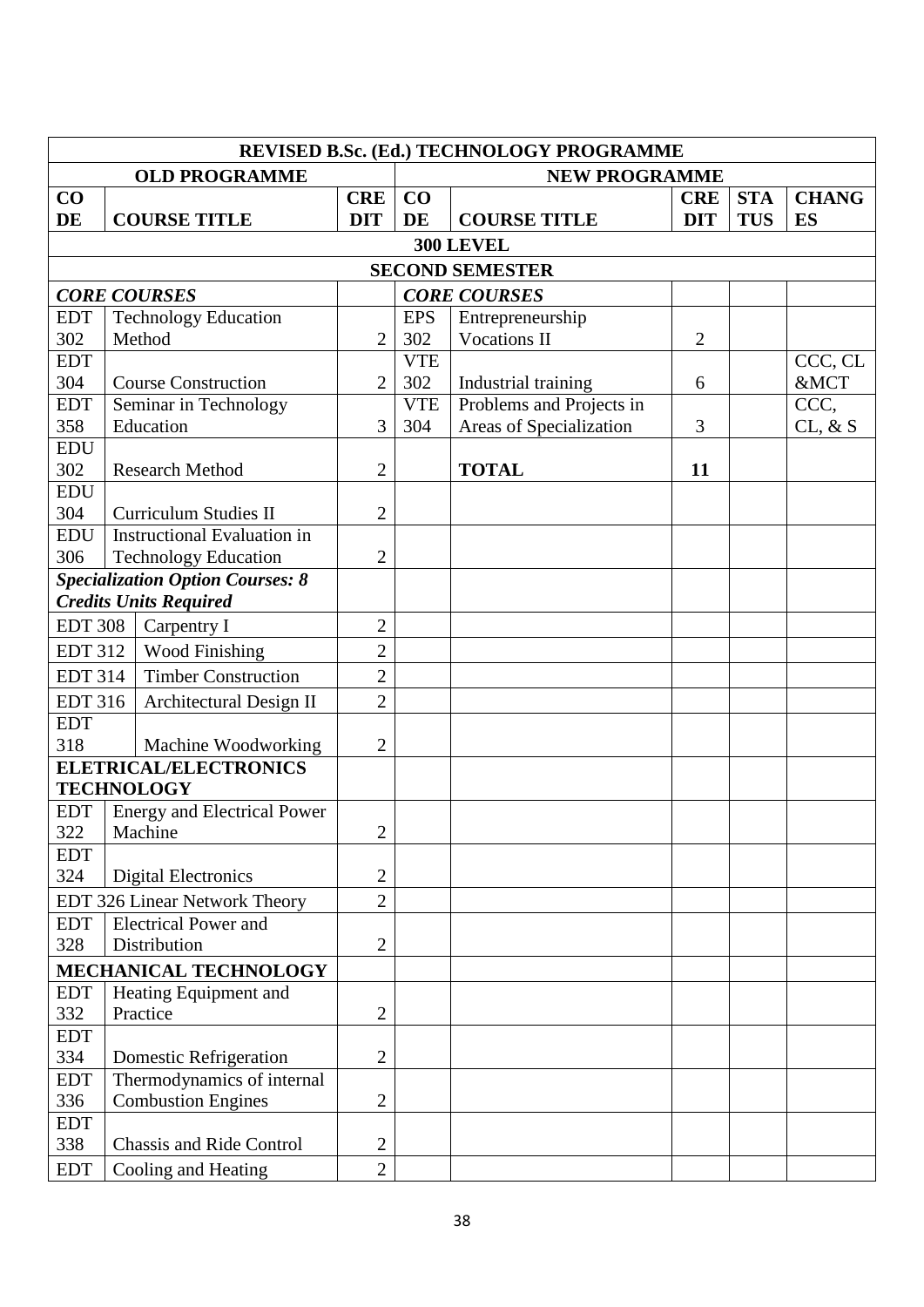|            | <b>REVISED B.Sc. (Ed.) TECHNOLOGY PROGRAMME</b> |                |                      |                     |            |            |              |  |  |  |
|------------|-------------------------------------------------|----------------|----------------------|---------------------|------------|------------|--------------|--|--|--|
|            | <b>OLD PROGRAMME</b>                            |                | <b>NEW PROGRAMME</b> |                     |            |            |              |  |  |  |
| CO         |                                                 | <b>CRE</b>     | CO                   |                     | <b>CRE</b> | <b>STA</b> | <b>CHANG</b> |  |  |  |
| DE         | <b>COURSE TITLE</b>                             | <b>DIT</b>     | DE                   | <b>COURSE TITLE</b> | <b>DIT</b> | <b>TUS</b> | <b>ES</b>    |  |  |  |
| 342        |                                                 |                |                      |                     |            |            |              |  |  |  |
| <b>EDT</b> |                                                 |                |                      |                     |            |            |              |  |  |  |
| 344        | <b>Agricultural Machinery II</b>                | $\overline{2}$ |                      |                     |            |            |              |  |  |  |
| <b>EDT</b> | Principles and Theory of                        |                |                      |                     |            |            |              |  |  |  |
| 346        | Welding II                                      | $\overline{2}$ |                      |                     |            |            |              |  |  |  |
| <b>EDT</b> | Fabrication theory $\&$                         |                |                      |                     |            |            |              |  |  |  |
| 348        | Practice II                                     | $\overline{2}$ |                      |                     |            |            |              |  |  |  |
| <b>EDT</b> |                                                 |                |                      |                     |            |            |              |  |  |  |
| 352        | Tool and Die Design                             | $\overline{2}$ |                      |                     |            |            |              |  |  |  |
| <b>EDT</b> |                                                 |                |                      |                     |            |            |              |  |  |  |
| 354        | Foundry Technology II                           | $\overline{2}$ |                      |                     |            |            |              |  |  |  |
| <b>EDT</b> |                                                 |                |                      |                     |            |            |              |  |  |  |
| 356        | Metal Work Technology II                        | $\overline{2}$ |                      |                     |            |            |              |  |  |  |
|            | <b>Total Credits</b>                            | 21             |                      |                     |            |            |              |  |  |  |

|                    | REVISED B.Sc. (Ed.) TECHNOLOGY PROGRAMME |                      |            |                    |                |             |  |  |  |
|--------------------|------------------------------------------|----------------------|------------|--------------------|----------------|-------------|--|--|--|
|                    | <b>OLD PROGRAMME</b>                     | <b>NEW PROGRAMME</b> |            |                    |                |             |  |  |  |
|                    |                                          | <b>CRE</b>           | <b>COD</b> | <b>COURSE</b>      | <b>CRE</b>     | <b>CHAN</b> |  |  |  |
| <b>CODE</b>        | <b>COURSE TITLE</b>                      | <b>DIT</b>           | E          | <b>TITLE</b>       | <b>DIT</b>     | <b>GES</b>  |  |  |  |
|                    |                                          | <b>400 LEVEL</b>     |            |                    |                |             |  |  |  |
|                    | <b>FIRST SEMESTER</b>                    |                      |            |                    |                |             |  |  |  |
| <b>CORE COURSE</b> |                                          |                      |            | <b>CORE COURSE</b> |                |             |  |  |  |
|                    |                                          |                      | <b>EDU</b> | Teaching           |                |             |  |  |  |
| <b>EDT 401</b>     | Field Trips to Industry                  | $\overline{2}$       | 401        | Practice           | 6              |             |  |  |  |
|                    |                                          |                      | <b>VTE</b> | Field Trips to     |                |             |  |  |  |
| <b>EDT 403</b>     | <b>SIWES</b>                             | 6                    | 401        | Industry           | $\overline{2}$ |             |  |  |  |
| <b>EDU 401</b>     | <b>Teaching Practice</b>                 | 6                    |            | <b>TOTAL</b>       | 8              |             |  |  |  |
| <b>EDU 403</b>     | <b>Tests and Measurements</b>            | $\overline{2}$       |            |                    |                |             |  |  |  |
|                    | <b>SPECIALIZATION OPTION COURSE 8</b>    |                      |            |                    |                |             |  |  |  |
|                    | <b>CREDITS REQUIRED</b>                  |                      |            |                    |                |             |  |  |  |
|                    | Application and Administration of        |                      |            |                    |                |             |  |  |  |
| <b>EDT 411</b>     | <b>Building Codes</b>                    | $\overline{2}$       |            |                    |                |             |  |  |  |
|                    | Interior and Exterior Finishing to       |                      |            |                    |                |             |  |  |  |
| <b>EDT 413</b>     | <b>Building</b>                          | 3                    |            |                    |                |             |  |  |  |
| <b>EDT 415</b>     | building Services and maintenance        | 3                    |            |                    |                |             |  |  |  |
|                    | <b>Electronics technology</b>            |                      |            |                    |                |             |  |  |  |
| <b>EDT 417</b>     | <b>Television I</b>                      | 3                    |            |                    |                |             |  |  |  |
| <b>EDT 419</b>     | <b>Control Circuit System</b>            | $\overline{2}$       |            |                    |                |             |  |  |  |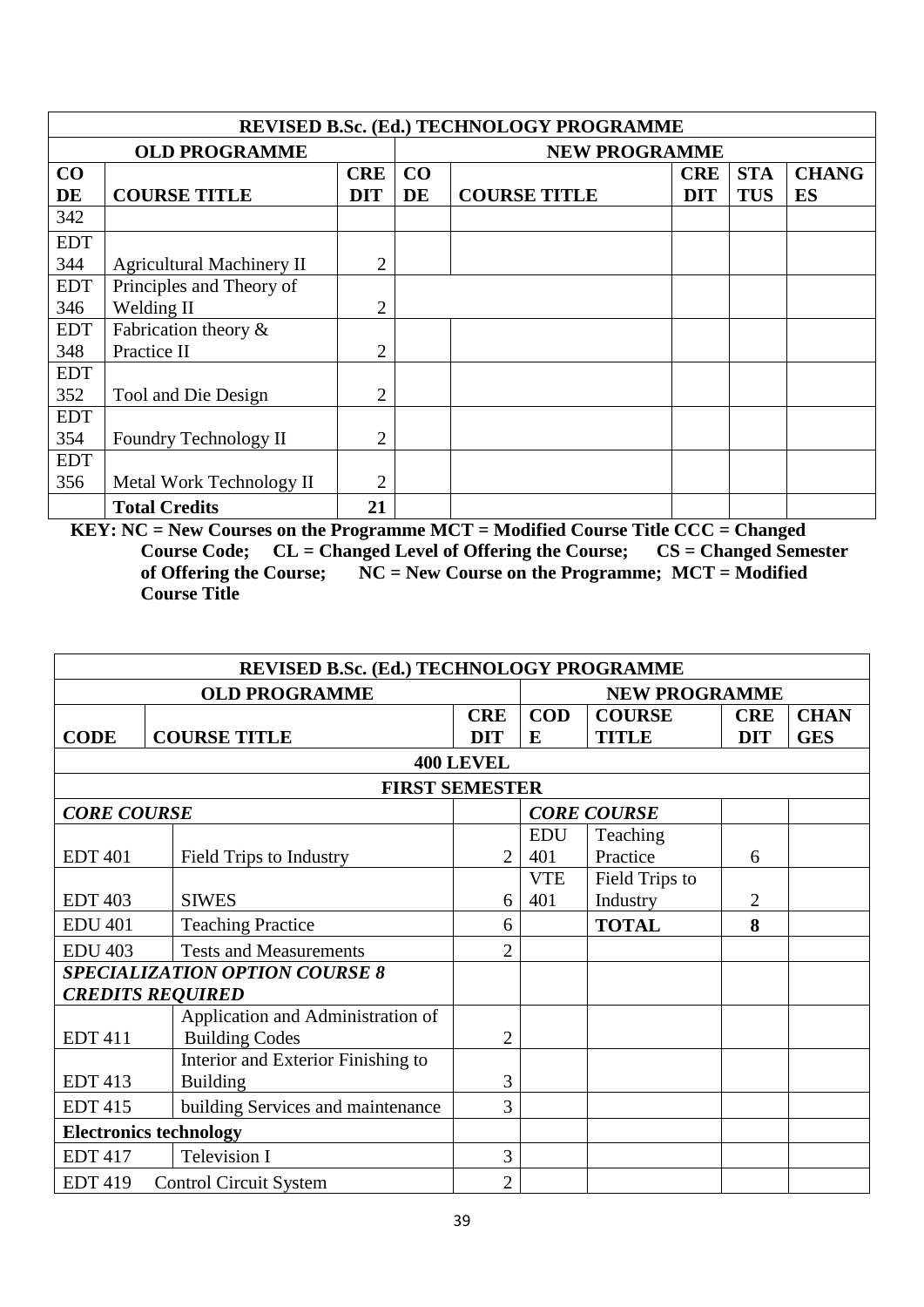| REVISED B.Sc. (Ed.) TECHNOLOGY PROGRAMME |                                                                |                |            |                      |            |             |  |  |
|------------------------------------------|----------------------------------------------------------------|----------------|------------|----------------------|------------|-------------|--|--|
|                                          | <b>OLD PROGRAMME</b>                                           |                |            | <b>NEW PROGRAMME</b> |            |             |  |  |
|                                          |                                                                | <b>CRE</b>     | <b>COD</b> | <b>COURSE</b>        | <b>CRE</b> | <b>CHAN</b> |  |  |
| <b>CODE</b>                              | <b>COURSE TITLE</b>                                            | <b>DIT</b>     | E          | <b>TITLE</b>         | <b>DIT</b> | <b>GES</b>  |  |  |
| <b>EDT 421</b>                           | <b>Power Electronics</b>                                       | 3              |            |                      |            |             |  |  |
| <b>Electrical Technology</b>             |                                                                |                |            |                      |            |             |  |  |
| <b>EDT 423</b>                           | <b>Utility Power System</b>                                    | $\overline{2}$ |            |                      |            |             |  |  |
| <b>EDT 425</b>                           | <b>Electrical Drafting</b>                                     | $\overline{2}$ |            |                      |            |             |  |  |
| <b>EDT 427</b>                           | <b>Electrical Installation Practice I</b>                      | 3              |            |                      |            |             |  |  |
|                                          | <b>Refrigeration and Air-Conditioning Technology</b>           |                |            |                      |            |             |  |  |
| <b>EDT 249</b>                           | Automobile Air-conditioning                                    | $\overline{2}$ |            |                      |            |             |  |  |
| <b>EDT 431</b>                           | <b>Absorption Systems</b>                                      | $\overline{2}$ |            |                      |            |             |  |  |
|                                          | Installation and Insulation of Pipe                            |                |            |                      |            |             |  |  |
| <b>EDT 433</b>                           | and Ducts                                                      | $\overline{2}$ |            |                      |            |             |  |  |
|                                          | Cold Store installation and                                    |                |            |                      |            |             |  |  |
| <b>EDT 435</b>                           | maintenance<br>Refrigeration and Air-conditioning              | $\overline{2}$ |            |                      |            |             |  |  |
| <b>EDT 437</b>                           | Controls                                                       | $\overline{2}$ |            |                      |            |             |  |  |
|                                          | <b>Auto Mechanics Technology</b>                               |                |            |                      |            |             |  |  |
| <b>EDT 439</b>                           | <b>Traffic and Highway Safety</b>                              | 1              |            |                      |            |             |  |  |
| <b>EDT 441</b>                           | Body Repair and Refinishing                                    | $\overline{2}$ |            |                      |            |             |  |  |
| <b>EDT 443</b>                           |                                                                | $\overline{2}$ |            |                      |            |             |  |  |
|                                          | Fuel and Exhaust Systems                                       |                |            |                      |            |             |  |  |
| <b>EDT 445</b>                           | <b>Electric Circuits and Tune-up</b>                           | $\overline{2}$ |            |                      |            |             |  |  |
| <b>EDT 447</b>                           | <b>Transmission and Drive Train</b>                            | $\overline{2}$ |            |                      |            |             |  |  |
|                                          | <b>Agricultural Mechanics Technology</b>                       |                |            |                      |            |             |  |  |
| <b>EDT 449</b>                           | <b>Agricultural Mechanics</b>                                  | $\overline{2}$ |            |                      |            |             |  |  |
| <b>EDT 451</b>                           | Technology                                                     | $\overline{2}$ |            |                      |            |             |  |  |
| <b>EDT 453</b>                           | <b>Agricultural Science</b>                                    | $\overline{2}$ |            |                      |            |             |  |  |
|                                          | <b>Agricultural Shop Skills I</b><br>Industrial Hydraulics and |                |            |                      |            |             |  |  |
| <b>EDT 455</b>                           | Pneumatics                                                     | $\overline{2}$ |            |                      |            |             |  |  |
|                                          | Small Engines Operation and                                    |                |            |                      |            |             |  |  |
| <b>EDT 457</b>                           | Maintenance                                                    | $\overline{2}$ |            |                      |            |             |  |  |
|                                          | <b>Welding and Fabrication technology</b>                      |                |            |                      |            |             |  |  |
| <b>EDT 459</b>                           | Principles and Theory of Welding                               | $\overline{2}$ |            |                      |            |             |  |  |
| <b>EDT 461</b>                           | Fabrication Theory and practice                                | $\overline{2}$ |            |                      |            |             |  |  |
| <b>EDT 463</b>                           | Arc and Oxy-Acetylene Welding                                  | $\overline{2}$ |            |                      |            |             |  |  |
| <b>EDT 465</b>                           | <b>Blue Print Reading for Welders</b>                          | $\overline{2}$ |            |                      |            |             |  |  |
| <b>EDT 467</b>                           | hot and Cold Metal Working                                     | $\overline{2}$ |            |                      |            |             |  |  |
|                                          | <b>Total Credit</b>                                            | 21             |            |                      |            |             |  |  |

**KEY: NC = New Courses on the Programme MCT = Modified Course Title CCC = Changed Course Code; CL = Changed Level of Offering the Course; CS = Changed Semester Course Code; CL = Changed Level of Offering the Course;<br>of Offering the Course; NC = New Course on the Programm**  $\overline{NC}$  = New Course on the Programme;  $\overline{MCT}$  = Modified **Course Title**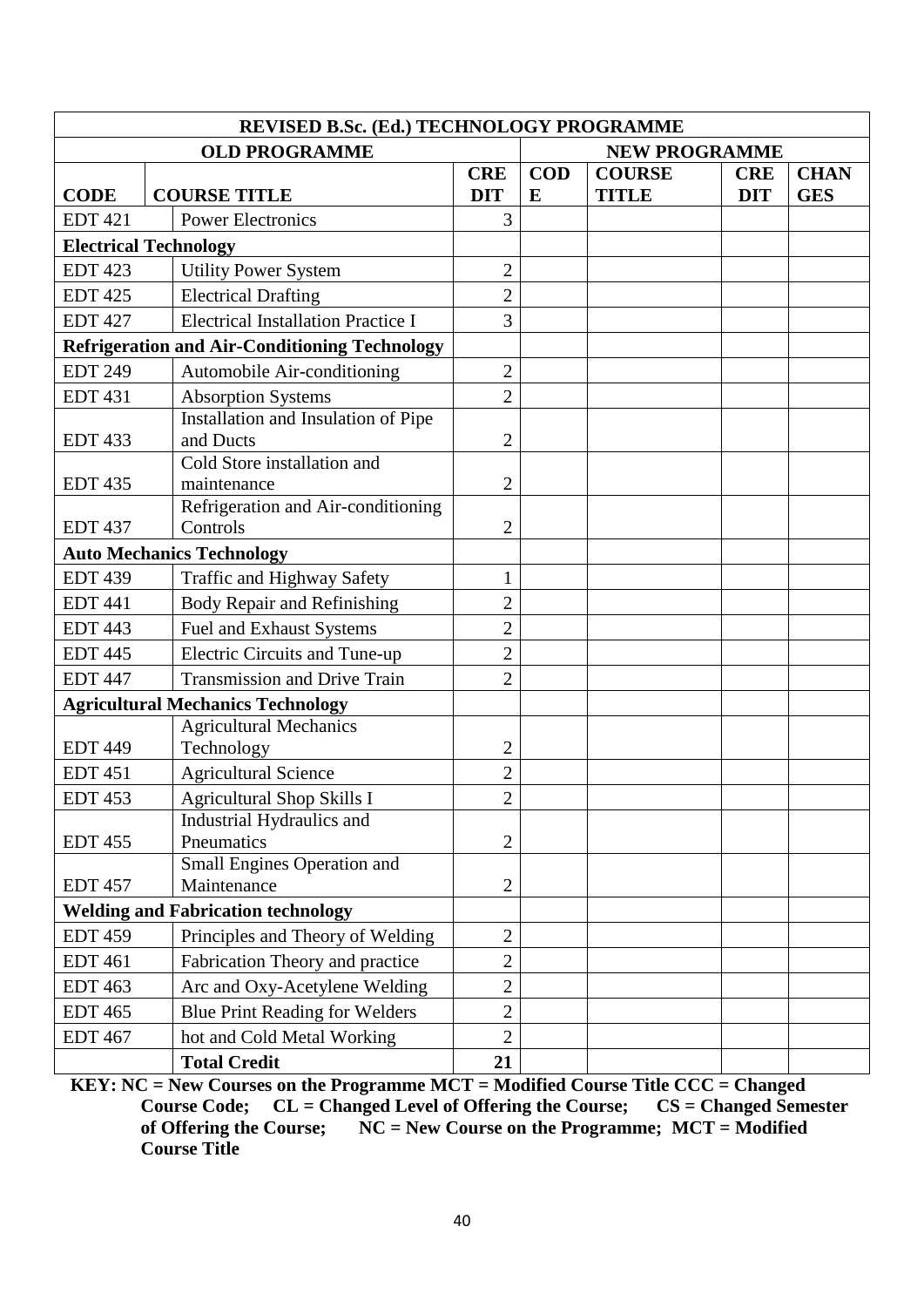| <b>OLD PROGRAMME</b><br><b>NEW PROGRAMME</b><br>CR<br><b>CRE</b><br><b>EDI</b><br><b>CHAN</b><br><b>COURSE TITLE</b><br>T<br><b>CODE</b><br><b>COURSE TITLE</b><br><b>DIT</b><br><b>CODE</b><br><b>GE</b><br><b>400 LEVEL</b><br><b>SECOND SEMESTER</b><br><b>CORE COURSES</b><br><b>CORE COURSES</b><br><b>Educational Research</b><br><b>EDU</b><br>302<br>$\overline{2}$<br><b>CL</b><br><b>EDT 402</b><br>$\overline{2}$<br>Methods<br><b>Quality Control</b><br>Problems and projects in Area<br><b>EDU</b><br>304<br>of Specialization<br>$\overline{3}$<br>$\overline{2}$<br><b>EDT 404</b><br><b>Curriculum Studies II</b><br><b>CL</b><br><b>EDU</b><br><b>EDU</b><br>402<br>402<br><b>Research Project</b><br><b>Research Project</b><br>$\overline{4}$<br>6<br><b>SPECIALIZATION OPTION COURSE 8</b><br>Planning and<br><b>VTE</b><br>Administration of VTE<br>402<br>$\overline{2}$<br>NC<br><b>CREDITS REQUIRED</b><br>Seminar in Vocational and<br><b>VTE</b><br>404<br><b>Technical Education</b><br>$\overline{2}$<br><b>CCC</b><br><b>Specialization Options: Choose</b><br>$\overline{2}$<br>between<br><b>Woodwork Technology</b><br>$\overline{2}$<br><b>AUTOMOBILE TECHNOLOGY</b><br><b>EDT 406</b><br>Joinery II<br><b>MTE</b><br>Auto-body Repairs and<br>458<br>Finishing<br><b>EDT 408</b><br>$\overline{2}$<br>$\overline{2}$<br>NC<br>Upholstery and Woodturning<br>Auto Parts Marketing,<br>Workshop Management<br><b>MTE</b><br>Furniture design and<br>and Administration<br>$\overline{2}$<br>462<br><b>EDT 412</b><br>Construction<br>$\overline{2}$<br>NC<br>Maintenance of Wood<br><b>MTE</b><br>464<br>$\overline{2}$<br>NC<br><b>EDT</b> 414<br>Processing Equipment<br>$\overline{2}$<br>Diesel Engine<br>Automobile Air<br><b>MTE</b><br>$\overline{2}$<br>466<br>Conditioning<br><b>Building Technology</b><br><b>EDT 416</b><br><b>Architectural Drawing II</b><br>$\overline{2}$<br><b>EDT 418</b><br><b>Building Renovation</b><br>$\overline{2}$<br><b>BUILDING TECHNOLOGY</b><br>Concrete, Masonry and Steel<br><b>Building Construction</b><br><b>CTE</b><br>Site Organization and<br>Practices <sub>2</sub><br>412<br><b>Equipment selection</b><br>NC<br><b>EDT 422</b><br>$\overline{2}$<br><b>Estimating and Scheduling</b><br><b>CTE</b><br>$\overline{2}$<br><b>Building Construction</b><br>414<br>$\overline{2}$<br><b>EDT 424</b><br>NC<br><b>Specification Writing</b><br><b>CTE</b><br><b>Construction Project</b><br>416<br>Management II<br><b>Electrical Technology</b><br>$\overline{2}$<br><b>MCT</b><br>Operation and Maintenance of<br><b>CTE</b><br>AC & DC Machines<br>418<br><b>Architectural Drawing II</b><br>$\overline{2}$<br>NC<br><b>EDT 426</b><br>$\overline{4}$<br><b>Electrical Installation Practice</b><br><b>CTE</b><br>422<br>$\overline{2}$<br>CS<br><b>EDT 428</b><br><b>Structural Design II</b><br>$\overline{4}$<br>$\mathop{\mathrm{II}}\nolimits$<br><b>Electronics Technology</b><br><b>Electronic Communication</b><br>Circuits<br>$\overline{2}$<br><b>EDT 432</b> |  | REVISED B.Sc. (Ed.) TECHNOLOGY PROGRAMME |                |  |  |  |  |  |  |  |
|--------------------------------------------------------------------------------------------------------------------------------------------------------------------------------------------------------------------------------------------------------------------------------------------------------------------------------------------------------------------------------------------------------------------------------------------------------------------------------------------------------------------------------------------------------------------------------------------------------------------------------------------------------------------------------------------------------------------------------------------------------------------------------------------------------------------------------------------------------------------------------------------------------------------------------------------------------------------------------------------------------------------------------------------------------------------------------------------------------------------------------------------------------------------------------------------------------------------------------------------------------------------------------------------------------------------------------------------------------------------------------------------------------------------------------------------------------------------------------------------------------------------------------------------------------------------------------------------------------------------------------------------------------------------------------------------------------------------------------------------------------------------------------------------------------------------------------------------------------------------------------------------------------------------------------------------------------------------------------------------------------------------------------------------------------------------------------------------------------------------------------------------------------------------------------------------------------------------------------------------------------------------------------------------------------------------------------------------------------------------------------------------------------------------------------------------------------------------------------------------------------------------------------------------------------------------------------------------------------------------------------------------------------------------------------------------------------------------------------------------------------------------------------------------------------------------------------------------------------------------------------------------------------------------------------------------------------------------------------------------------------------------------------------------------------------|--|------------------------------------------|----------------|--|--|--|--|--|--|--|
|                                                                                                                                                                                                                                                                                                                                                                                                                                                                                                                                                                                                                                                                                                                                                                                                                                                                                                                                                                                                                                                                                                                                                                                                                                                                                                                                                                                                                                                                                                                                                                                                                                                                                                                                                                                                                                                                                                                                                                                                                                                                                                                                                                                                                                                                                                                                                                                                                                                                                                                                                                                                                                                                                                                                                                                                                                                                                                                                                                                                                                                              |  |                                          |                |  |  |  |  |  |  |  |
|                                                                                                                                                                                                                                                                                                                                                                                                                                                                                                                                                                                                                                                                                                                                                                                                                                                                                                                                                                                                                                                                                                                                                                                                                                                                                                                                                                                                                                                                                                                                                                                                                                                                                                                                                                                                                                                                                                                                                                                                                                                                                                                                                                                                                                                                                                                                                                                                                                                                                                                                                                                                                                                                                                                                                                                                                                                                                                                                                                                                                                                              |  |                                          |                |  |  |  |  |  |  |  |
|                                                                                                                                                                                                                                                                                                                                                                                                                                                                                                                                                                                                                                                                                                                                                                                                                                                                                                                                                                                                                                                                                                                                                                                                                                                                                                                                                                                                                                                                                                                                                                                                                                                                                                                                                                                                                                                                                                                                                                                                                                                                                                                                                                                                                                                                                                                                                                                                                                                                                                                                                                                                                                                                                                                                                                                                                                                                                                                                                                                                                                                              |  |                                          |                |  |  |  |  |  |  |  |
|                                                                                                                                                                                                                                                                                                                                                                                                                                                                                                                                                                                                                                                                                                                                                                                                                                                                                                                                                                                                                                                                                                                                                                                                                                                                                                                                                                                                                                                                                                                                                                                                                                                                                                                                                                                                                                                                                                                                                                                                                                                                                                                                                                                                                                                                                                                                                                                                                                                                                                                                                                                                                                                                                                                                                                                                                                                                                                                                                                                                                                                              |  |                                          |                |  |  |  |  |  |  |  |
|                                                                                                                                                                                                                                                                                                                                                                                                                                                                                                                                                                                                                                                                                                                                                                                                                                                                                                                                                                                                                                                                                                                                                                                                                                                                                                                                                                                                                                                                                                                                                                                                                                                                                                                                                                                                                                                                                                                                                                                                                                                                                                                                                                                                                                                                                                                                                                                                                                                                                                                                                                                                                                                                                                                                                                                                                                                                                                                                                                                                                                                              |  |                                          |                |  |  |  |  |  |  |  |
|                                                                                                                                                                                                                                                                                                                                                                                                                                                                                                                                                                                                                                                                                                                                                                                                                                                                                                                                                                                                                                                                                                                                                                                                                                                                                                                                                                                                                                                                                                                                                                                                                                                                                                                                                                                                                                                                                                                                                                                                                                                                                                                                                                                                                                                                                                                                                                                                                                                                                                                                                                                                                                                                                                                                                                                                                                                                                                                                                                                                                                                              |  |                                          |                |  |  |  |  |  |  |  |
|                                                                                                                                                                                                                                                                                                                                                                                                                                                                                                                                                                                                                                                                                                                                                                                                                                                                                                                                                                                                                                                                                                                                                                                                                                                                                                                                                                                                                                                                                                                                                                                                                                                                                                                                                                                                                                                                                                                                                                                                                                                                                                                                                                                                                                                                                                                                                                                                                                                                                                                                                                                                                                                                                                                                                                                                                                                                                                                                                                                                                                                              |  |                                          |                |  |  |  |  |  |  |  |
|                                                                                                                                                                                                                                                                                                                                                                                                                                                                                                                                                                                                                                                                                                                                                                                                                                                                                                                                                                                                                                                                                                                                                                                                                                                                                                                                                                                                                                                                                                                                                                                                                                                                                                                                                                                                                                                                                                                                                                                                                                                                                                                                                                                                                                                                                                                                                                                                                                                                                                                                                                                                                                                                                                                                                                                                                                                                                                                                                                                                                                                              |  |                                          |                |  |  |  |  |  |  |  |
|                                                                                                                                                                                                                                                                                                                                                                                                                                                                                                                                                                                                                                                                                                                                                                                                                                                                                                                                                                                                                                                                                                                                                                                                                                                                                                                                                                                                                                                                                                                                                                                                                                                                                                                                                                                                                                                                                                                                                                                                                                                                                                                                                                                                                                                                                                                                                                                                                                                                                                                                                                                                                                                                                                                                                                                                                                                                                                                                                                                                                                                              |  |                                          |                |  |  |  |  |  |  |  |
|                                                                                                                                                                                                                                                                                                                                                                                                                                                                                                                                                                                                                                                                                                                                                                                                                                                                                                                                                                                                                                                                                                                                                                                                                                                                                                                                                                                                                                                                                                                                                                                                                                                                                                                                                                                                                                                                                                                                                                                                                                                                                                                                                                                                                                                                                                                                                                                                                                                                                                                                                                                                                                                                                                                                                                                                                                                                                                                                                                                                                                                              |  |                                          |                |  |  |  |  |  |  |  |
|                                                                                                                                                                                                                                                                                                                                                                                                                                                                                                                                                                                                                                                                                                                                                                                                                                                                                                                                                                                                                                                                                                                                                                                                                                                                                                                                                                                                                                                                                                                                                                                                                                                                                                                                                                                                                                                                                                                                                                                                                                                                                                                                                                                                                                                                                                                                                                                                                                                                                                                                                                                                                                                                                                                                                                                                                                                                                                                                                                                                                                                              |  |                                          |                |  |  |  |  |  |  |  |
|                                                                                                                                                                                                                                                                                                                                                                                                                                                                                                                                                                                                                                                                                                                                                                                                                                                                                                                                                                                                                                                                                                                                                                                                                                                                                                                                                                                                                                                                                                                                                                                                                                                                                                                                                                                                                                                                                                                                                                                                                                                                                                                                                                                                                                                                                                                                                                                                                                                                                                                                                                                                                                                                                                                                                                                                                                                                                                                                                                                                                                                              |  |                                          |                |  |  |  |  |  |  |  |
|                                                                                                                                                                                                                                                                                                                                                                                                                                                                                                                                                                                                                                                                                                                                                                                                                                                                                                                                                                                                                                                                                                                                                                                                                                                                                                                                                                                                                                                                                                                                                                                                                                                                                                                                                                                                                                                                                                                                                                                                                                                                                                                                                                                                                                                                                                                                                                                                                                                                                                                                                                                                                                                                                                                                                                                                                                                                                                                                                                                                                                                              |  |                                          |                |  |  |  |  |  |  |  |
|                                                                                                                                                                                                                                                                                                                                                                                                                                                                                                                                                                                                                                                                                                                                                                                                                                                                                                                                                                                                                                                                                                                                                                                                                                                                                                                                                                                                                                                                                                                                                                                                                                                                                                                                                                                                                                                                                                                                                                                                                                                                                                                                                                                                                                                                                                                                                                                                                                                                                                                                                                                                                                                                                                                                                                                                                                                                                                                                                                                                                                                              |  |                                          |                |  |  |  |  |  |  |  |
|                                                                                                                                                                                                                                                                                                                                                                                                                                                                                                                                                                                                                                                                                                                                                                                                                                                                                                                                                                                                                                                                                                                                                                                                                                                                                                                                                                                                                                                                                                                                                                                                                                                                                                                                                                                                                                                                                                                                                                                                                                                                                                                                                                                                                                                                                                                                                                                                                                                                                                                                                                                                                                                                                                                                                                                                                                                                                                                                                                                                                                                              |  |                                          |                |  |  |  |  |  |  |  |
|                                                                                                                                                                                                                                                                                                                                                                                                                                                                                                                                                                                                                                                                                                                                                                                                                                                                                                                                                                                                                                                                                                                                                                                                                                                                                                                                                                                                                                                                                                                                                                                                                                                                                                                                                                                                                                                                                                                                                                                                                                                                                                                                                                                                                                                                                                                                                                                                                                                                                                                                                                                                                                                                                                                                                                                                                                                                                                                                                                                                                                                              |  |                                          |                |  |  |  |  |  |  |  |
|                                                                                                                                                                                                                                                                                                                                                                                                                                                                                                                                                                                                                                                                                                                                                                                                                                                                                                                                                                                                                                                                                                                                                                                                                                                                                                                                                                                                                                                                                                                                                                                                                                                                                                                                                                                                                                                                                                                                                                                                                                                                                                                                                                                                                                                                                                                                                                                                                                                                                                                                                                                                                                                                                                                                                                                                                                                                                                                                                                                                                                                              |  |                                          |                |  |  |  |  |  |  |  |
|                                                                                                                                                                                                                                                                                                                                                                                                                                                                                                                                                                                                                                                                                                                                                                                                                                                                                                                                                                                                                                                                                                                                                                                                                                                                                                                                                                                                                                                                                                                                                                                                                                                                                                                                                                                                                                                                                                                                                                                                                                                                                                                                                                                                                                                                                                                                                                                                                                                                                                                                                                                                                                                                                                                                                                                                                                                                                                                                                                                                                                                              |  |                                          |                |  |  |  |  |  |  |  |
|                                                                                                                                                                                                                                                                                                                                                                                                                                                                                                                                                                                                                                                                                                                                                                                                                                                                                                                                                                                                                                                                                                                                                                                                                                                                                                                                                                                                                                                                                                                                                                                                                                                                                                                                                                                                                                                                                                                                                                                                                                                                                                                                                                                                                                                                                                                                                                                                                                                                                                                                                                                                                                                                                                                                                                                                                                                                                                                                                                                                                                                              |  |                                          |                |  |  |  |  |  |  |  |
|                                                                                                                                                                                                                                                                                                                                                                                                                                                                                                                                                                                                                                                                                                                                                                                                                                                                                                                                                                                                                                                                                                                                                                                                                                                                                                                                                                                                                                                                                                                                                                                                                                                                                                                                                                                                                                                                                                                                                                                                                                                                                                                                                                                                                                                                                                                                                                                                                                                                                                                                                                                                                                                                                                                                                                                                                                                                                                                                                                                                                                                              |  |                                          |                |  |  |  |  |  |  |  |
|                                                                                                                                                                                                                                                                                                                                                                                                                                                                                                                                                                                                                                                                                                                                                                                                                                                                                                                                                                                                                                                                                                                                                                                                                                                                                                                                                                                                                                                                                                                                                                                                                                                                                                                                                                                                                                                                                                                                                                                                                                                                                                                                                                                                                                                                                                                                                                                                                                                                                                                                                                                                                                                                                                                                                                                                                                                                                                                                                                                                                                                              |  |                                          |                |  |  |  |  |  |  |  |
|                                                                                                                                                                                                                                                                                                                                                                                                                                                                                                                                                                                                                                                                                                                                                                                                                                                                                                                                                                                                                                                                                                                                                                                                                                                                                                                                                                                                                                                                                                                                                                                                                                                                                                                                                                                                                                                                                                                                                                                                                                                                                                                                                                                                                                                                                                                                                                                                                                                                                                                                                                                                                                                                                                                                                                                                                                                                                                                                                                                                                                                              |  |                                          |                |  |  |  |  |  |  |  |
|                                                                                                                                                                                                                                                                                                                                                                                                                                                                                                                                                                                                                                                                                                                                                                                                                                                                                                                                                                                                                                                                                                                                                                                                                                                                                                                                                                                                                                                                                                                                                                                                                                                                                                                                                                                                                                                                                                                                                                                                                                                                                                                                                                                                                                                                                                                                                                                                                                                                                                                                                                                                                                                                                                                                                                                                                                                                                                                                                                                                                                                              |  |                                          |                |  |  |  |  |  |  |  |
|                                                                                                                                                                                                                                                                                                                                                                                                                                                                                                                                                                                                                                                                                                                                                                                                                                                                                                                                                                                                                                                                                                                                                                                                                                                                                                                                                                                                                                                                                                                                                                                                                                                                                                                                                                                                                                                                                                                                                                                                                                                                                                                                                                                                                                                                                                                                                                                                                                                                                                                                                                                                                                                                                                                                                                                                                                                                                                                                                                                                                                                              |  |                                          |                |  |  |  |  |  |  |  |
|                                                                                                                                                                                                                                                                                                                                                                                                                                                                                                                                                                                                                                                                                                                                                                                                                                                                                                                                                                                                                                                                                                                                                                                                                                                                                                                                                                                                                                                                                                                                                                                                                                                                                                                                                                                                                                                                                                                                                                                                                                                                                                                                                                                                                                                                                                                                                                                                                                                                                                                                                                                                                                                                                                                                                                                                                                                                                                                                                                                                                                                              |  |                                          |                |  |  |  |  |  |  |  |
|                                                                                                                                                                                                                                                                                                                                                                                                                                                                                                                                                                                                                                                                                                                                                                                                                                                                                                                                                                                                                                                                                                                                                                                                                                                                                                                                                                                                                                                                                                                                                                                                                                                                                                                                                                                                                                                                                                                                                                                                                                                                                                                                                                                                                                                                                                                                                                                                                                                                                                                                                                                                                                                                                                                                                                                                                                                                                                                                                                                                                                                              |  |                                          |                |  |  |  |  |  |  |  |
|                                                                                                                                                                                                                                                                                                                                                                                                                                                                                                                                                                                                                                                                                                                                                                                                                                                                                                                                                                                                                                                                                                                                                                                                                                                                                                                                                                                                                                                                                                                                                                                                                                                                                                                                                                                                                                                                                                                                                                                                                                                                                                                                                                                                                                                                                                                                                                                                                                                                                                                                                                                                                                                                                                                                                                                                                                                                                                                                                                                                                                                              |  |                                          |                |  |  |  |  |  |  |  |
|                                                                                                                                                                                                                                                                                                                                                                                                                                                                                                                                                                                                                                                                                                                                                                                                                                                                                                                                                                                                                                                                                                                                                                                                                                                                                                                                                                                                                                                                                                                                                                                                                                                                                                                                                                                                                                                                                                                                                                                                                                                                                                                                                                                                                                                                                                                                                                                                                                                                                                                                                                                                                                                                                                                                                                                                                                                                                                                                                                                                                                                              |  |                                          |                |  |  |  |  |  |  |  |
|                                                                                                                                                                                                                                                                                                                                                                                                                                                                                                                                                                                                                                                                                                                                                                                                                                                                                                                                                                                                                                                                                                                                                                                                                                                                                                                                                                                                                                                                                                                                                                                                                                                                                                                                                                                                                                                                                                                                                                                                                                                                                                                                                                                                                                                                                                                                                                                                                                                                                                                                                                                                                                                                                                                                                                                                                                                                                                                                                                                                                                                              |  |                                          |                |  |  |  |  |  |  |  |
|                                                                                                                                                                                                                                                                                                                                                                                                                                                                                                                                                                                                                                                                                                                                                                                                                                                                                                                                                                                                                                                                                                                                                                                                                                                                                                                                                                                                                                                                                                                                                                                                                                                                                                                                                                                                                                                                                                                                                                                                                                                                                                                                                                                                                                                                                                                                                                                                                                                                                                                                                                                                                                                                                                                                                                                                                                                                                                                                                                                                                                                              |  |                                          |                |  |  |  |  |  |  |  |
|                                                                                                                                                                                                                                                                                                                                                                                                                                                                                                                                                                                                                                                                                                                                                                                                                                                                                                                                                                                                                                                                                                                                                                                                                                                                                                                                                                                                                                                                                                                                                                                                                                                                                                                                                                                                                                                                                                                                                                                                                                                                                                                                                                                                                                                                                                                                                                                                                                                                                                                                                                                                                                                                                                                                                                                                                                                                                                                                                                                                                                                              |  |                                          |                |  |  |  |  |  |  |  |
|                                                                                                                                                                                                                                                                                                                                                                                                                                                                                                                                                                                                                                                                                                                                                                                                                                                                                                                                                                                                                                                                                                                                                                                                                                                                                                                                                                                                                                                                                                                                                                                                                                                                                                                                                                                                                                                                                                                                                                                                                                                                                                                                                                                                                                                                                                                                                                                                                                                                                                                                                                                                                                                                                                                                                                                                                                                                                                                                                                                                                                                              |  |                                          |                |  |  |  |  |  |  |  |
|                                                                                                                                                                                                                                                                                                                                                                                                                                                                                                                                                                                                                                                                                                                                                                                                                                                                                                                                                                                                                                                                                                                                                                                                                                                                                                                                                                                                                                                                                                                                                                                                                                                                                                                                                                                                                                                                                                                                                                                                                                                                                                                                                                                                                                                                                                                                                                                                                                                                                                                                                                                                                                                                                                                                                                                                                                                                                                                                                                                                                                                              |  |                                          |                |  |  |  |  |  |  |  |
|                                                                                                                                                                                                                                                                                                                                                                                                                                                                                                                                                                                                                                                                                                                                                                                                                                                                                                                                                                                                                                                                                                                                                                                                                                                                                                                                                                                                                                                                                                                                                                                                                                                                                                                                                                                                                                                                                                                                                                                                                                                                                                                                                                                                                                                                                                                                                                                                                                                                                                                                                                                                                                                                                                                                                                                                                                                                                                                                                                                                                                                              |  |                                          |                |  |  |  |  |  |  |  |
|                                                                                                                                                                                                                                                                                                                                                                                                                                                                                                                                                                                                                                                                                                                                                                                                                                                                                                                                                                                                                                                                                                                                                                                                                                                                                                                                                                                                                                                                                                                                                                                                                                                                                                                                                                                                                                                                                                                                                                                                                                                                                                                                                                                                                                                                                                                                                                                                                                                                                                                                                                                                                                                                                                                                                                                                                                                                                                                                                                                                                                                              |  |                                          |                |  |  |  |  |  |  |  |
|                                                                                                                                                                                                                                                                                                                                                                                                                                                                                                                                                                                                                                                                                                                                                                                                                                                                                                                                                                                                                                                                                                                                                                                                                                                                                                                                                                                                                                                                                                                                                                                                                                                                                                                                                                                                                                                                                                                                                                                                                                                                                                                                                                                                                                                                                                                                                                                                                                                                                                                                                                                                                                                                                                                                                                                                                                                                                                                                                                                                                                                              |  |                                          |                |  |  |  |  |  |  |  |
|                                                                                                                                                                                                                                                                                                                                                                                                                                                                                                                                                                                                                                                                                                                                                                                                                                                                                                                                                                                                                                                                                                                                                                                                                                                                                                                                                                                                                                                                                                                                                                                                                                                                                                                                                                                                                                                                                                                                                                                                                                                                                                                                                                                                                                                                                                                                                                                                                                                                                                                                                                                                                                                                                                                                                                                                                                                                                                                                                                                                                                                              |  |                                          |                |  |  |  |  |  |  |  |
|                                                                                                                                                                                                                                                                                                                                                                                                                                                                                                                                                                                                                                                                                                                                                                                                                                                                                                                                                                                                                                                                                                                                                                                                                                                                                                                                                                                                                                                                                                                                                                                                                                                                                                                                                                                                                                                                                                                                                                                                                                                                                                                                                                                                                                                                                                                                                                                                                                                                                                                                                                                                                                                                                                                                                                                                                                                                                                                                                                                                                                                              |  |                                          |                |  |  |  |  |  |  |  |
|                                                                                                                                                                                                                                                                                                                                                                                                                                                                                                                                                                                                                                                                                                                                                                                                                                                                                                                                                                                                                                                                                                                                                                                                                                                                                                                                                                                                                                                                                                                                                                                                                                                                                                                                                                                                                                                                                                                                                                                                                                                                                                                                                                                                                                                                                                                                                                                                                                                                                                                                                                                                                                                                                                                                                                                                                                                                                                                                                                                                                                                              |  |                                          |                |  |  |  |  |  |  |  |
|                                                                                                                                                                                                                                                                                                                                                                                                                                                                                                                                                                                                                                                                                                                                                                                                                                                                                                                                                                                                                                                                                                                                                                                                                                                                                                                                                                                                                                                                                                                                                                                                                                                                                                                                                                                                                                                                                                                                                                                                                                                                                                                                                                                                                                                                                                                                                                                                                                                                                                                                                                                                                                                                                                                                                                                                                                                                                                                                                                                                                                                              |  |                                          |                |  |  |  |  |  |  |  |
|                                                                                                                                                                                                                                                                                                                                                                                                                                                                                                                                                                                                                                                                                                                                                                                                                                                                                                                                                                                                                                                                                                                                                                                                                                                                                                                                                                                                                                                                                                                                                                                                                                                                                                                                                                                                                                                                                                                                                                                                                                                                                                                                                                                                                                                                                                                                                                                                                                                                                                                                                                                                                                                                                                                                                                                                                                                                                                                                                                                                                                                              |  |                                          |                |  |  |  |  |  |  |  |
|                                                                                                                                                                                                                                                                                                                                                                                                                                                                                                                                                                                                                                                                                                                                                                                                                                                                                                                                                                                                                                                                                                                                                                                                                                                                                                                                                                                                                                                                                                                                                                                                                                                                                                                                                                                                                                                                                                                                                                                                                                                                                                                                                                                                                                                                                                                                                                                                                                                                                                                                                                                                                                                                                                                                                                                                                                                                                                                                                                                                                                                              |  |                                          |                |  |  |  |  |  |  |  |
| <b>ELECTRICAL TECHNOLOGY</b><br><b>EDT 434</b>                                                                                                                                                                                                                                                                                                                                                                                                                                                                                                                                                                                                                                                                                                                                                                                                                                                                                                                                                                                                                                                                                                                                                                                                                                                                                                                                                                                                                                                                                                                                                                                                                                                                                                                                                                                                                                                                                                                                                                                                                                                                                                                                                                                                                                                                                                                                                                                                                                                                                                                                                                                                                                                                                                                                                                                                                                                                                                                                                                                                               |  | <b>Television II</b>                     | $\overline{2}$ |  |  |  |  |  |  |  |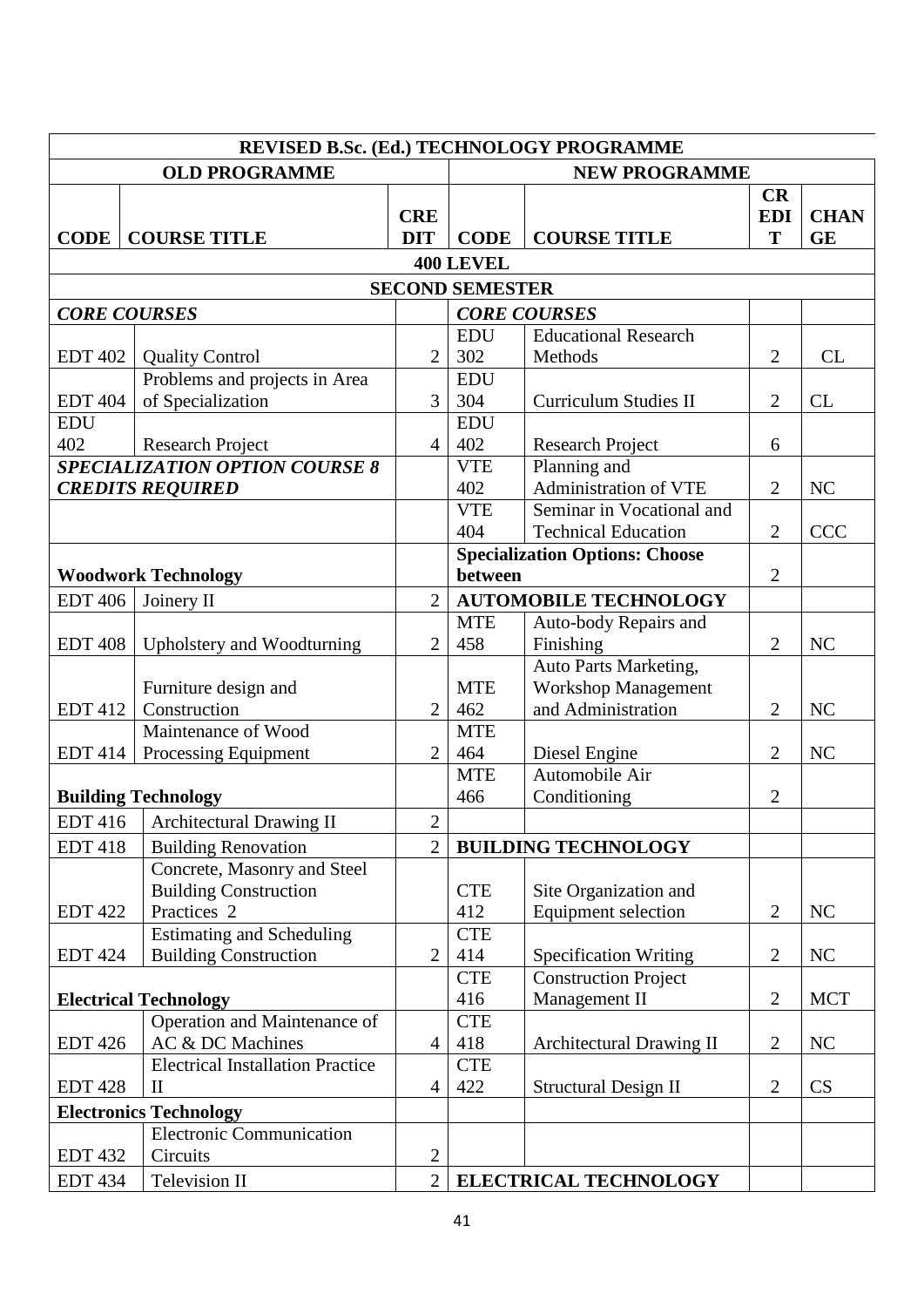| REVISED B.Sc. (Ed.) TECHNOLOGY PROGRAMME  |                                     |                |                                    |                                        |                  |                        |  |  |  |  |  |
|-------------------------------------------|-------------------------------------|----------------|------------------------------------|----------------------------------------|------------------|------------------------|--|--|--|--|--|
|                                           | <b>OLD PROGRAMME</b>                |                | <b>NEW PROGRAMME</b>               |                                        |                  |                        |  |  |  |  |  |
|                                           |                                     | <b>CRE</b>     |                                    |                                        | CR<br><b>EDI</b> | <b>CHAN</b>            |  |  |  |  |  |
| <b>CODE</b>                               | <b>COURSE TITLE</b>                 | <b>DIT</b>     | <b>CODE</b>                        | <b>COURSE TITLE</b>                    | T                | <b>GE</b>              |  |  |  |  |  |
|                                           |                                     |                |                                    | Operation and                          |                  |                        |  |  |  |  |  |
|                                           | <b>Electronics Servicing</b>        |                | <b>ETE</b>                         | Maintenance of AC/DC                   |                  |                        |  |  |  |  |  |
| <b>EDT 436</b>                            | Techniques                          | $\overline{4}$ | 444                                | <b>Machines</b>                        | $\overline{2}$   |                        |  |  |  |  |  |
| <b>Refrigeration and Air-Conditioning</b> |                                     |                | <b>ETE</b>                         |                                        |                  |                        |  |  |  |  |  |
| <b>Technology</b>                         |                                     |                | 446                                | Electrical Installation II             | $\overline{2}$   |                        |  |  |  |  |  |
|                                           |                                     |                |                                    | <b>ELECTIVES: Choose between 2 - 4</b> |                  |                        |  |  |  |  |  |
| <b>EDT 438</b>                            | <b>Industrial Air-conditioning</b>  | $\overline{2}$ | <b>Credits</b>                     |                                        |                  |                        |  |  |  |  |  |
|                                           |                                     |                | <b>ETE</b>                         |                                        |                  |                        |  |  |  |  |  |
| <b>EDT 442</b>                            | <b>Load Estimation</b>              | $\overline{2}$ | 452                                | Control Circuit System II              | $\overline{2}$   |                        |  |  |  |  |  |
| <b>EDT 444</b>                            | <b>Heat Exchangers</b>              | $\overline{2}$ |                                    |                                        |                  |                        |  |  |  |  |  |
|                                           |                                     |                | <b>ELECTRONICS TECHNOLOGY</b>      |                                        |                  |                        |  |  |  |  |  |
|                                           | Charging of Refrigerants and        |                | <b>ETE</b>                         | Electronics                            |                  |                        |  |  |  |  |  |
| <b>EDT 446</b>                            | Oil                                 | $\overline{2}$ | 448                                | Communication                          | $\overline{2}$   |                        |  |  |  |  |  |
|                                           | Compressors, Motors and             |                | <b>ETE</b>                         |                                        |                  |                        |  |  |  |  |  |
| <b>EDT 448</b>                            | Generators                          | $\overline{2}$ | 452                                | Control Circuit System II              | $\overline{2}$   |                        |  |  |  |  |  |
|                                           |                                     |                | <b>ETE</b>                         | <b>Electronics Servicing</b>           |                  |                        |  |  |  |  |  |
|                                           | <b>Auto Mechanics technology</b>    |                | 454                                | Techniques                             | $\overline{2}$   |                        |  |  |  |  |  |
|                                           |                                     |                | <b>ETE</b>                         | <b>Electronics Design and</b>          |                  |                        |  |  |  |  |  |
| <b>EDT 452</b>                            | <b>Carburetion and Emission</b>     | $\overline{2}$ | 456                                | Drafting                               | $\overline{2}$   |                        |  |  |  |  |  |
| <b>EDT 454</b>                            | <b>Emission Control</b>             | $\overline{2}$ | PRODUCTION TECHNOLOGY              |                                        |                  |                        |  |  |  |  |  |
|                                           | Engine machinery and                |                | <b>MTE</b>                         |                                        |                  |                        |  |  |  |  |  |
| <b>EDT 456</b>                            | Rebuilding                          | $\overline{2}$ | 472                                | Foundry Technology II                  | $\overline{2}$   | <b>CCC</b>             |  |  |  |  |  |
|                                           |                                     |                |                                    | Metrology, Instrumentation             |                  |                        |  |  |  |  |  |
|                                           |                                     |                | <b>MTE</b>                         | & Quality Control                      |                  |                        |  |  |  |  |  |
| <b>EDT 458</b>                            | <b>Motors and Generators</b>        | $\overline{2}$ | 474                                | Processes                              | $\overline{2}$   | NC                     |  |  |  |  |  |
|                                           | mechanical Power                    |                | <b>MTE</b>                         | Physical Metallurgy and                |                  | CCC,                   |  |  |  |  |  |
| <b>EDT 462</b>                            | Transmission                        | 2              | 476                                | <b>Heat Treatment</b>                  | 2                | MCT                    |  |  |  |  |  |
|                                           |                                     |                |                                    |                                        |                  | CCC,                   |  |  |  |  |  |
|                                           |                                     |                | <b>MTE</b>                         |                                        |                  | MCT,                   |  |  |  |  |  |
| <b>Agricultural Mechanics Technology</b>  |                                     |                | 478                                | <b>Surface Technology</b>              | $\overline{2}$   | $\overline{\text{CS}}$ |  |  |  |  |  |
|                                           | <b>Agricultural Mechanics</b>       |                | <b>ELECTIVES: Choose 2 Credits</b> |                                        |                  |                        |  |  |  |  |  |
| <b>EDT 464</b>                            | Technology                          | $\overline{2}$ | from any of                        |                                        |                  | NC                     |  |  |  |  |  |
|                                           |                                     |                | <b>MTE</b>                         | <b>Automated Manufacturing</b>         |                  |                        |  |  |  |  |  |
| <b>EDT 466</b>                            | <b>Agricultural Mechanics Shop</b>  | $\overline{2}$ | 482                                | <b>Systems</b>                         | $\overline{2}$   | NC                     |  |  |  |  |  |
|                                           |                                     |                | <b>MTE</b>                         | <b>Industrial Facilities</b>           |                  |                        |  |  |  |  |  |
| <b>EDT 468</b>                            | <b>Agricultural Construction</b>    | $\overline{2}$ | 484                                | Planning                               | $\overline{2}$   |                        |  |  |  |  |  |
|                                           |                                     |                |                                    | Operation and                          |                  |                        |  |  |  |  |  |
|                                           |                                     |                | <b>ETE</b>                         | Maintenance of AC/DC                   |                  |                        |  |  |  |  |  |
| <b>EDT 472</b>                            | <b>Agricultural Work Experience</b> | $\overline{2}$ | 444                                | Machines                               | $\overline{2}$   |                        |  |  |  |  |  |
|                                           |                                     |                | <b>ETE</b>                         |                                        |                  |                        |  |  |  |  |  |
| <b>EDT 474</b>                            | Agricultural                        |                | 446                                | <b>Electrical Installation II</b>      | $\overline{2}$   |                        |  |  |  |  |  |
|                                           |                                     |                | <b>MTE</b>                         |                                        |                  |                        |  |  |  |  |  |
| <b>Welding and Fabrication Technology</b> |                                     |                | 486                                | <b>Machine Design</b>                  | $\overline{2}$   |                        |  |  |  |  |  |